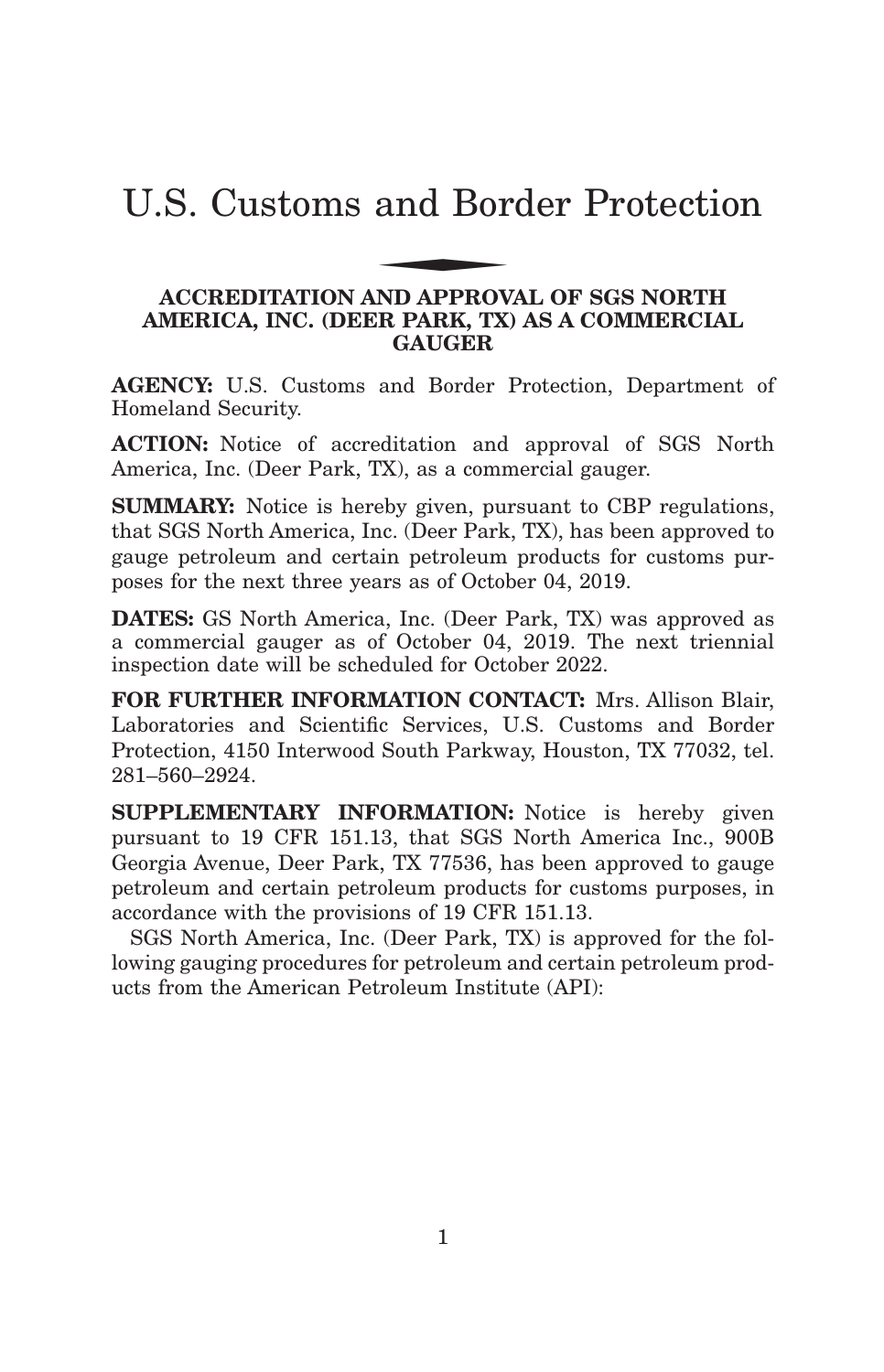| API<br>chapters    | Title                                                                                                          |
|--------------------|----------------------------------------------------------------------------------------------------------------|
| 3    Tank Gauging. |                                                                                                                |
|                    |                                                                                                                |
|                    | 7<br>The Sampling.<br>Temperature Determination.<br>8<br>2<br>2<br>2<br>2<br>2<br>2<br>2<br>2<br>Calculations. |
|                    |                                                                                                                |
|                    |                                                                                                                |
|                    |                                                                                                                |

Anyone wishing to employ this entity to conduct laboratory analyses and gauger services should request and receive written assurances from the entity that it is accredited or approved by the U.S. Customs and Border Protection to conduct the specific test or gauger service requested. Alternatively, inquiries regarding the specific test or gauger service this entity is accredited or approved to perform may be directed to the U.S. Customs and Border Protection by calling (202) 344–1060. The inquiry may also be sent to *CBPGaugersLabs@cbp.dhs.gov.* Please reference the website listed below for a complete listing of CBP approved gaugers and accredited laboratories. *http://www.cbp.gov/about/labsscientific/ commercialgaugers-andlaboratories.*

Dated: October 4, 2021.

JAMES D. SWEET, *Laboratory Director, Southwest Regional Science Center, Laboratories and Scientific Services.* JAM<br>Labor<br>Southwest Re<br>Laboratories<br>Register, Novemb<br>ADDDOVAL

[Published in the Federal Register, November 3, 2021 (85 FR 60636)]

#### **ACCREDITATION AND APPROVAL OF BUREAU VERITAS COMMODITIES AND TRADE, INC. (SAVANNAH, GA) AS A COMMERCIAL GAUGER AND LABORATORY**

**AGENCY:** U.S. Customs and Border Protection, Department of Homeland Security.

**ACTION:** Notice of accreditation and approval of Bureau Veritas Commodities and Trade, Inc. (Savannah, GA) as a commercial gauger and laboratory.

**SUMMARY:** Notice is hereby given, pursuant to CBP regulations, that Bureau Veritas Commodities and Trade, Inc. (Savannah, GA), has been approved to gauge petroleum and certain petroleum products and accredited to test petroleum and certain petroleum products for customs purposes for the next three years as of February 25, 2020.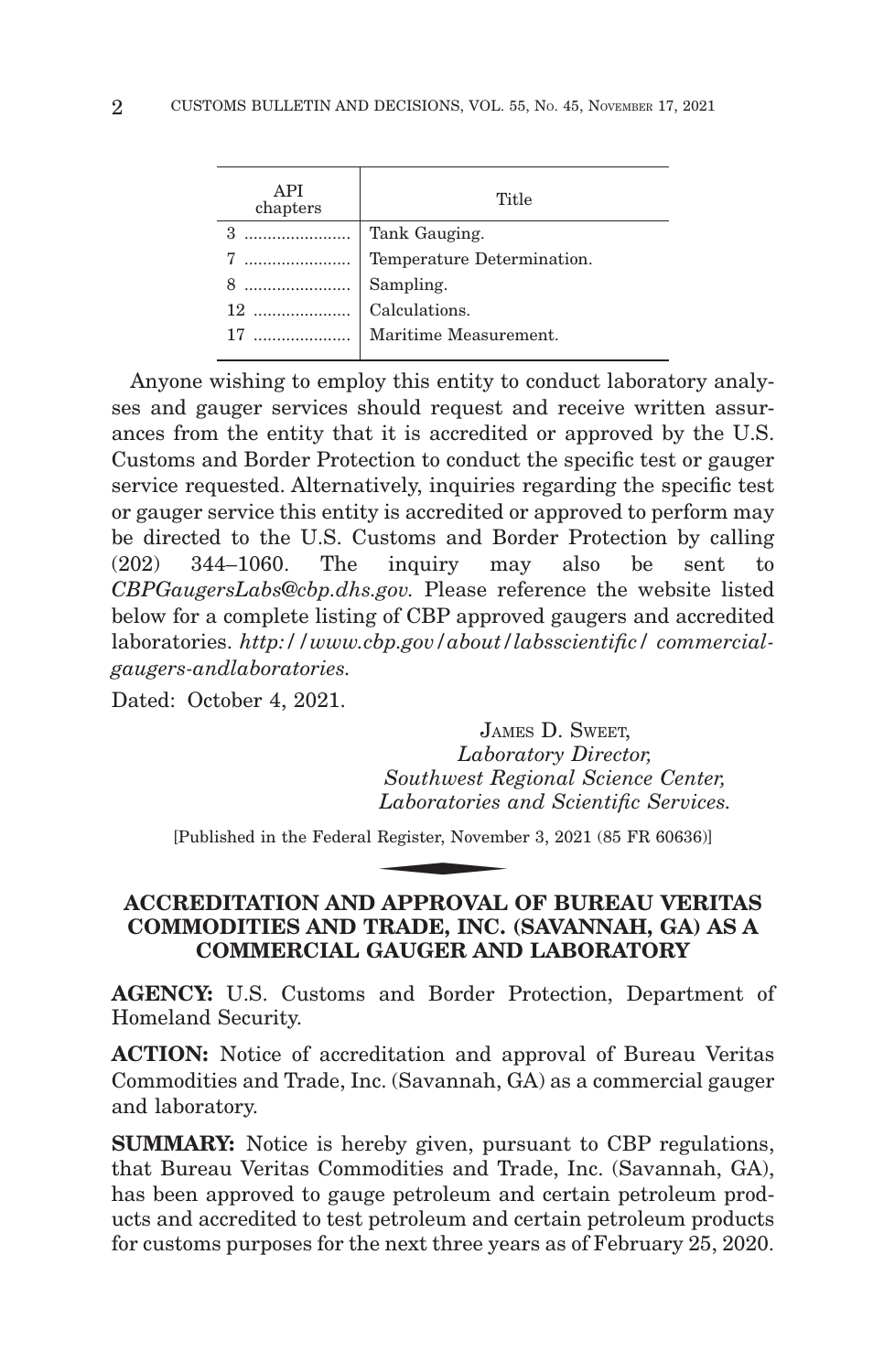**DATES:** Bureau Veritas Commodities and Trade, Inc. (Savannah, GA) was approved and accredited as a commercial gauger and laboratory as of February 25. 2020. The next triennial inspection date will be scheduled for February 2023.

**FOR FURTHER INFORMATION CONTACT:** Mrs. Allison Blair, Laboratories and Scientific Services, U.S. Customs and Border Protection, 4150 Interwood South Parkway, Houston, TX 77032, tel. 281–560–2900.

**SUPPLEMENTARY INFORMATION:** Notice is hereby given pursuant to 19 CFR 151.12 and 19 CFR 151.13, that Bureau Veritas Commodities and Trade, Inc., 151 East Lathrop Avenue, Savannah, GA 31415, has been approved to gauge petroleum and certain petroleum products and accredited to test petroleum and certain petroleum products for customs purposes, in accordance with the provisions of 19 CFR 151.12 and 19 CFR 151.13.

Bureau Veritas Commodities and Trade, Inc. (Savannah, GA) is approved for the following gauging procedures for petroleum and certain petroleum products from the American Petroleum Institute (API):

| API<br>chapters | Title                                |
|-----------------|--------------------------------------|
|                 | Tank Gauging.                        |
|                 | Temperature Determination.           |
| 8               | Sampling.                            |
|                 | Physical Properties Data.            |
|                 | Calculation of Petroleum Quantities. |
|                 | Maritime Measurement.                |

Bureau Veritas Commodities and Trade, Inc. (Savannah, GA) is accredited for the following laboratory analysis procedures and methods for petroleum and certain petroleum products set forth by the U.S. Customs and Border Protection Laboratory Methods (CBPL) and American Society for Testing and Materials (ASTM):

| CBPL No.  | <b>ASTM</b>       | Title                                                                                                  |
|-----------|-------------------|--------------------------------------------------------------------------------------------------------|
| $27-03$   | D <sub>4006</sub> | Standard Test Method for Water in Crude<br>Oil by Distillation.                                        |
|           | D <sub>95</sub>   | Standard test Method for Water in Petro-<br>leum Products and Bituminous Materials<br>by Distillation. |
| $27 - 06$ | D <sub>473</sub>  | Standard Test Method for Sediment in<br>Crude Oils and Fuel Oils by the Extrac-<br>tion Method.        |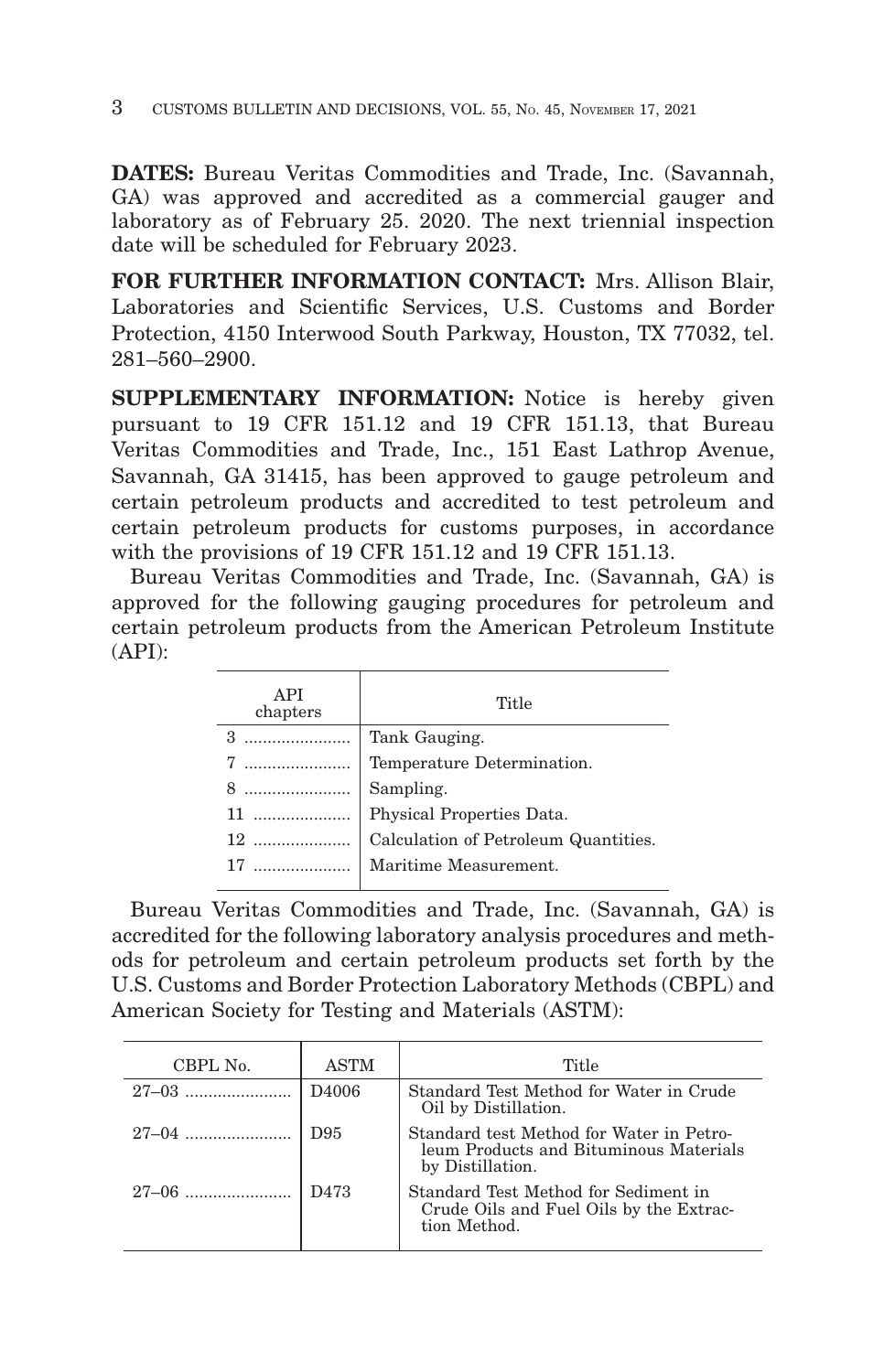| CBPL No. | <b>ASTM</b>       | Title                                                                                                                                   |
|----------|-------------------|-----------------------------------------------------------------------------------------------------------------------------------------|
|          | D86               | Standard Test Method for Distillation of<br>Petroleum Products at Atmospheric Pres-<br>sure.                                            |
|          | D445              | Standard Test Method for Kinematic Vis-<br>cosity of Transparent and Opaque Liquids<br>(and Calculation of Dynamic Viscosity).          |
|          | D <sub>4294</sub> | Standard Test Method for Sulfur in Petro-<br>leum and Petroleum Products by Energy-<br>Dispersive X-Ray Fluorescence Spectrom-<br>etry. |
|          | D <sub>4052</sub> | Standard Test Method for Density, Relative<br>Density, and API Gravity of Liquids by<br>Digital Density Meter.                          |
|          | D <sub>1796</sub> | Standard Test Method for Water and Sedi-<br>ment in Fuel Oils by the Centrifuge<br>Method (Laboratory Procedure).                       |
|          | D5191             | Standard Test Method for Vapor Pressure<br>of Petroleum Products (Mini Method).                                                         |

Anyone wishing to employ this entity by the U.S. Customs and Border or approved to perform may be directed to conduct laboratory analyses and Protection to conduct the specific test or to the U.S. Customs and Border gauger services should request and gauger service requested. Alternatively, Protection by calling (281) 560–2900. receive written assurances from the inquiries regarding the specific test or The inquiry may also be sent to entity that it is accredited or approved gauger service this entity is accredited *CBPGaugersLabs@cbp.dhs.gov.* Please reference the website listed below for a complete listing of CBP approved gaugers and accredited laboratories. *http://www.cbp.gov/about/labs-scientific/commercialgaugers-and-laboratories.*

Dated: October 6, 2021.

JAMES D. SWEET, *Laboratory Director, Southwest Regional Science Center, Laboratories and Scientific Services Directorate.*

[Published in the Federal Register, November 3, 2021 (85 FR 60635)]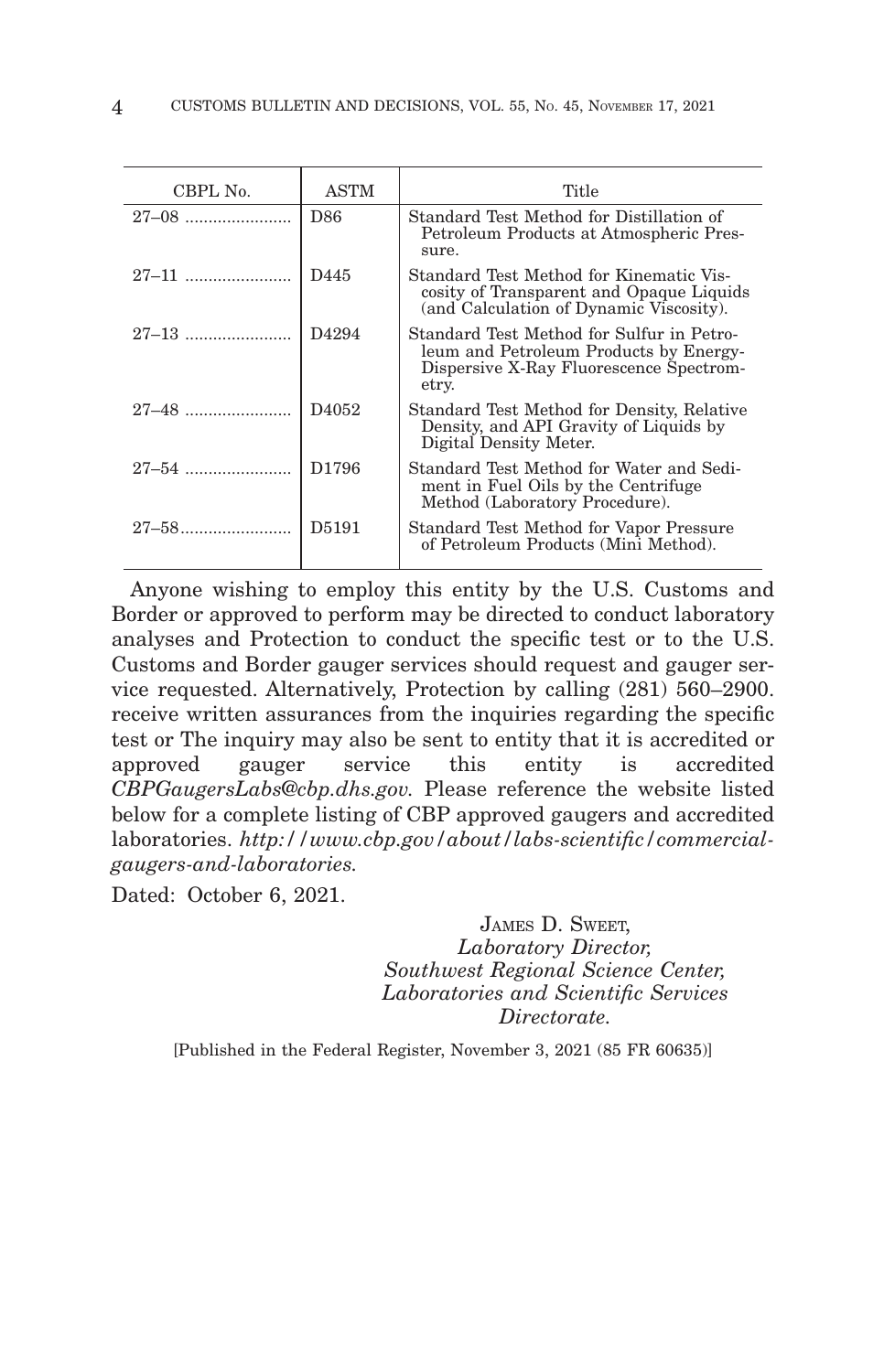#### **COPYRIGHT, TRADEMARK, AND TRADE NAME RECORDATIONS**

#### **(No. 09 2021)**

**AGENCY:** U.S. Customs and Border Protection, Department of Homeland Security.

**SUMMARY:** The following copyrights, trademarks, and trade names were recorded with U.S. Customs and Border Protection in September 2021. A total of 162 recordation applications were approved, consisting of 9 copyrights and 153 trademarks.

Corrections or updates may be sent to: Intellectual Property Enforcement Branch, Regulations and Rulings, Office of Trade, U.S. Customs and Border Protection, 90 K Street, NE., 10th Floor, Washington, D.C. 20229–1177, or via email at *iprrquestions@cbp.dhs.gov*.

**FOR FURTHER INFORMATION CONTACT:** Christopher Hawkins, Paralegal Specialist, Intellectual Property Enforcement Branch, Regulations and Rulings, Office of Trade at (202) 325–0295.

> ALAINA VAN HORN *Chief, Intellectual Property Enforcement Branch Regulations and Rulings, Office of Trade*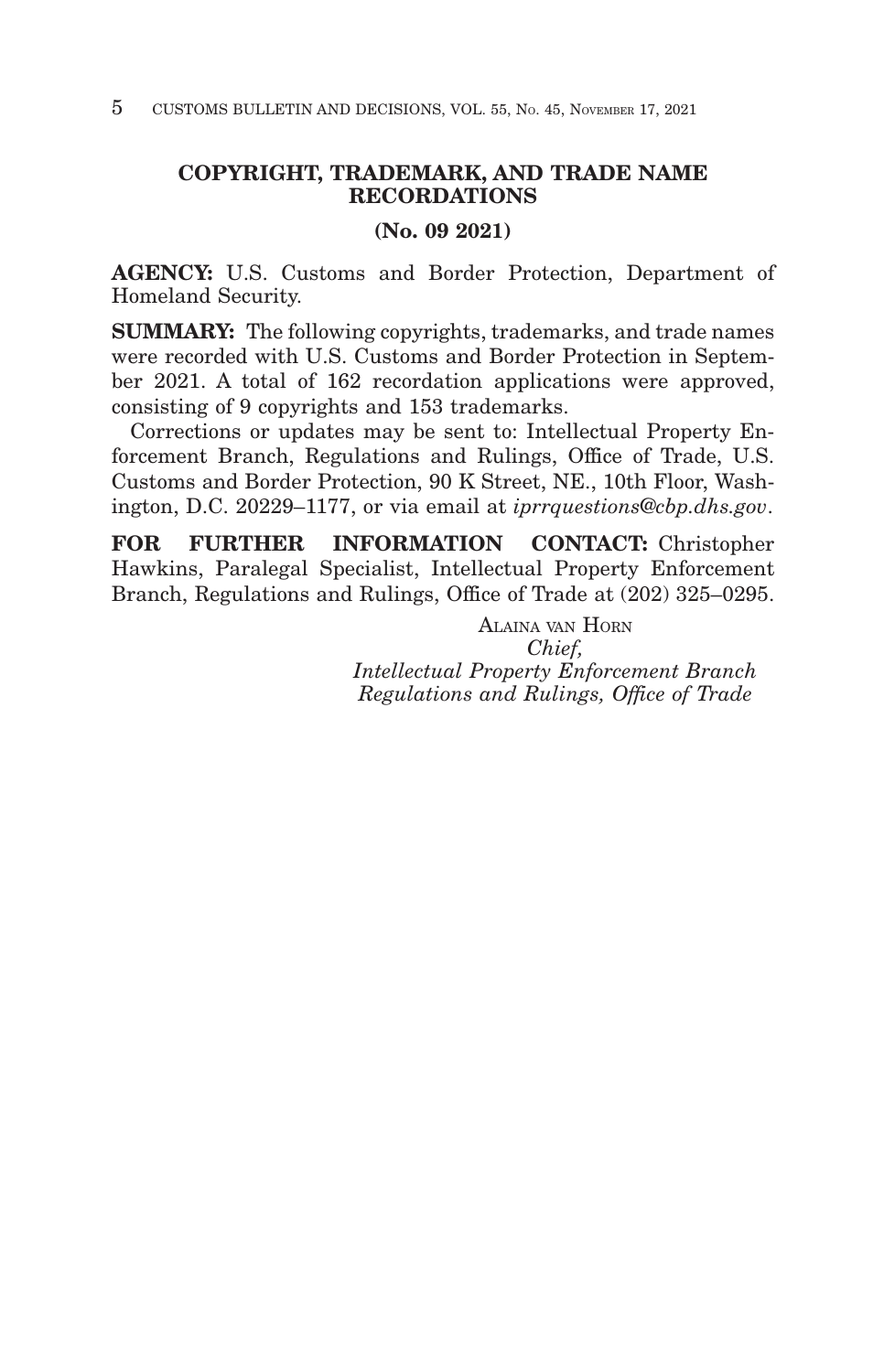| č                                  |  |
|------------------------------------|--|
| <br> <br> <br>i<br>ו<br>ון         |  |
|                                    |  |
| $\sim$<br>$\blacksquare$<br>ו<br>ו |  |
|                                    |  |
| י<br>ק                             |  |

| Recordation No. | Effective  | Expiration | Name of Cop/Tmk/Tnm         | Owner Name                                                      | <b>NEO</b>           |
|-----------------|------------|------------|-----------------------------|-----------------------------------------------------------------|----------------------|
|                 | Date       | Date       |                             |                                                                 | Restricted           |
| TMK 02-00342    | 09/27/2021 | 12/27/2021 | DEVIL RAYS                  | TAMPA BAY RAYS BASEBALL LTD.                                    | $\overline{M}$       |
| TMK 02-00403    | 09/10/2021 | 09/12/2031 | RIRI (STYLIZED)             | Riri SA                                                         | $\overline{M}$       |
| TMK 02-01030    | 09/15/2021 | 01/22/2032 | <b>GIANTS</b>               | SAN FRANCISCO GIANTS BASEBALL<br>CLUB LLC                       | Σó                   |
| TMK 02-01064    | 09/15/2021 | 02/06/2032 | CREDS & DESIGN              | The Cincinnati Reds, LLC                                        | $\tilde{\rm z}$      |
| TMK 03-00438    | 09/03/2021 | 06/13/2031 | H. UPMANN                   | CUBAN CIGAR BRANDS B.V. PRIVATE<br>LITD.                        | ż                    |
| TMK 03-00584    | 09/10/2021 | 09/11/2031 | BORDER WITH LEAVES (DESIGN) | REPUBLIC BRANDS L.P.                                            | Σó                   |
| TMK 05-00484    | 09/29/2021 | 11/29/2031 | <b>BRONCOS</b>              | PDB Sports, Ltd. DBA Denver Broncos                             | Σó                   |
| TMK 05-00749    | 09/03/2021 | 11/08/2031 | LANGE                       | LANGE UHREN GmbH CORPORATION<br><b>GERMANY</b>                  | $\tilde{z}$          |
| TMK 05-01002    | 09/14/2021 | 10/03/2031 | Design of Dagger and Heart  | Chrome Hearts LLC                                               | $\overline{M}$       |
| TMK 06-00014    | 09/03/2021 | 07/25/2031 | ND (STYLIZED)               | UNIVERSITY OF NOTRE DAME DU<br>LAC                              | $\tilde{z}$          |
| TMK 06-00279    | 09/01/2021 | 11/27/2031 | W (STYLIZED)                | WASHINGTON NATIONALS BASEBALL<br>CLUB, LLC                      | ż                    |
| TMK 07-00852    | 09/13/2021 | 09/26/2031 | <b>SPEED STICK</b>          | Colgate-Palmolive Company                                       | å                    |
| TMK 07-01310    | 09/24/2021 | 09/27/2031 | PRINCE ALBERT (STYLIZED)    | JOHN MIDDLETON CO.                                              | $\frac{1}{2}$        |
| TMK 08-00600    | 09/24/2021 | 01/03/2031 | M & DESIGN                  | MICROCHIP TECHNOLOGY INCORPO-<br>RATED                          | ż                    |
| TMK 10-00817    | 09/13/2021 | 11/15/2031 | <b>EDIFICE</b>              | Casio Keisanki Kabushiki Kaisha DBA<br>Casio Computer Co., Ltd. | $\tilde{\mathbf{z}}$ |
| TMK 11-00893    | 09/27/2021 | 01/14/2022 | WELLBUTRIN                  | GLAXOSMITHKLINE LLC                                             | Σó                   |
| TMK 11-01060    | 09/27/2021 | 08/28/2031 | DR. MARIO                   | Nintendo of America Inc.                                        | Χo                   |
| TMK 11-01383    | 09/01/2021 | 08/08/2031 | CREST                       | Procter & Gamble Company, The                                   | $\tilde{\mathbf{z}}$ |

 $6$  CUSTOMS BULLETIN AND DECISIONS, VOL. 55, No. 45, NOVEMBER 17, 2021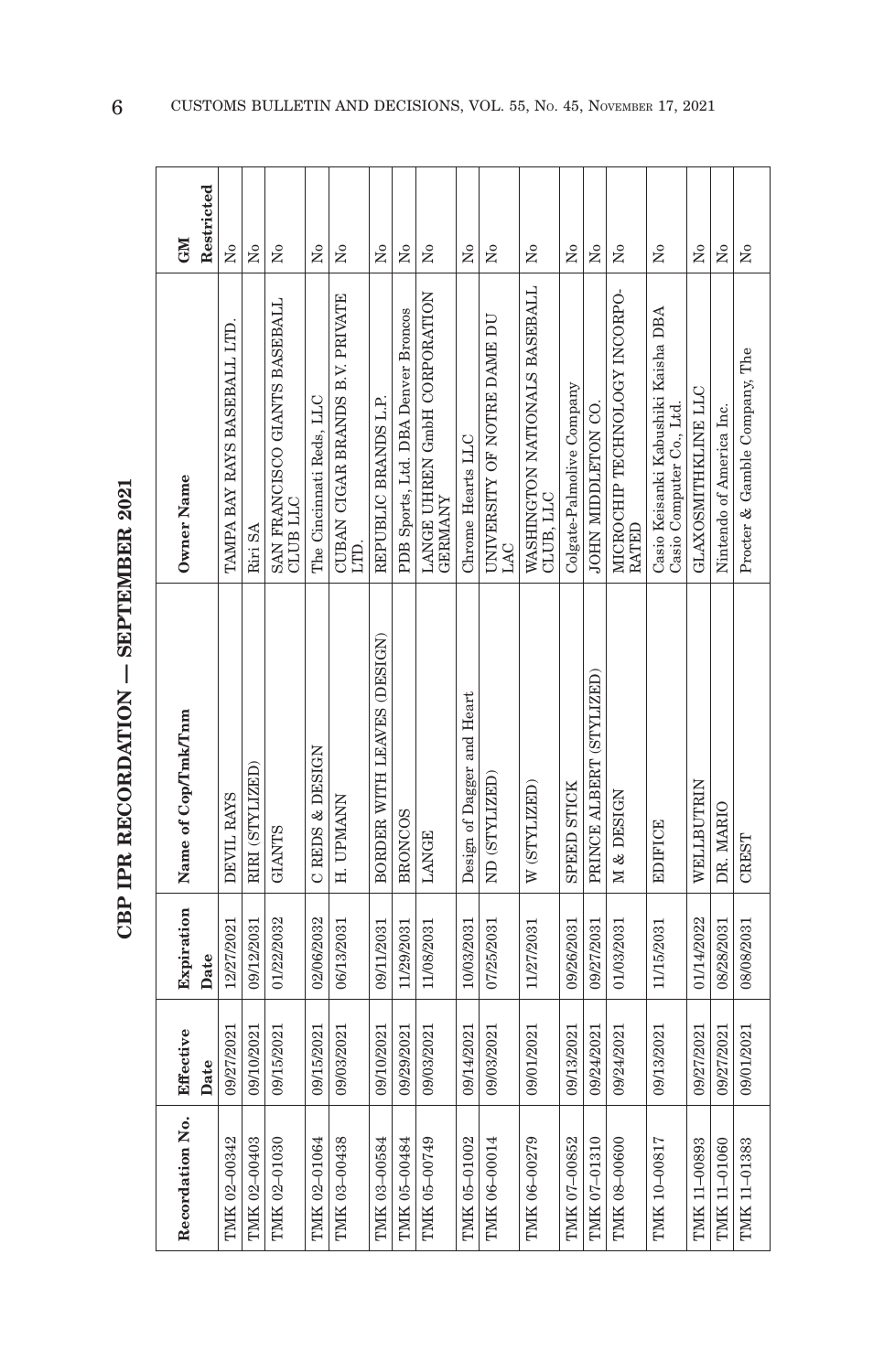| ç                  |
|--------------------|
| $\frac{1}{2}$      |
|                    |
|                    |
| :<br>:             |
|                    |
| .<br>התראה התראה ה |
|                    |
|                    |

| Recordation No. | Effective  | Expiration | Name of Cop/Tmk/Tnm       | Owner Name                                            | <b>CNI</b>                           |
|-----------------|------------|------------|---------------------------|-------------------------------------------------------|--------------------------------------|
|                 | Date       | Date       |                           |                                                       | Restricted                           |
| TMK 11-01396    | 09/15/2021 | 09/23/2031 | GG (STYLIZED)             | GUCCI AMERICA, INC.                                   | $\overline{\mathsf{X}}^{\mathsf{o}}$ |
| TMK 11-01410    | 09/01/2021 | 06/20/2031 | <b>SATURN Logo</b>        | GENERAL MOTORS LLC                                    | Σò                                   |
| TMK 11-01489    | 09/13/2021 | 09/12/2031 | LATEX FREE & DESIGN       | EXELINT International, CO.                            | $\tilde{Z}$                          |
| TMK 11-01511    | 09/15/2021 | 09/14/2031 | NARCISO RODRIGUEZ         | NR CLASS 3, LLC                                       | $\tilde{X}^{\circ}$                  |
| TMK 12-00053    | 09/17/2021 | 01/11/2032 | GLOCK                     | GLOCK, Inc.                                           | Σó                                   |
| TMK 12-00082    | 09/03/2021 | 08/19/2031 | DEPEND                    | KIMBERLY-CLARK WORLDWIDE, INC.                        | Σó                                   |
| TMK 12-00105    | 09/17/2021 | 01/11/2032 | <b>GLOCK &amp; DESIGN</b> | GLOCK, Inc.                                           | $\tilde{X}^{\circ}$                  |
| TMK 12-00354    | 09/24/2021 | 08/17/2031 | <b>HALAVEN</b>            | Eisai R&D Management Co., Ltd.                        | $\tilde{X}^{\circ}$                  |
| TMK 12-00851    | 09/27/2021 | 12/20/2031 | SWEETANGO & Design        | Regents of the University of Minnesota<br>CORPORATION | Σó                                   |
| TMK 12-01364    | 09/07/2021 | 09/21/2031 | RAG & BONE                | Rag & Bone Holdings, LLC                              | Σó                                   |
| TMK 12-01444    | 09/09/2021 | 03/21/2031 | SUPERDRY                  | DKH RETAIL LIMITED                                    | Σó                                   |
| TMK 13-00314    | 09/01/2021 | 09/14/2031 | <b>ACCUPIN</b>            | Trijicon, Inc                                         | $\tilde{X}^{\circ}$                  |
| TMK 13-00940    | 09/01/2021 | 06/08/2031 | <b>DEXOS</b>              | GENERAL MOTORS LLC                                    | $\tilde{Z}$                          |
| TMK 13-00990    | 09/24/2021 | 06/22/2031 | <b>CREEE</b>              | Cree, Inc.                                            | Σó                                   |
| TMK 13-01005    | 09/24/2021 | 06/22/2031 | <b>CREEE</b>              | Cree, Inc.                                            | Σó                                   |
| TMK 14-00120    | 09/13/2021 | 10/12/2031 | RSA                       | MAGPUL INDUSTRIES CORP.                               | Σó                                   |
| TMK 14-00642    | 09/10/2021 | 10/04/2031 | GRANITE GEAR              | GRANITE GEAR, LLC                                     | Σó                                   |
| TMK 16-00101    | 09/29/2021 | 12/16/2027 | TED BAKER                 | No Ordinary Designer Label                            | $\tilde{X}^{\circ}$                  |
| TMK 16-00119    | 09/29/2021 | 10/07/2029 | TED BAKER                 | No Ordinary Designer Label Ltd. TATed<br><b>Baker</b> | å                                    |
| TMK 16-00410    | 09/09/2021 | 09/07/2031 | RØDE                      | FREEDMAN ELECTRONICS PTY LTD                          | Σó                                   |
| TMK 16-00565    | 09/20/2021 | 09/07/2031 | GXP                       | SRAM, LLC                                             | Σó                                   |
| TMK 16-00680    | 09/07/2021 | 01/02/2032 | APC                       | Landing Products, Inc.                                | $\tilde{z}$                          |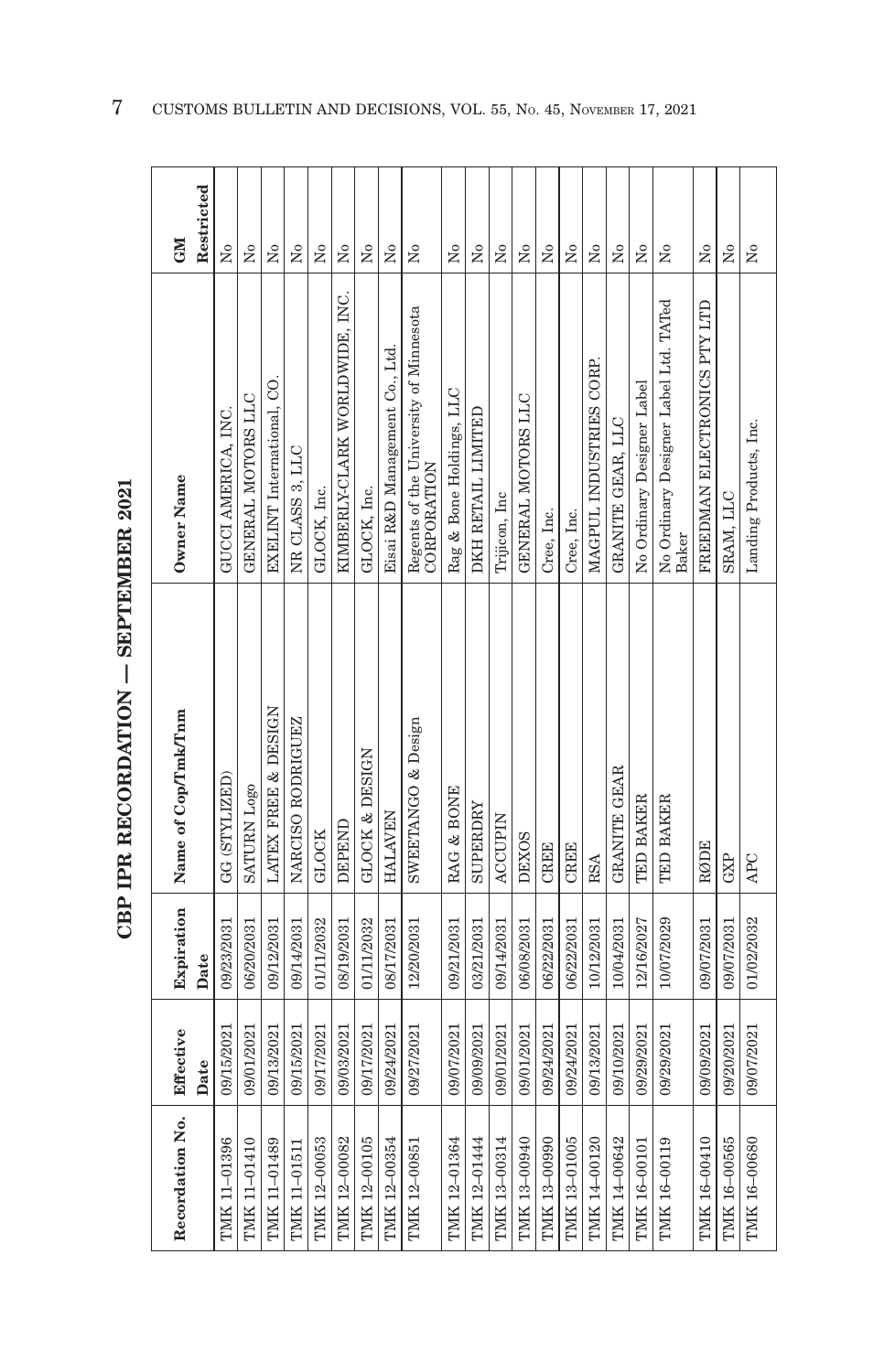| č                                                  |
|----------------------------------------------------|
| $\frac{1}{2}$<br>į                                 |
|                                                    |
| $\overline{1}$ in the model of $\overline{1}$<br>i |
|                                                    |
| ーミス                                                |

| Recordation No. | Effective  |            | Expiration Name of Cop/Tmk/Tnm | Owner Name                                          | <b>GM</b>                            |
|-----------------|------------|------------|--------------------------------|-----------------------------------------------------|--------------------------------------|
|                 | Date       | Date       |                                |                                                     | Restricted                           |
| TMK 16-01224    | 09/10/2021 | 09/30/2031 | ASPECTS (STYLIZED)             | Aspects, Inc.                                       | $\mathsf{X}^\circ$                   |
| TMK 17-00106    | 09/15/2021 | 09/30/2031 | <b>ESPE</b>                    | 3M DEUTSCHLAND GMBH                                 | Σó                                   |
| TMK 18-00875    | 09/01/2021 | 09/06/2031 | WUSTHOF (STYLIZED)             | ED. WÜSTHOF DREIZACKWERK KG                         | Σó                                   |
| TMK 19-00237    | 09/15/2021 | 12/06/2031 | BOSTON (STYLIZED)              | Boston Red Sox Baseball Club Limited<br>Partnership | Σó                                   |
| TMK 19-00263    | 09/01/2021 | 11/30/2031 | COLORADO (STYLIZED)            | Colorado Rockies Baseball Club, Ltd.                | $\tilde{z}$                          |
| TMK 19-01196    | 09/17/2021 | 10/16/2031 | DITRA                          | SCHLUTER-SYSTEMS KG                                 | ż                                    |
| TMK 20-00094    | 09/23/2021 | 10/05/2031 | VIRTUAL USA & DESIGN           | United States Department of Homeland<br>Security    | $\tilde{\mathsf{z}}$                 |
| TMK 20-00103    | 09/21/2021 | 09/21/2031 | E-VERIFY & DESIGN              | United States Department of Homeland<br>Security    | Σó                                   |
| TMK 20-01100    | 09/15/2021 | 02/08/2032 | ARIZONA (STYLIZED)             | <b>AZPB</b> Limited Partnership                     | Σó                                   |
| TMK 20-01133    | 09/01/2021 | 11/30/2031 | SPRING TRAINING                | Major League Baseball Properties, Inc.              | $\tilde{z}$                          |
| TMK 20-01135    | 09/01/2021 | 01/25/2032 | tampa bay rays Design          | Tampa Bay Rays Baseball Ltd.                        | $\mathsf{S}^{\mathsf{o}}$            |
| TMK 20-01212    | 09/15/2021 | 12/20/2031 | REDS (STYLIZED)                | The Cincinnati Reds LLC                             | $\tilde{Z}$                          |
| TMK 21-00048    | 09/14/2021 | 09/28/2031 | HOLSET VGT                     | CUMMINS TURBO TECHNOLOGIES                          | $\overline{N}$ o                     |
| TMK 21-00807    | 09/01/2021 | 06/28/2027 | PURELINE                       | Inyo Pool Products Inc. CORPORATION                 | Σó                                   |
| TMK 21-00808    | 09/01/2021 | 02/22/2027 | PURELINE                       | Inyo Pool Products Inc.                             | $\tilde{X}^{\circ}$                  |
| TMK 21-00809    | 09/01/2021 | 12/03/2029 | NAKED COLLAGEN                 | Naked Whey, Inc.                                    | $\tilde{X}^{\circ}$                  |
| TMK 21-00810    | 09/01/2021 | 11/13/2029 | NAKED BAR                      | Naked Whey Inc.                                     | $\tilde{X}^{\circ}$                  |
| TMK 21-00811    | 09/01/2021 | 11/07/2028 | NAKED ENERGY                   | Naked Whey Inc.                                     | $\tilde{X}^{\circ}$                  |
| TMK 21-00812    | 09/01/2021 | 04/23/2028 | NAKED CREATINE                 | Naked Whey Inc.                                     | $\tilde{X}^{\circ}$                  |
| TMK 21-00813    | 09/01/2021 | 04/16/2028 | NAKED GLUTAMINE                | Naked Whey Inc.                                     | $\overline{\mathsf{X}}^{\mathsf{o}}$ |
| TMK 21-00814    | 09/01/2021 | 04/08/2023 | URBAN REPUBLIC UR              | J.C.S. Apparel Group, Inc.                          | $\overline{\mathsf{X}}^{\mathsf{o}}$ |
|                 |            |            |                                |                                                     |                                      |

8 CUSTOMS BULLETIN AND DECISIONS, VOL. 55, No. 45, NOVEMBER 17, 2021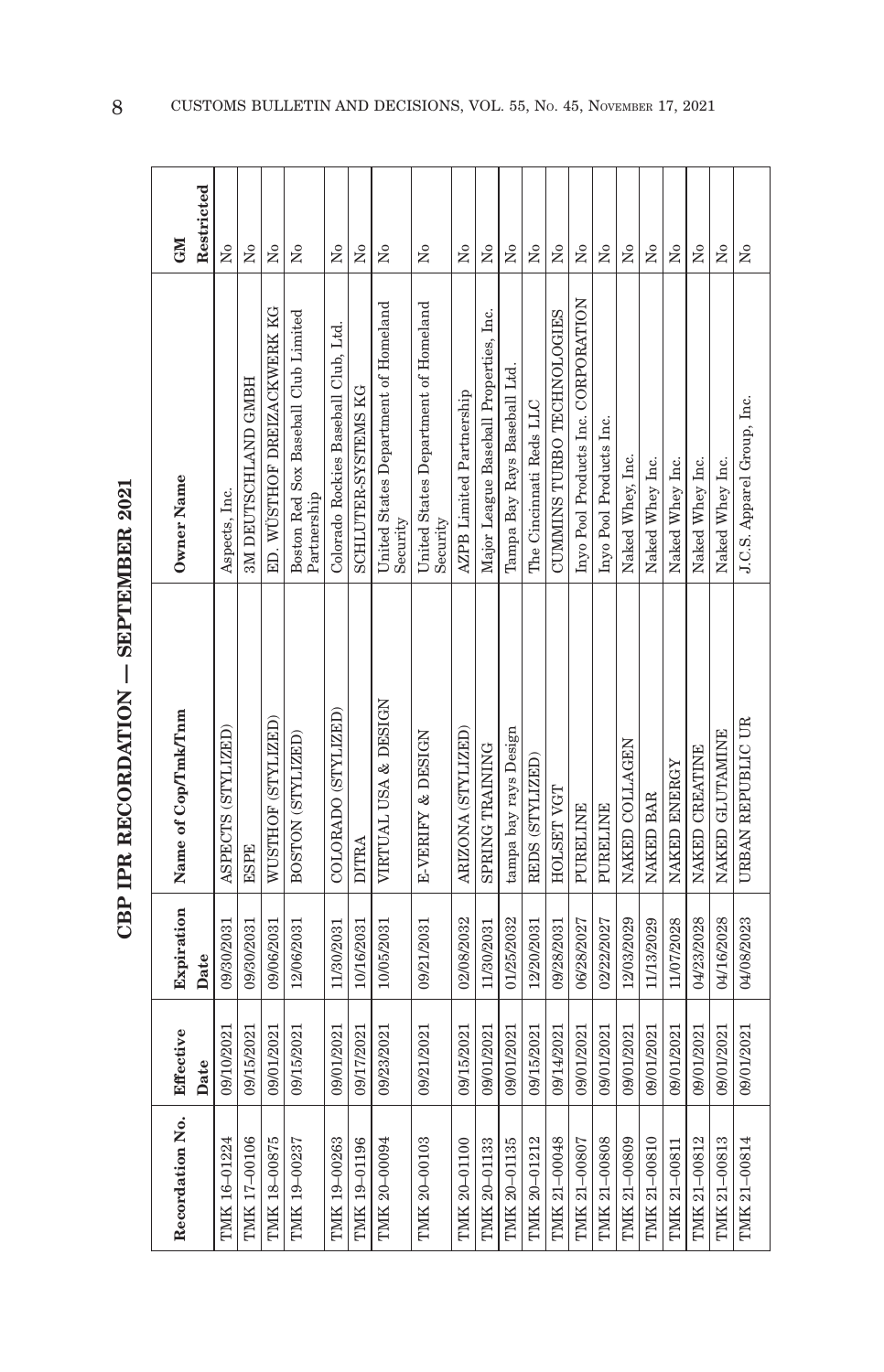| $\sim$             |
|--------------------|
| $\frac{1}{2}$<br>í |
|                    |
| n mm/km/hm/km/km   |
|                    |
| :                  |
| ١                  |

| Recordation No. | Effective  |            | Expiration Name of Cop/Tmk/Tnm                             | Owner Name                                           | GM                     |
|-----------------|------------|------------|------------------------------------------------------------|------------------------------------------------------|------------------------|
|                 | Date       | Date       |                                                            |                                                      | Restricted             |
| TMK 21-00815    | 09/01/2021 | 10/27/2031 | VIP Power & DESIGN                                         | VIP DISTRIBUTION SERVICES LLC                        | Σó                     |
| TMK 21-00816    | 09/01/2021 | 12/08/2028 | MARLIN                                                     | Trek Bicycle Corporation                             | Σó                     |
| TMK 21-00817    | 09/01/2021 | 04/02/2028 | NAKED PB                                                   | Naked Whey Inc. CORPORATION                          | Σó                     |
| TMK 21-00818    | 09/01/2021 | 07/30/2029 | NAKED MEAL                                                 | Naked Whey Inc. CORPORATION                          | Σó                     |
| TMK 21-00819    | 09/01/2021 | 01/09/2029 | NAKED BCAAS                                                | Naked Whey Inc. CORPORATION                          | ž                      |
| TMK 21-00820    | 09/01/2021 | 09/26/2028 | LUXTURNA                                                   | Spark Therapeutics, Inc.                             | Σó                     |
| TMK 21-00821    | 09/01/2021 | 11/17/2031 | BAM BAM                                                    | ALL CAPS INC DBA BAM BAM CHEST-<br>NUTS CORPORATION  | ż                      |
| TMK 21-00822    | 09/01/2021 | 08/16/2027 | NAKED RICE                                                 | Naked Whey Inc. DBA Naked Nutrition                  | Σó                     |
| TMK 21-00823    | 09/01/2021 | 08/16/2027 | NAKED GOAT                                                 | Naked Whey Inc. DBA Naked Nutrition                  | Σó                     |
| TMK 21-00824    | 09/01/2021 | 11/17/2031 | MEDITEDDI                                                  | HealthPozitive LLC                                   | Σó                     |
| TMK 21-00825    | 09/01/2021 | 08/16/2027 | <b>NAKED EGG</b>                                           | Naked Whey Inc.                                      | $\overline{N}$         |
| TMK 21-00826    | 09/01/2021 | 11/16/2026 | <b>NAKED PEA</b>                                           | Naked Whey Inc.                                      | $\tilde{\mathbf{X}}$   |
| TMK 21-00827    | 09/01/2021 | 06/08/2026 | NAKED PROTEIN                                              | Naked Whey, Inc.                                     | $\tilde{X}^{\circ}$    |
| TMK 21-00828    | 09/01/2021 | 01/10/2028 | NAKED CASEIN                                               | Naked Whey Inc                                       | $\overline{X}^{\circ}$ |
| TMK 21-00829    | 09/03/2021 | 09/30/2030 | DESIGNDC                                                   | Design DC, LLC                                       | $\tilde{\rm X}^0$      |
| TMK 21-00830    | 09/03/2021 | 04/02/2028 | <b>LESS NAKED</b>                                          | Naked Whey Inc. DBA Naked Nutrition                  | $\overline{R}$         |
| TMK 21-00831    | 09/03/2021 | 02/05/2030 | <b>NAKED</b>                                               | Naked Whey, Inc.                                     | $\overline{R}$         |
| TMK 21-00832    | 09/03/2021 | 11/24/2031 | LA FAVORITA ACHIOTE VEGETABLE<br>OIL WITH ANNATTO & DESIGN | La Fabril S.A.                                       | $\overline{R}$         |
| TMK 21-00833    | 09/03/2021 | 01/10/2028 | NAKED NUTRITION                                            | Naked Whey Inc                                       | Σó                     |
| TMK 21-00834    | 09/03/2021 | 06/02/2031 | PS5 (STYLIZED)                                             | Sony Interactive Entertainment Inc. COR-<br>PORATION | $\tilde{z}$            |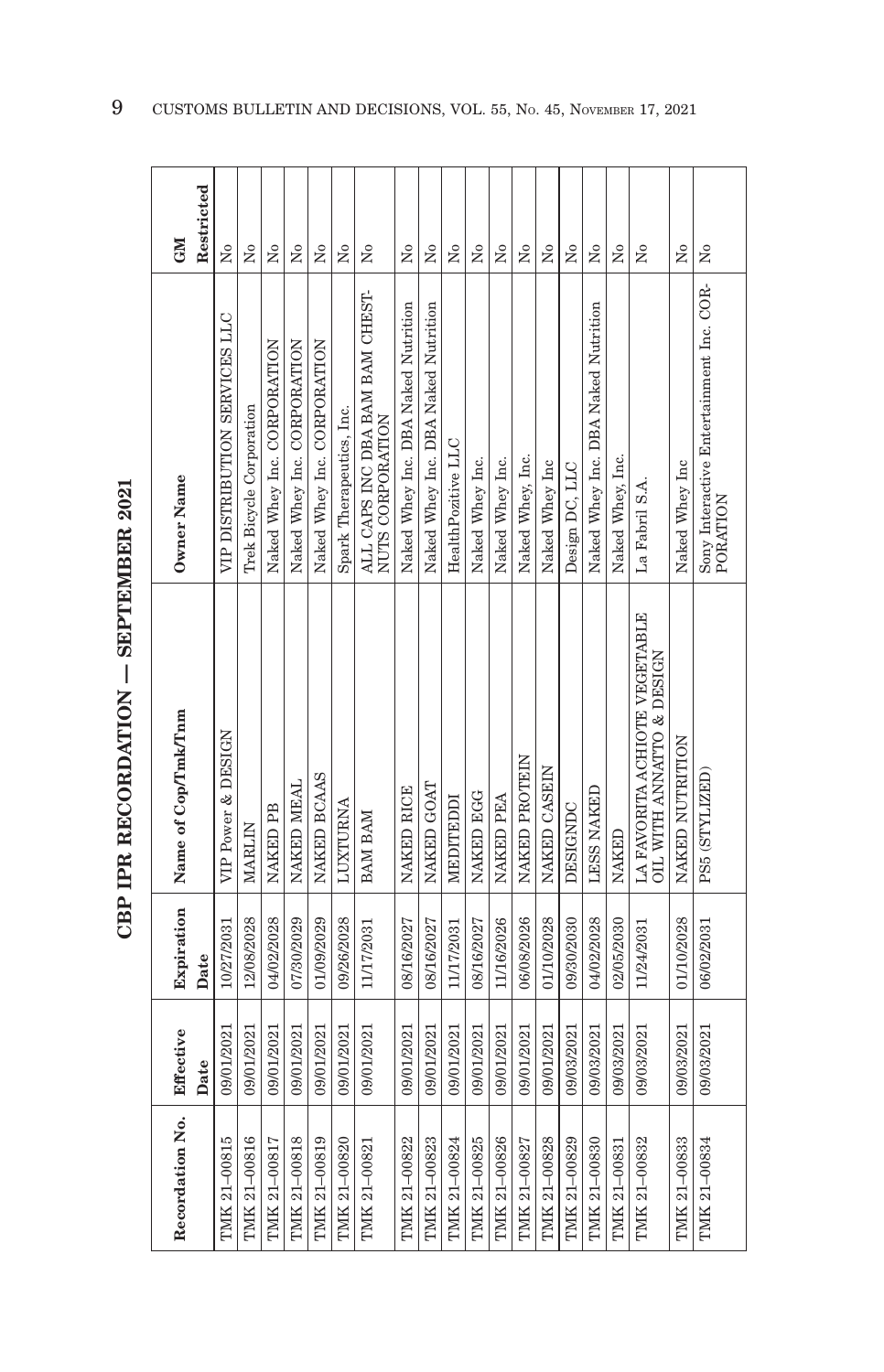| $\sim$                                      |
|---------------------------------------------|
| $\frac{1}{2}$<br>i<br>I<br>I<br>I<br>I<br>I |
|                                             |
|                                             |
| <b>INTERNATION</b>                          |
| :                                           |
|                                             |

| <b>GM</b>                                                      | Restricted<br>$\overline{N}$                 | $\overline{R}$<br>Χo<br>$\rm \stackrel{\circ}{\rm \scriptstyle X}$<br>$\tilde{z}$<br>Σò<br>Σó<br>Σó<br>Σó                  | ż<br>Σó<br>Σó                                        | $\overline{R}$<br>Χo                           | $\overline{N}$<br>$\overline{N}$   | Χo                          | $\tilde{X}^{\circ}$                                                                                                                                                                          |
|----------------------------------------------------------------|----------------------------------------------|----------------------------------------------------------------------------------------------------------------------------|------------------------------------------------------|------------------------------------------------|------------------------------------|-----------------------------|----------------------------------------------------------------------------------------------------------------------------------------------------------------------------------------------|
|                                                                |                                              | Guayaki Sustainable Rainforest Products,<br>Guayaki Sustainable Rainforest Products,<br>Naked Whey Inc DBA Naked Nutrition | Industrias Tres Americas GUATEMALA                   |                                                |                                    |                             | HARBYS CORPORATION NETHER-                                                                                                                                                                   |
|                                                                |                                              | Clearly Loved Pets, LLC<br>Spark Therapeutics, Inc.<br>Inc. CORPORATION                                                    | DKH RetailUNITED KINGDOM<br>Chun, Alice M INDIVIDUAL | UTAS-USA AKA UTAS<br><b>DKH</b> Retail Limited |                                    | Clearly Loved Pets, LLC     |                                                                                                                                                                                              |
| Sony Interactive Entertainment Inc. COR-<br>PORATION           |                                              | Naked Whey Inc.<br>Blue Otter LLC<br>Rowe's CBD<br>Ιnς.                                                                    |                                                      |                                                | The Quest Group<br>The Quest Group |                             | <b>LANDS</b>                                                                                                                                                                                 |
|                                                                |                                              |                                                                                                                            |                                                      |                                                |                                    |                             |                                                                                                                                                                                              |
|                                                                |                                              |                                                                                                                            |                                                      |                                                |                                    |                             |                                                                                                                                                                                              |
|                                                                |                                              | BLUE OTTER POLARIZED & DESIGN<br>Guayaki Wreath and Planet Logo                                                            |                                                      |                                                |                                    | Clearly Loved Pets Dog Logo |                                                                                                                                                                                              |
| NAKED WHEY<br>NAKED MASS<br><b>DUALSENSE</b><br><b>GUAYAKI</b> |                                              | CLEARLY LOVED PETS<br>LUXTURNA & Design<br><b>CBD LIFE</b>                                                                 | SUPERDRY & DESIGN<br><b>AMBUSH</b><br><b>SEEUS95</b> | <b>SUPERDRY &amp; DESIGN</b><br>UTAS & DESIGN  | READDIOOURS<br>ÁQ                  |                             | ALYSSA ASHLEY                                                                                                                                                                                |
| 01/10/2028<br>09/26/2028<br>08/05/2029<br>09/01/2031<br>Date   | 05/14/2027                                   | 02/06/2029<br>07/21/2030<br>11/14/2028<br>11/24/2031                                                                       | 01/17/2028<br>10/21/2025<br>11/24/2031               | 11/19/2024<br>06/30/2031                       | 12/16/2028<br>06/11/2024           | 11/14/2028                  | 09/23/2027                                                                                                                                                                                   |
| 09/03/2021<br>09/03/2021<br>09/03/2021                         | 09/07/2021                                   | 09/07/2021<br>09/07/2021<br>09/09/2021<br>09/08/2021                                                                       | 09/09/2021<br>09/09/2021<br>09/09/2021               | 09/09/2021<br>09/10/2021                       | 09/10/2021<br>09/10/2021           | 09/10/2021                  | 09/10/2021                                                                                                                                                                                   |
| 09/03/2021<br>Date                                             |                                              |                                                                                                                            |                                                      |                                                |                                    |                             |                                                                                                                                                                                              |
| TMK 21-00836<br>TMK 21-00835<br>TMK 21-00837                   | TMK 21-00838<br>TMK 21-00839<br>TMK 21-00840 |                                                                                                                            |                                                      |                                                |                                    |                             | TMK 21-00845<br>TMK 21-00846<br>TMK 21-00848<br>TMK 21-00849<br>TMK 21-00842<br>TMK 21-00843<br>TMK 21-00847<br>TMK 21-00850<br>TMK 21-00852<br>TMK 21-00844<br>TMK 21-00841<br>TMK 21-00851 |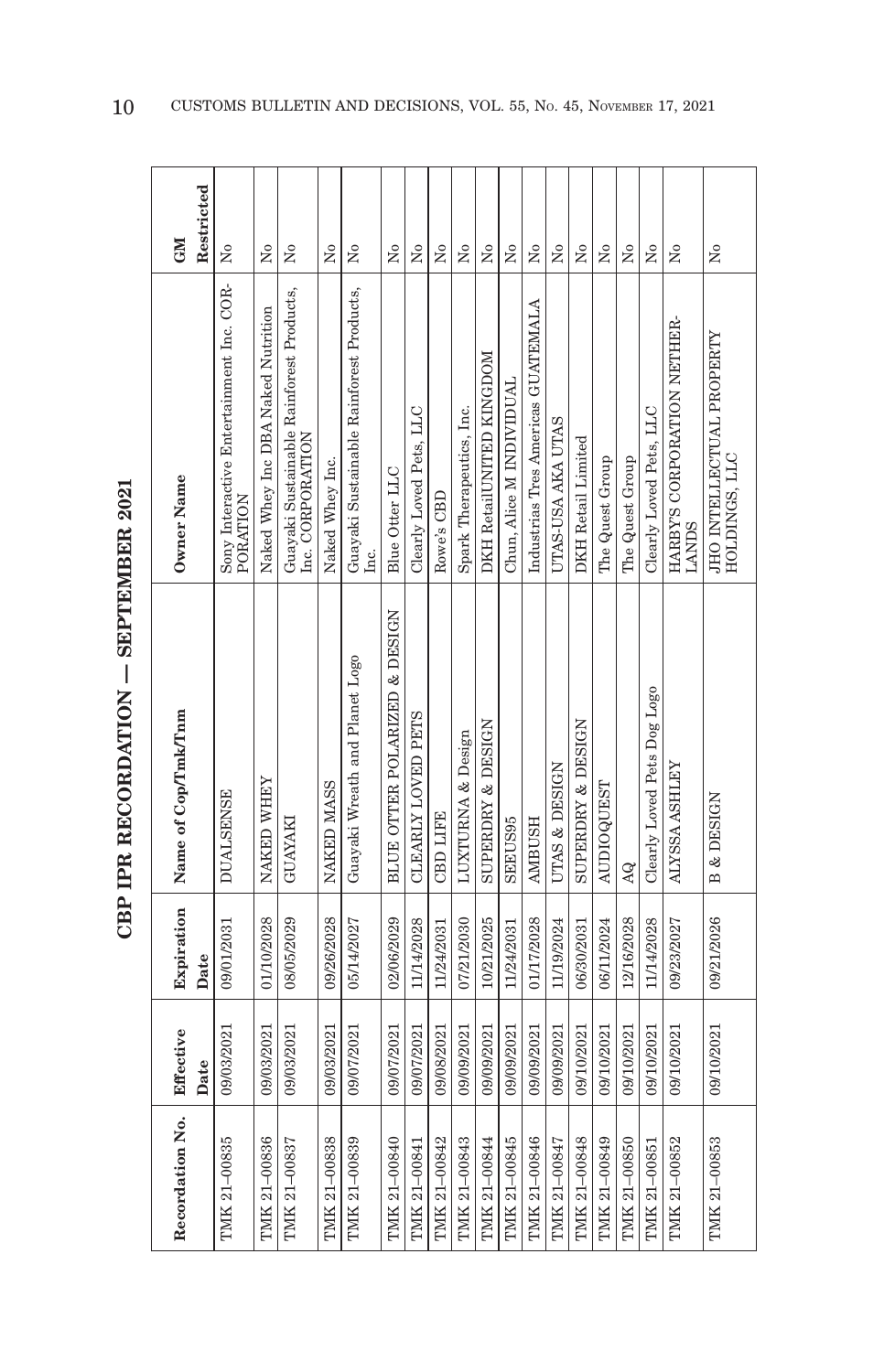| ç                    |
|----------------------|
| $\frac{1}{2}$        |
| <br> <br> <br> <br>ļ |
|                      |
|                      |
| ししくてしし               |
| ֓                    |
|                      |

| Recordation No. | Effective  | Expiration | Name of Cop/Tmk/Tnm                   | Owner Name                                 | GM                   |
|-----------------|------------|------------|---------------------------------------|--------------------------------------------|----------------------|
|                 | Date       | Date       |                                       |                                            | Restricted           |
| TMK 21-00854    | 09/10/2021 | 01/15/2030 | <b>BANG</b>                           | JHO Intellectual Property Holdings, LLC    | $\tilde{\mathsf{z}}$ |
| TMK 21-00855    | 09/10/2021 | 03/11/2029 | <b>BRUIN</b>                          | Industrias Tres Americas GUATEMALA         | $\tilde{\mathsf{z}}$ |
| TMK 21-00856    | 09/10/2021 | 09/28/2026 | <b>B &amp; DESIGN</b>                 | JHO INTELLECTUAL PROPERTY<br>HOLDINGS, LLC | ż                    |
| TMK 21-00857    | 09/10/2021 | 11/03/2031 | <b>B &amp; DESIGN</b>                 | Entourage IP Holdings, LLC                 | Σó                   |
| TMK 21-00858    | 09/10/2021 | 11/24/2031 | AMERICAN MONEY CLOTHING               | Christie, Sally G. INDIVIDUAL              | Σó                   |
| TMK 21-00859    | 09/10/2021 | 10/06/2031 | SARAH FLINT                           | Sarah Flint, Inc.                          | $\overline{M}$       |
| TMK 21-00860    | 09/10/2021 | 11/24/2031 | NAKED C                               | Naked Whey Inc.                            | $\tilde{X}^{\circ}$  |
| TMK 21-00861    | 09/10/2021 | 02/05/2024 | SARAH FLINT                           | Sarah Flint, Inc.                          | $\tilde{\mathbf{X}}$ |
| TMK 21-00862    | 09/10/2021 | 03/09/2029 | <b>BANG</b>                           | JHO INTELLECTUAL PROPERTY<br>HOLDINGS, LLC | $\tilde{\mathbf{z}}$ |
| TMK 21-00863    | 09/13/2021 | 11/17/2031 | TINA'S PLANET VODKA                   | TINA'S PLANET VODKA, INC.                  | ż                    |
| TMK 21-00864    | 09/13/2021 | 11/24/2031 | Huriia & DESIGN                       | Ahmed, Humeira INDIVIDUAL                  | ż                    |
| TMK 21-00865    | 09/14/2021 | 01/29/2030 | <b>CHEFIQ</b>                         | RJ Brands LLC                              | ż                    |
| TMK 21-00866    | 09/15/2021 | 02/12/2030 | 7777 HILLZ (Stylized)                 | 7 Hillz Productions                        | $\tilde{\rm x}$      |
| TMK 21-00867    | 09/15/2021 | 08/12/2030 | REELBACK FILM SUMMIT                  | <b>Breion Moses</b>                        | $\tilde{X}^{\circ}$  |
| TMK 21-00868    | 09/15/2021 | 12/07/2031 | VYSA GAMING                           | Virginia Youth Soccer Association, Inc.    | Σo                   |
| TMK 21-00869    | 09/15/2021 | 11/28/2028 | <b>CHEFMAN</b>                        | RJ Brands LLC                              | $\overline{N}$       |
| TMK 21-00870    | 09/15/2021 | 11/30/2031 | TORQZILLA                             | Cookeville Converter Company, LLC          | $_{\rm N_0}$         |
| TMK 21-00871    | 09/15/2021 | 07/26/2026 | NICOLE LEE U.S.A. (on Oval Nameplate) | Nicole, Inc.                               | Χo                   |
| TMK 21-00872    | 09/17/2021 | 06/13/2031 | SKUNK BRAND                           | BBK TOBACCO & FOODS, LLP                   | $\overline{N}$       |
| TMK 21-00873    | 09/17/2021 | 10/21/2025 | <b>FUM</b>                            | Partes Mundo Ltd.                          | $_{\rm N_0}$         |
| TMK 21-00874    | 09/17/2021 | 07/06/2031 | COMIRNATY                             | <b>BioNTech SE</b>                         | $\tilde{X}^{\circ}$  |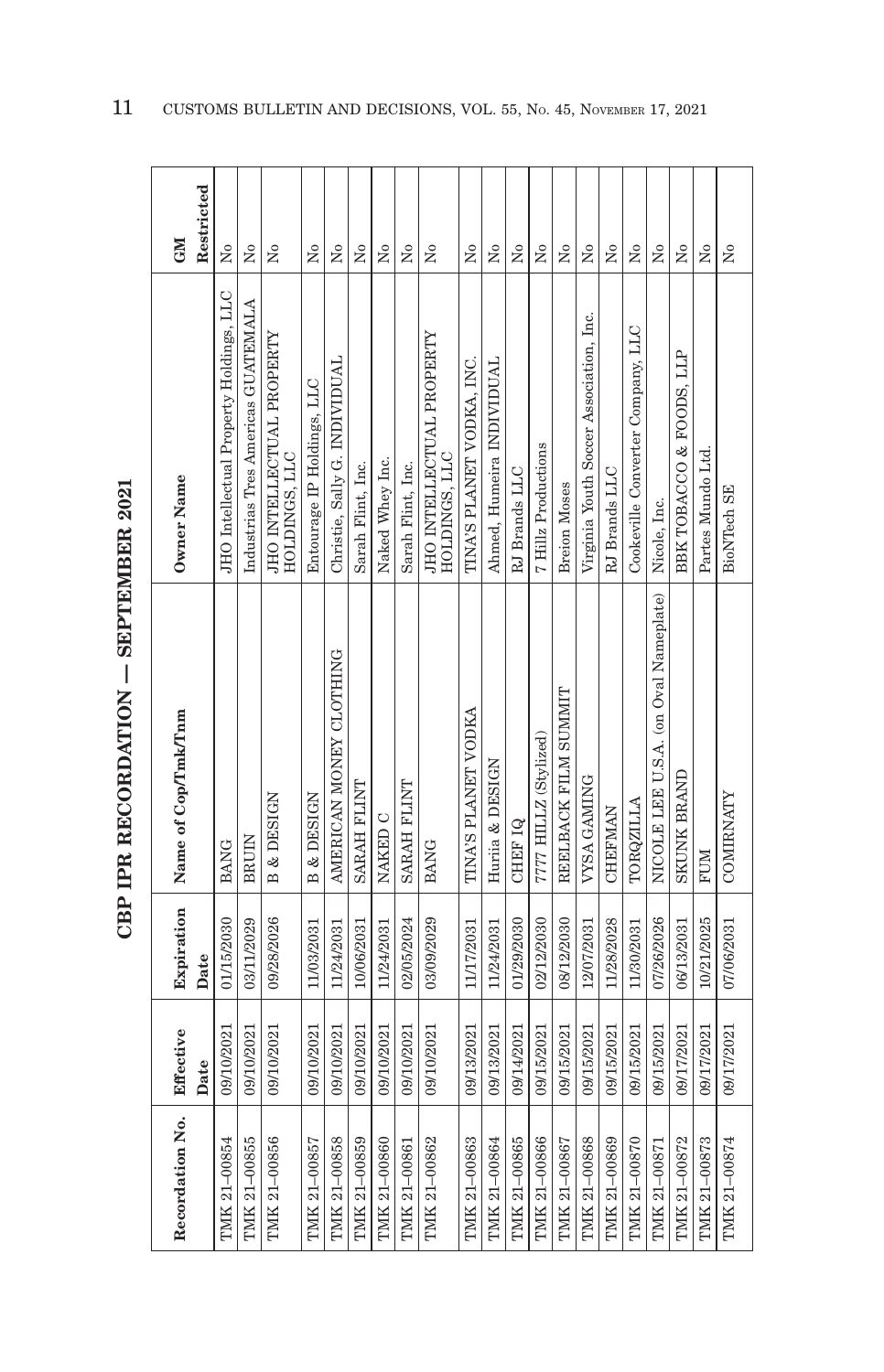| ć           |
|-------------|
|             |
|             |
| i<br>City   |
| í<br>ーー・ペスト |
| j<br>ĺ      |
| i<br>ī      |

| <b>GM</b>           | Restricted | $\tilde{\mathbf{X}}$                     | $\overline{R}$ | Σó                      | Σó             | $\overline{X}^{\circ}$ | Χo              | Σó                             | Χo                      | $\overline{N}$                    | $\overline{N}$                   | $\overline{N}$ | Σó           | $_{\rm N_0}$ | $\overline{N}^{\circ}$ | $\overline{N}^{\circ}$ | $\overline{N}$       | $\tilde{X}^{\circ}$                           | Σo               | $\overline{N}$                          | $_{\rm N_0}$  |
|---------------------|------------|------------------------------------------|----------------|-------------------------|----------------|------------------------|-----------------|--------------------------------|-------------------------|-----------------------------------|----------------------------------|----------------|--------------|--------------|------------------------|------------------------|----------------------|-----------------------------------------------|------------------|-----------------------------------------|---------------|
| Owner Name          |            | PHARMACIA & UPJOHN COMPANY<br><b>TTT</b> | Hospira, Inc.  | PFIZER INC. CORPORATION | PFIZER INC.    | Wyeth LLC              | Hospira, Inc.   | Pharmacia & Upjohn Company LLC | Uber Technologies, Inc. | Shannon Fabrics, Inc. CORPORATION | Shamon Fabrics, Inc. CORPORATION | M-I L.L.C.     | M-I L.L.C.   | M-I, L.L.C.  | Moreno Olvera, Hugo    | Gwen & Loki LLC        | Mercaldi, Joseph     | Burger & Brown Engineering, Incorpo-<br>rated | Mercaldi, Joseph | AMI PARIS                               | Aramsco, Inc. |
| Name of Cop/Tmk/Tnm |            | <b>ALDACTONE</b>                         | RETACRIT       | VIBRAMYCIN              | <b>FELDENE</b> | MYLOTARG               | <b>NIVESTYM</b> | PROVERA                        | <b>UBER</b>             | <b>CUDDLE</b>                     | LUXE CUDDLE                      | MONGOOSE       | MEERKAT      | SWECO        | VENICEKUSH             | GWEN & LOKI            | <b>GLADIATOR JOE</b> | THINSWITCH                                    | GJ(STYLIZED)     | AMI ALEXANDRE MATTIUSSI (STYL-<br>IZED) | <b>HIVE</b>   |
| Expiration          | Date       | 09/03/2023                               | 09/04/2029     | 04/17/2027              | 04/23/2029     | 10/31/2028             | 07/09/2029      | 03/21/2025                     | 01/13/2031              | 05/16/2026                        | 07/27/2031                       | 10/29/2023     | 01/21/2029   | 09/08/2025   | 10/27/2031             | 12/14/2031             | 01/06/2026           | 03/05/2027                                    | 01/06/2026       | 10/30/2029                              | 07/13/2031    |
| Effective           | Date       | 09/17/2021                               | 09/17/2021     | 09/17/2021              | 09/21/2021     | 09/21/2021             | 09/21/2021      | 09/21/2021                     | 09/21/2021              | 09/21/2021                        | 09/21/2021                       | 09/21/2021     | 09/21/2021   | 09/21/2021   | 09/21/2021             | 09/22/2021             | 09/22/2021           | 09/24/2021                                    | 09/24/2021       | 09/24/2021                              | 09/24/2021    |
| Recordation No.     |            | TMK 21-00875                             | TMK 21-00876   | TMK 21-00877            | TMK 21-00878   | TMK 21-00879           | TMK 21-00880    | TMK 21-00881                   | TMK 21-00882            | TMK 21-00883                      | TMK 21-00884                     | TMK 21-00885   | TMK 21-00886 | TMK 21-00887 | TMK 21-00888           | TMK 21-00889           | TMK 21-00890         | TMK 21-00891                                  | TMK 21-00892     | TMK 21-00893                            | TMK 21-00894  |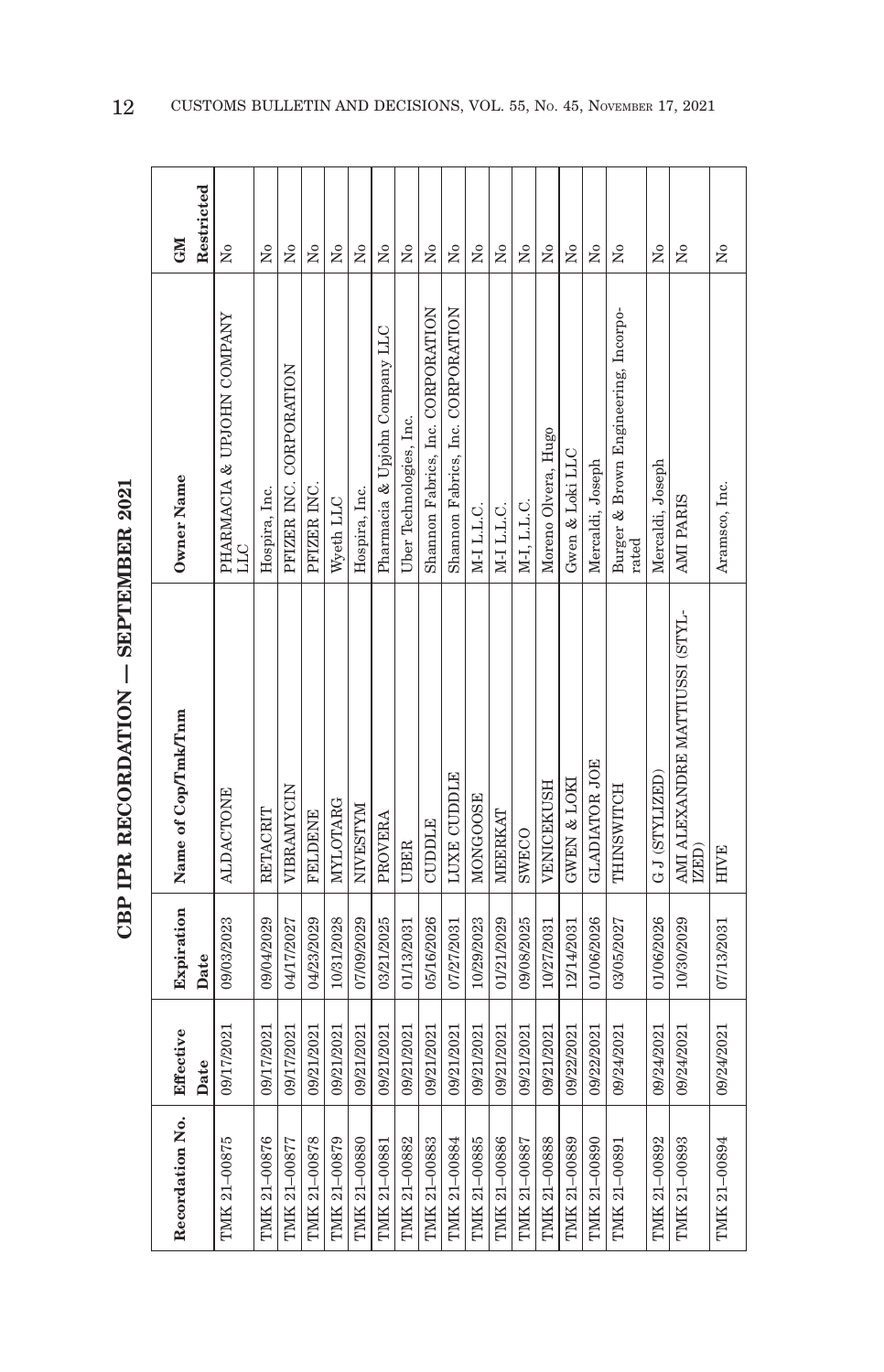| ן<br>י     |
|------------|
| ĺ<br> <br> |
|            |
|            |
| トーくてしょ     |
|            |
|            |
|            |

| Recordation No. | Effective<br>Date | Expiration<br>Date | Name of Cop/Tmk/Tnm                                                       | Owner Name                         | Restricted<br><b>GM</b>   |
|-----------------|-------------------|--------------------|---------------------------------------------------------------------------|------------------------------------|---------------------------|
| TMK 21-00895    | 09/27/2021        | 11/24/2031         | LEAGUE OF INDIAN NATIONS OF<br>NORTH AMERICA                              | El, Ali                            | Σò                        |
| TMK 21-00896    | 09/27/2021        | 11/08/2027         | RESHMA BEAUTY                                                             | Reshma Beauty, Inc. CORPORATION    | $\overline{M}$            |
| TMK 21-00897    | 09/27/2021        | 11/03/2031         | CACAMAMIE                                                                 | Quality Innovation Leader, L.L.C.  | Σó                        |
| TMK 21-00898    | 09/27/2021        | 11/03/2031         | CACAMAMIE THE #2 GAME IN<br><b>AMERICA</b>                                | Quality Innovation Leader, L.L.C.  | $\tilde{X}^{\circ}$       |
| TMK 21-00899    | 09/27/2021        | 12/07/2031         | INERT PRODUCTS                                                            | Inert Products, LLC                | Σó                        |
| TMK 21-00900    | 09/27/2021        | 11/03/2031         | ABSOLUTE HOME MORTGAGE COR-<br>PORATION                                   | Absolute Home Mortgage Corporation | Σó                        |
| TMK 21-00901    | 09/27/2021        | 11/03/2031         | A & DESIGN                                                                | Absolute Home Mortgage Corporation | Σò                        |
| TMK 21-00902    | 09/27/2021        | 11/03/2031         | CROWN HOME MORTGAGE WHERE<br>THE CUSTOMER IS ROYALTY & DE-<br><b>SIGN</b> | Absolute Home Mortgage Corporation | Σó                        |
| TMK 21-00903    | 09/28/2021        | 07/06/2031         | CONFIGURATION OF PADDLE AND<br>SPOUT FOR WATER COOLER                     | BHRS Group, LLC                    | ž                         |
| TMK 21-00904    | 09/29/2021        | 03/08/2031         | ALL THINGS INTUITIVE                                                      | All Things Intuitive LLC           | Σó                        |
| TMK 21-00905    | 09/29/2021        | 11/30/2031         | FIRSTIME & CO.                                                            | FirsTime Design Ltd                | $\overline{M}$            |
| TMK 89-00470    | 09/14/2021        | 07/08/2029         | <b>VICKS</b>                                                              | THE PROCTER & GAMBLE COMPANY       | Lever                     |
| COP 21-00058    | 09/01/2021        | 09/01/2041         | College Girl Artwork                                                      | NICOLE, INC.                       | Χo                        |
| COP 21-00059    | 09/01/2021        | 09/01/2041         | TRAVEL IN FASHION artwook                                                 | NICOLE, INC. DBA NICOLE LEE.       | $\overline{N}$            |
| COP 21-00060    | 09/03/2021        | 09/02/2041         | Nintendo Entertainment System Control-<br>lers Webpage                    | Nintendo of America Inc., Transfer | $\tilde{X}^{\circ}$       |
| COP 21-00061    | 09/03/2021        | 09/02/2041         | HYRULE WARRIORS                                                           | Nintendo of America Inc.           | Σó                        |
| COP 21-00062    | 09/03/2021        | 09/03/2041         | SUPER MARIO 3D WORLD + BOWS-<br>ER?S FURY.                                | Nintendo of America Inc.           | $\mathsf{S}^{\mathsf{o}}$ |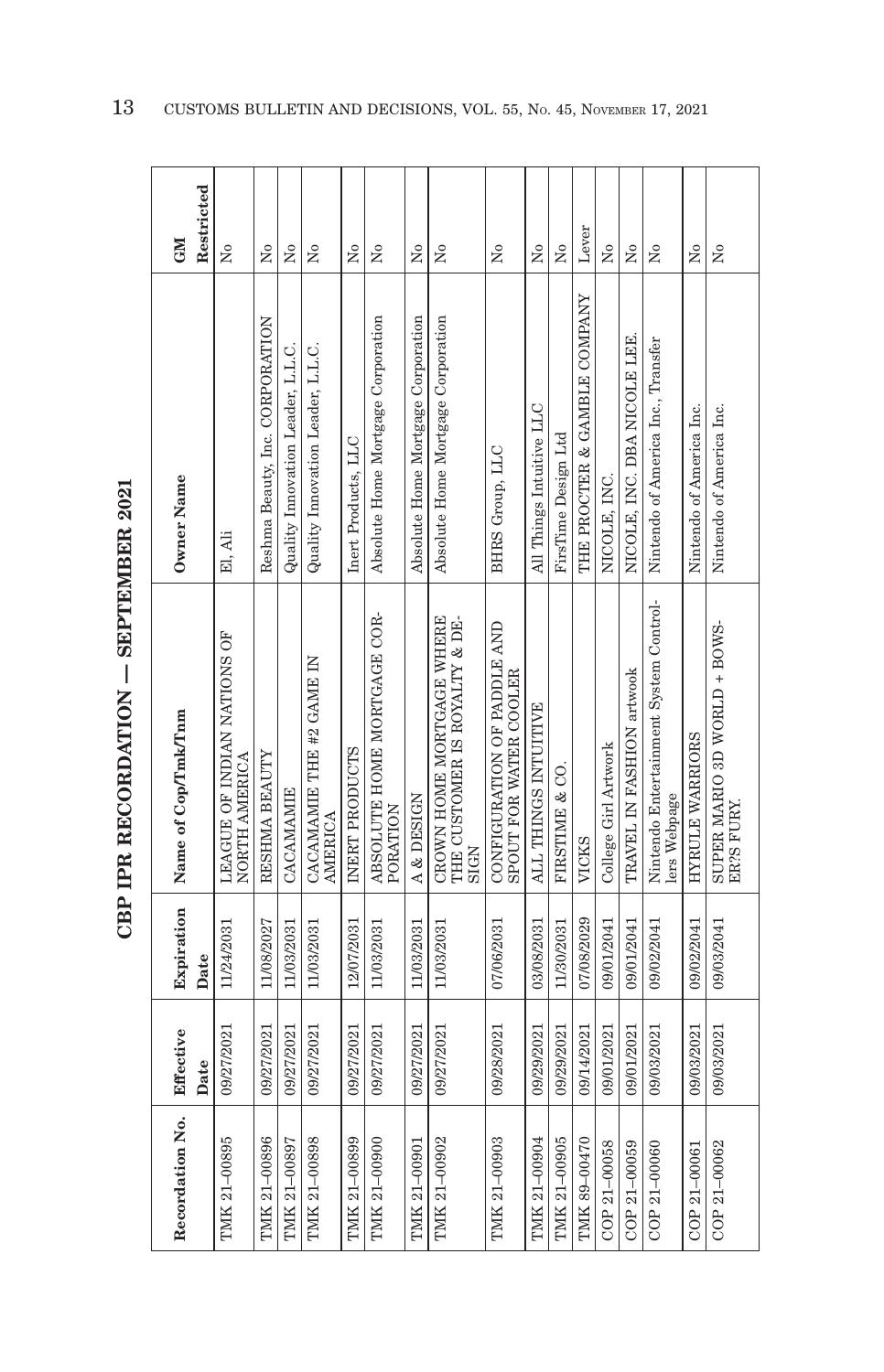| icco          |
|---------------|
| ו<br>ון       |
|               |
| i<br>Circulat |
| $\sim$        |
|               |
| $\frac{1}{2}$ |
| ーーく           |

| Recordation No.   Effective |            |      | Expiration   Name of Cop/Tmk/Tnm                                                  | Owner Name                     | <b>NP</b>  |
|-----------------------------|------------|------|-----------------------------------------------------------------------------------|--------------------------------|------------|
|                             | Date       | Date |                                                                                   |                                | Restricted |
| COP 21-00063                |            |      | 09/13/2021   09/10/2041   Cognitive Behavior Therapy, Third Edi-   Judith S. Beck |                                |            |
| $COP 21 - 00064$            |            |      | 09/13/2021   09/10/2041   Villa Das Rainhas Label Design                          | Hoeber Media, LLC              |            |
| COP 21-00065                |            |      | 09/13/2021   09/10/2041   Villa Das Rainhas Label Design                          | Hoeber Media, LLC              |            |
| COP 21-00066                | 09/24/2021 |      | 09/23/2041   Graphic and Sculptural Features of a<br><b>T-Rex Costume</b>         | Rubie?s Costume Company, Inc., |            |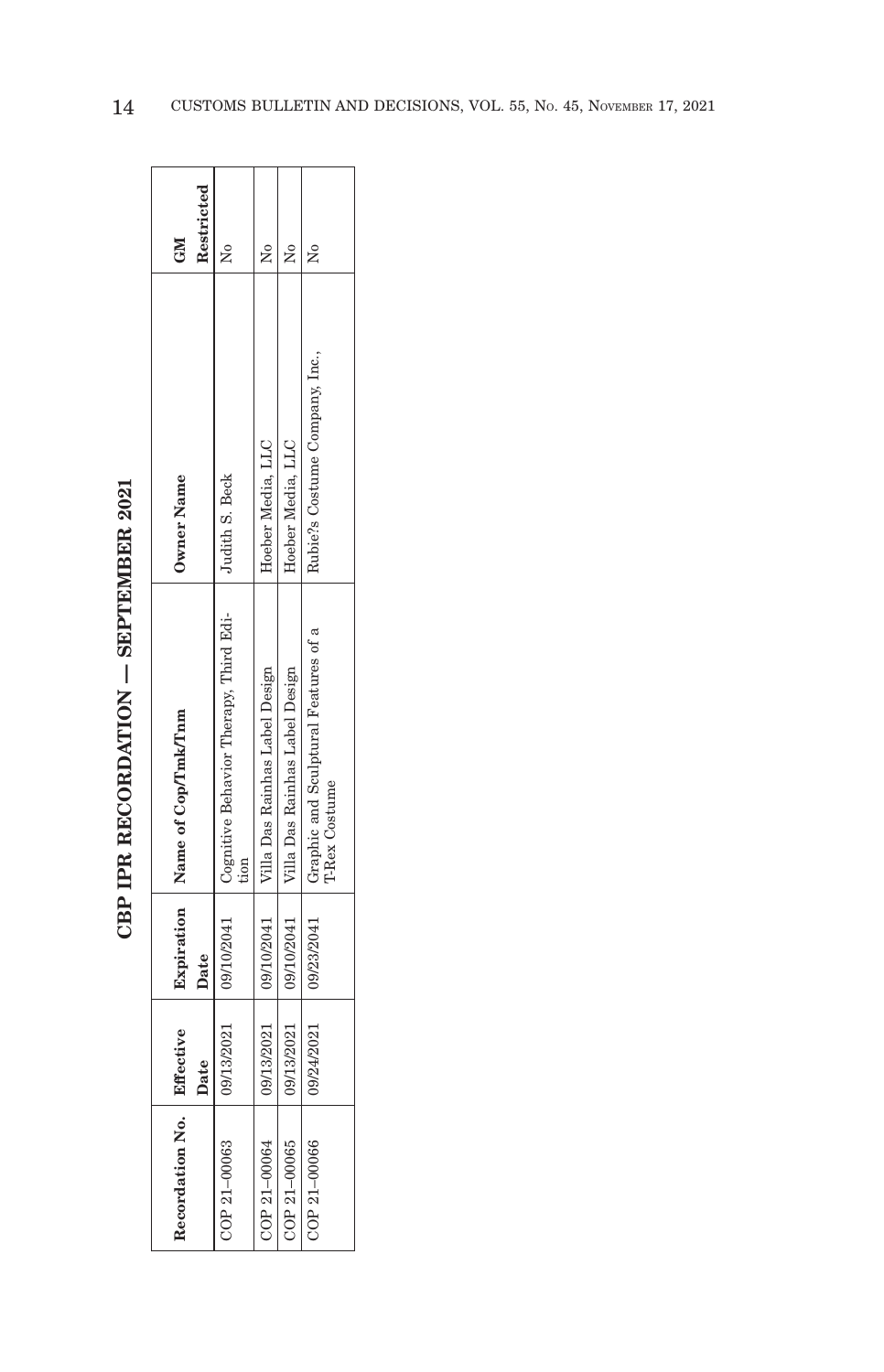## **U.S. Court of Appeals for the Federal Circuit** of Appenderal Circle of Appendent

KENT INTERNATIONAL, INC., Plaintiff-Appellant v. U NITED STATES, Defendant-Appellee

#### Appeal No. 2021–1065

Appeal from the United States Court of International Trade in No. 1:15-cv-00135- LMG, Senior Judge Leo M. Gordon.

Decided: November 3, 2021

PATRICK CRAIG REED, Simons & Wiskin, New York, NY, argued for plaintiffappellant. Also represented by PHILIP YALE SIMONS, JERRY P. WISKIN, South Amboy, NJ.

MONICA PERRETTE TRIANA, International Trade Field Office, United States Department of Justice, New York, NY, argued for defendant-appellee. Also represented by AIMEE LEE, JUSTIN REINHART MILLER; BRIAN M. BOYNTON, JEANNE DAVIDSON, Commercial Litigation Branch, Civil Division, United States Department of Justice, Washington, DC.

Before LOURIE, LINN, and DYK, *Circuit Judges*.

LINN, *Circuit Judge*.

Kent International, Inc. ("Kent") appeals the affirmance by the Court of International Trade ("Trade Court") of the decision by U.S. Customs and Border Protection ("Customs") denying Kent's claims that the classification of its imported merchandise under Harmonized Tariff Schedule of the United States ("HTSUS") heading 8714 violated 19 U.S.C. § 1625(c) by departing from a "treatment previously accorded" and was contrary to a de facto "established and uniform practice" ("EUP") under 19 U.S.C. § 1315(d).Because the Trade Court erred in approving Customs' use of bypass entries to show the absence of a treatment previously accorded, we reverse that ruling and remand. Because the Trade Court did not err in finding no de facto EUP, we affirm that part of the Trade Court's decision.

#### **BACKGROUND**

Kent is an importer of bicycle-related products, including, as relevant here, children's bicycle seats. In 2005, Customs, in response to a request by Kent, issued a ruling letter ("2005 Ruling") stating that Kent's bicycle seats would be classified as "accessories of bicycles" under HTSUS heading 8714. Under that heading, Kent's bicycle seats would be subject to a 10% ad valorem duty. See *Kent Int'l. Inc. v.*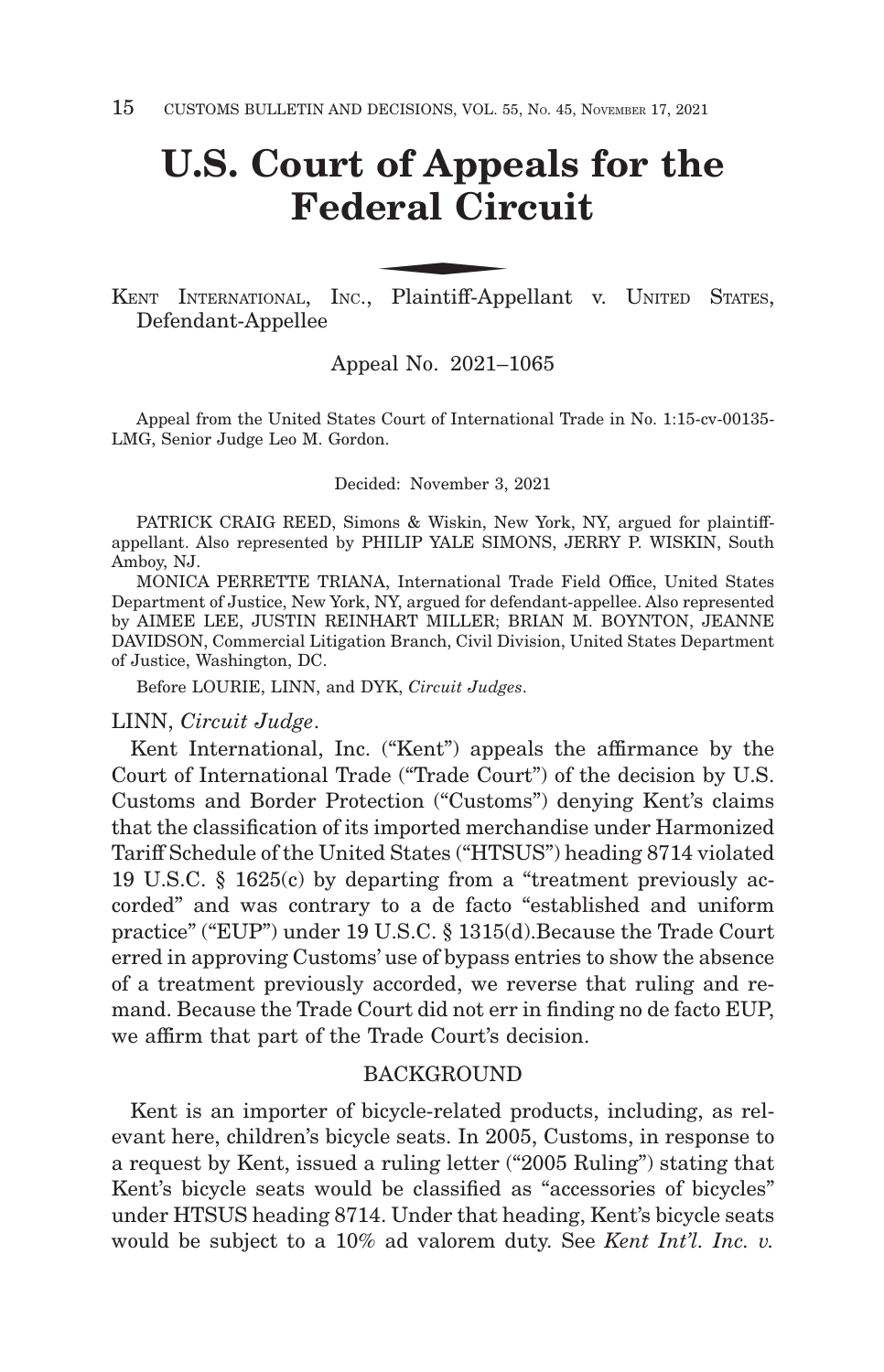*United States*, 466 F. Supp. 3d 1361, 1363 (Ct. Int'l Trade 2020) ("*Kent II*") (describing 2005 Ruling). The 2005 Ruling thereafter obligated Kent to initially enter its bicycle seats through Customs under heading 8714.

Between August 2008 and November 2010, Kent made 44 entries of its bicycle seats through the Port of NewYork/Newark, each time listing the subject merchandise under heading 8714 ("New York entries"). Starting in April 2008, after Customs classified a competitor's children's bicycle seats as "seats" under duty-free heading 9401, Kent filed several protests, post-entry amendments and a first application for further review (collectively "New York protests") for its previously liquidated New York entries. Between August 2008 and November 2010, Customs approved the New York protests and reliquidated Kent's merchandise under heading 9401. Based on the favorable grants by Customs of Kent's New York protests, Kent, in April 2011, filed a second application for further review seeking to revoke the 2005 Ruling as inconsistent with Customs' subsequent treatment of its New York entries. Kent continued to make entries of its bicycle seats through the Port of New York/Newark after December 2010 and again lodged protests for each. Customs, however, stopped granting those protests and instead suspended them pending further review.

During the pendency of the New York protests, Kent began to import the same merchandise through the Port of Long Beach ("Long Beach entries"). Between December 4, 2008 and November 2010, Kent made eight entries of its bicycle seats through that port. Between November 2010 and March 31, 2014, Kent made an additional 37 entries through that port. Acting in compliance with the 2005 Ruling, Kent listed all of these entries under heading 8714. Long Beach Customs treated these entries as bypass entries and liquidated them under heading 8714 without examination or Customs officer review.

Kent protested the treatment of its Long Beach entries at the Port of Long Beach ("Long Beach protests"), contesting the classification of the subject merchandise under heading 8714 and seeking reclassification under heading 9401. Four of its protests were filed specifically for merchandise imported within the December 4, 2008, through November 2010 time frame. At Kent's request, these four protests were suspended pending resolution of its New York protests. Although the New York protests were granted, all of Kent's Long Beach protests were denied after November 2010. *Kent II*, 466 F.Supp.3d at 1363–64.

In June 2014, Customs, through notice and comment, revoked its earlier decisions classifying three of Kent's competitors' merchandise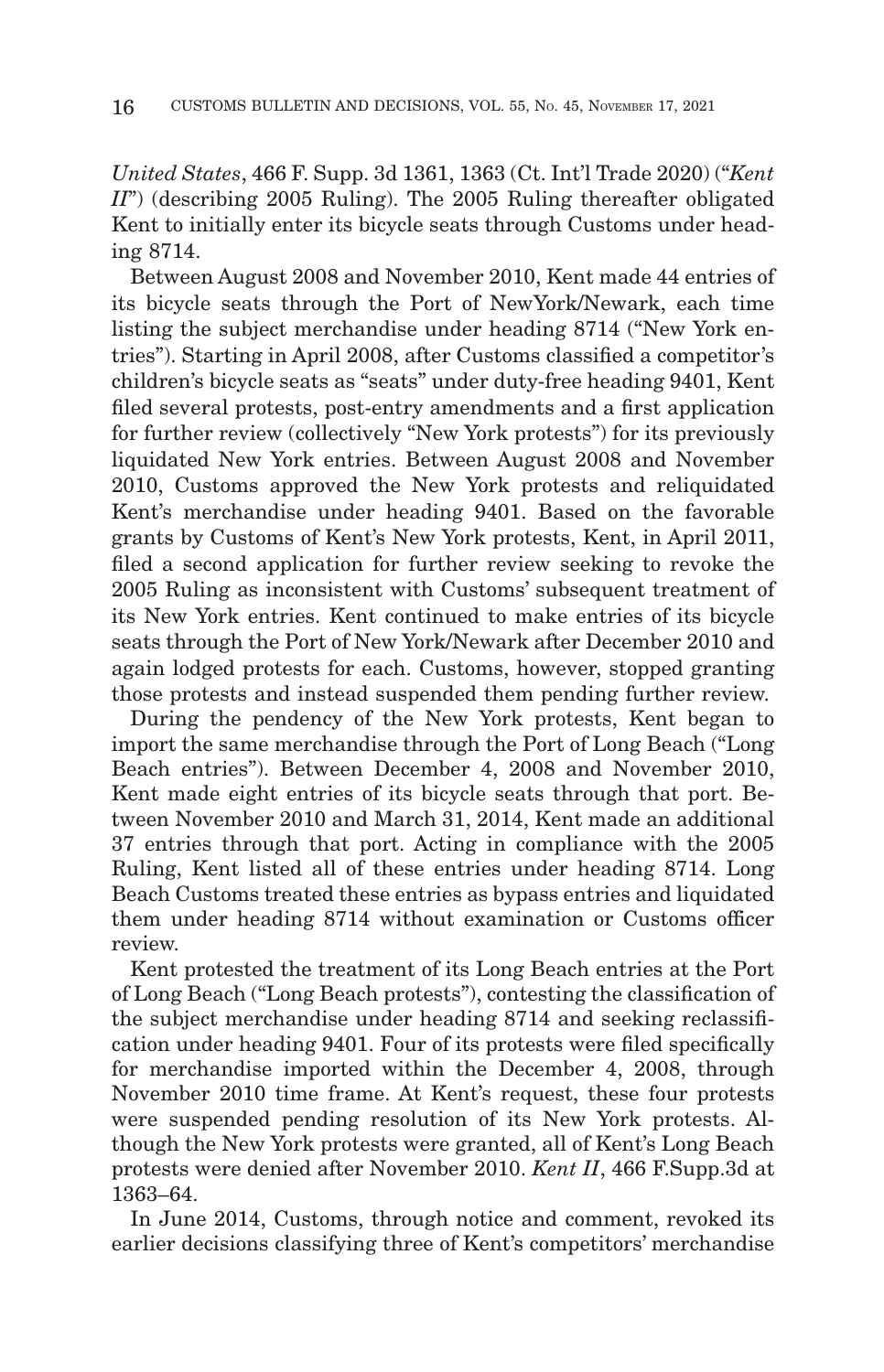under heading 9401, and concluded that the competitors' merchandise would be classified under heading 8714, effective September 22, 2014. *Id.* at 1364. On February 11, 2015, in response to Kent's April 2011 application for further review, Customs declined to revoke the 2005 Ruling and reaffirmed the classification of Kent's bicycle seats under HTSUS heading 8714.

Kent appealed the denial of its Long Beach protests to the Trade Court, alleging: (1) that the proper classification of its bicycle seats was under heading 9401; and (2) that the denials modified a treatment previously accorded by Customs and departed from a de facto EUP. The Trade Court bifurcated the classification issue from the treatment previously accorded and EUP issues. On the first issue, the Trade Court held that the merchandise was properly classified under heading 8714. *Kent Int'l, Inc. v. United States*, 393 F.Supp.3d 1218, 1225 (Ct. Int'l Trade 2019) (*Kent I*). Kent does not appeal that determination.

On the second issue, the Trade Court denied Kent's treatment previously accorded and EUP claims, finding no consistent treatment of Kent's bicycles seats under heading 9401 on a national basis over any two-year period in light of the liquidation of the Long Beach bypass entries under heading 8714. *Kent II*, 466 F.Supp.3d at 1367. The Trade Court specifically noted that 19 C.F.R.  $\S$  177.12(c)(1)(i) "does not limit the consideration of the court to only 'final Customs actions'" and held that Kent's pending protests of its Long Beach entries did not make those entries ineligible for consideration in the treatment analysis. *Kent II*, 466 F.Supp.3d at 1367–68. The Trade Court also considered and denied Kent's claim of treatment based on the entries of third parties for the same reason—the liquidation of Kent's Long Beach bypass entries under HTSUS 8714. The Trade Court did not directly address the propriety of considering bypass entries not subjected to examination or Customs officer review in the treatment analysis. The Trade Court also expressly declined to address the applicable two-year time period in the treatment analysis. *Kent II,* 466 F.Supp.3d at 1368 n.1.

The Trade Court also rejected Kent's argument that Customs' liquidation of Kent's New York entries and third-party entries under heading 9401 created a de facto EUP. The Trade Court held that Kent's claim would have the court disregard the 2005 Ruling, which was never revoked, classifying Kent's bicycles seats under heading 8714. It concluded that that ruling, as well as the classification of the Long Beach entries under 8714, "demonstrate[d] that Customs did not engage in an established and *uniform* practice of classifying child safety seats under heading 9401." *Id.* at 1369 (emphasis in original).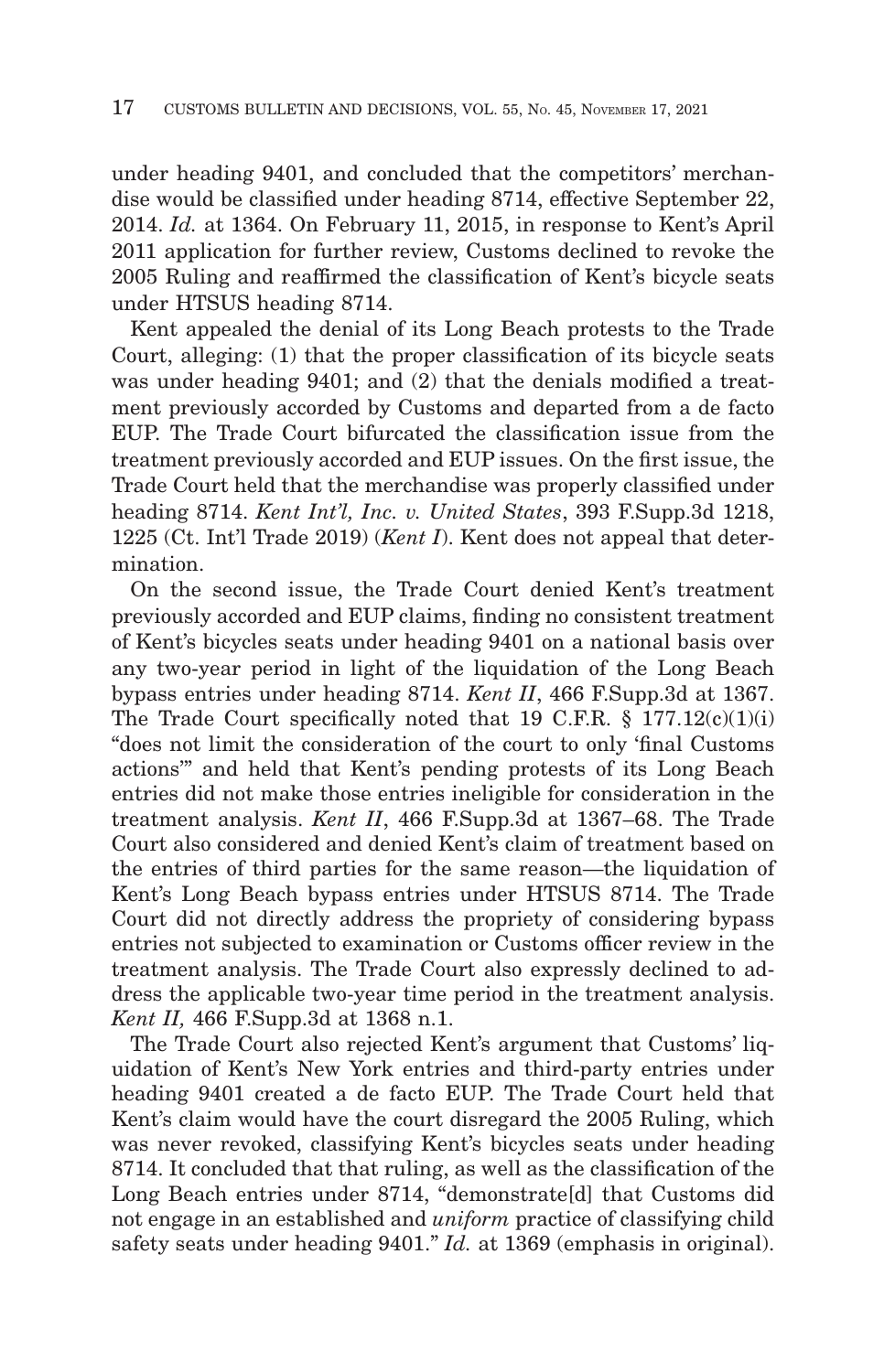Kent appeals. We have jurisdiction over a final decision by the Trade Court under 28 U.S.C. § 1295(a)(5).

#### ANALYSIS

#### I.

#### A.

"We review the [Trade Court's] grant of summary judgment de novo, applying 'the same standard used by the [Trade Court] in reviewing Customs' classification determination.'" *Apple Inc. v. United States*, 964 F.3d 1087, 1092 (Fed. Cir. 2020) (*quoting Otter Prods., LLC v. United States*, 834 F.3d 1369, 1374–75 (Fed. Cir. 2016)). We review the Trade Court's conclusions on legal issues de novo. *Mid Continent Steel & Wire, Inc. v. United States*, 940 F.3d 662, 667 (Fed. Cir. 2019).

B.

19 U.S.C. § 1625(c)(2) mandates that any duty classification decision that would "have the effect of modifying the *treatment previously accorded* by the Customs Service to substantially identical transactions," (emphasis added) must be made by notice and comment. In explaining what is meant by "treatment previously accorded," Customs regulations provide:

 $(1)$ ... The following rules will apply for purposes of determining under this section whether a treatment was previously accorded by Customs to substantially identical transactions of a person:

(i) There must be evidence to establish that:

(A) There was an actual determination by a Customs officer regarding the facts and issues involved in the claimed treatment;

(B) The Customs officer making the actual determination was responsible for the subject matter on which the determination was made; and

(C) Over a 2–year period immediately preceding the claim of treatment, Customs consistently applied that determination on a national basis as reflected in liquidations of entries or reconciliations or other Customs actions with respect to all or substantially all of that person's Customs transactions involving materially identical facts and issues.

(ii) The determination of whether the requisite treatment occurred will be made by Customs on a case-by-case basis and will involve an assessment of all relevant factors.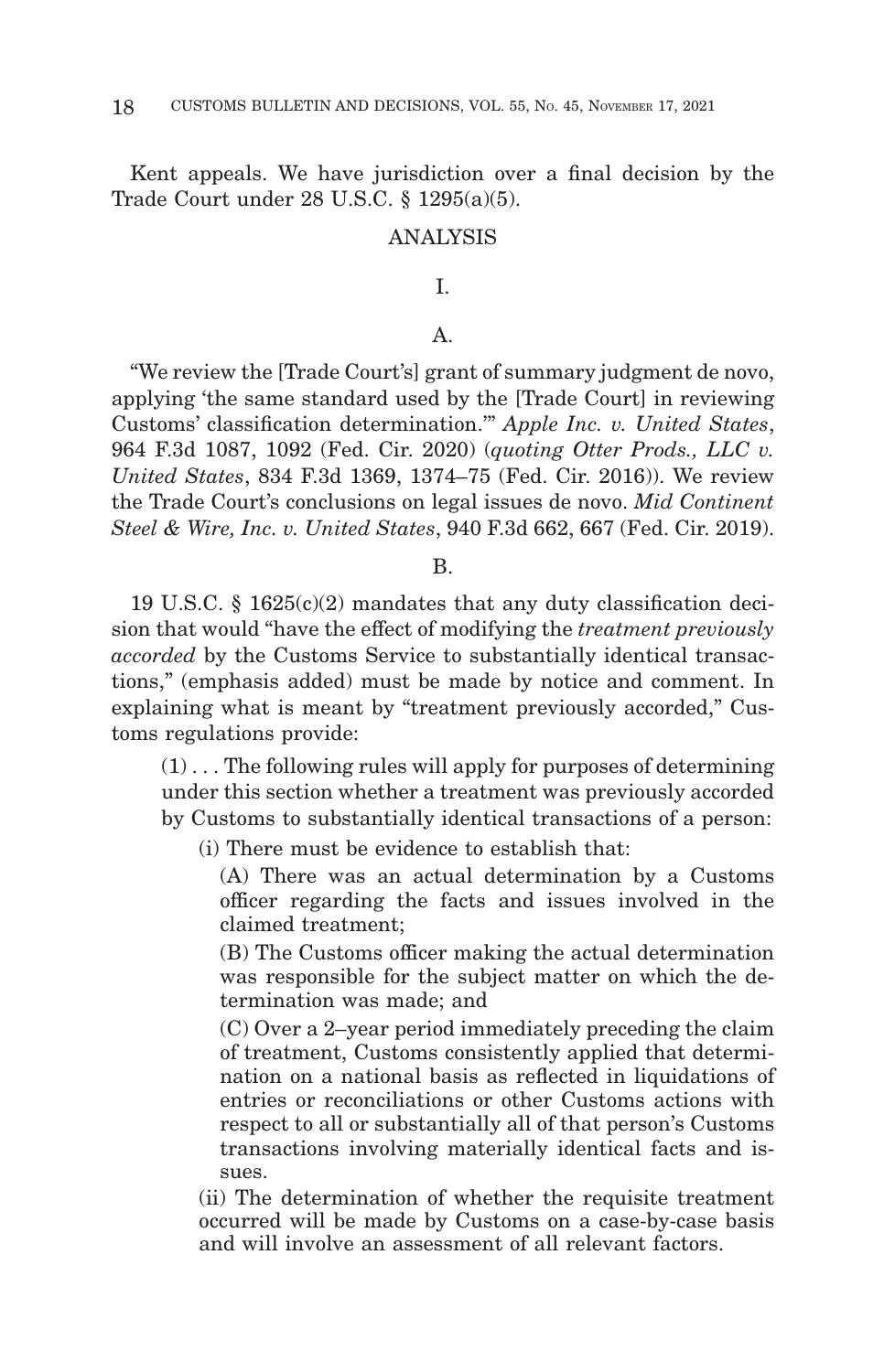In particular, Customs will focus on the past transactions to determine whether there was an examination of the merchandise (where applicable) by Customs or the extent to which those transactions were otherwise reviewed by Customs to determine the proper application of the Customs laws and regulations.

*For purposes of establishing whether the requisite treatment occurred . . . Customs will give no weight whatsoever to informal entries and to other entries or transactions which Customs, in the interest of commercial facilitation and accommodation, processes expeditiously and without examination or Customs officer review.*

37 C.F.R. § 177.12(c)(1) (emphases added).

Kent argues that Customs' denial of its Long Beach protests violated 19 U.S.C. § 1625(c)(2) by modifying the treatment previously accorded Kent's New York entries without the necessary notice and comment. According to Kent, during the two-plus year period between August 2008 and November 2010, the only determinations made by actual Customs officials—the approval of protests with respect to the New York entries—placed Kent's merchandise under heading 9401. Kent argues that 37 C.F.R.  $\S 177.12(c)(1)(ii)$  prohibits consideration of the automatically liquidated Long Beach entries in the determination of whether there was a treatment previously accorded. Kent further argues that the Long Beach entries could not be considered in determining whether there was a treatment previously accorded because they were subject to Kent's protest, and were therefore non-final.

The government responds that while Customs is prohibited under 19 C.F.R.  $\S 177.12(c)(1)(ii)$  from considering bypass entries for purposes of determining whether an importer has *established* the requisite treatment, a separate part of the regulation, 19 C.F.R. §  $177.12(c)(1)(i)(C)$ , authorizes Customs to consider "liquidations" generally, for purposes of analyzing whether the agency consistently applied a determination on a nationwide basis over a two-year period. Appellee's Br. at 14 and 22. The government notes that in subpara $graph (c)(1)(ii)$  the regulation uses the word "establishing" when prohibiting the use of bypass entries, but in subparagraph  $(c)(1)(i)(C)$  the regulation uses the word "determining" when requiring Customs to take into account "liquidations" without limitation.

A plain reading of the regulation supports Kent's position. The touchstone of the treatment previously accorded inquiry is the consistency of *Customs* decisions with respect to the subject merchandise. 37 C.F.R.  $\S 177.12(c)(1)(ii)'$  Customs will focus on the past transactions to determine whether there was an examination of the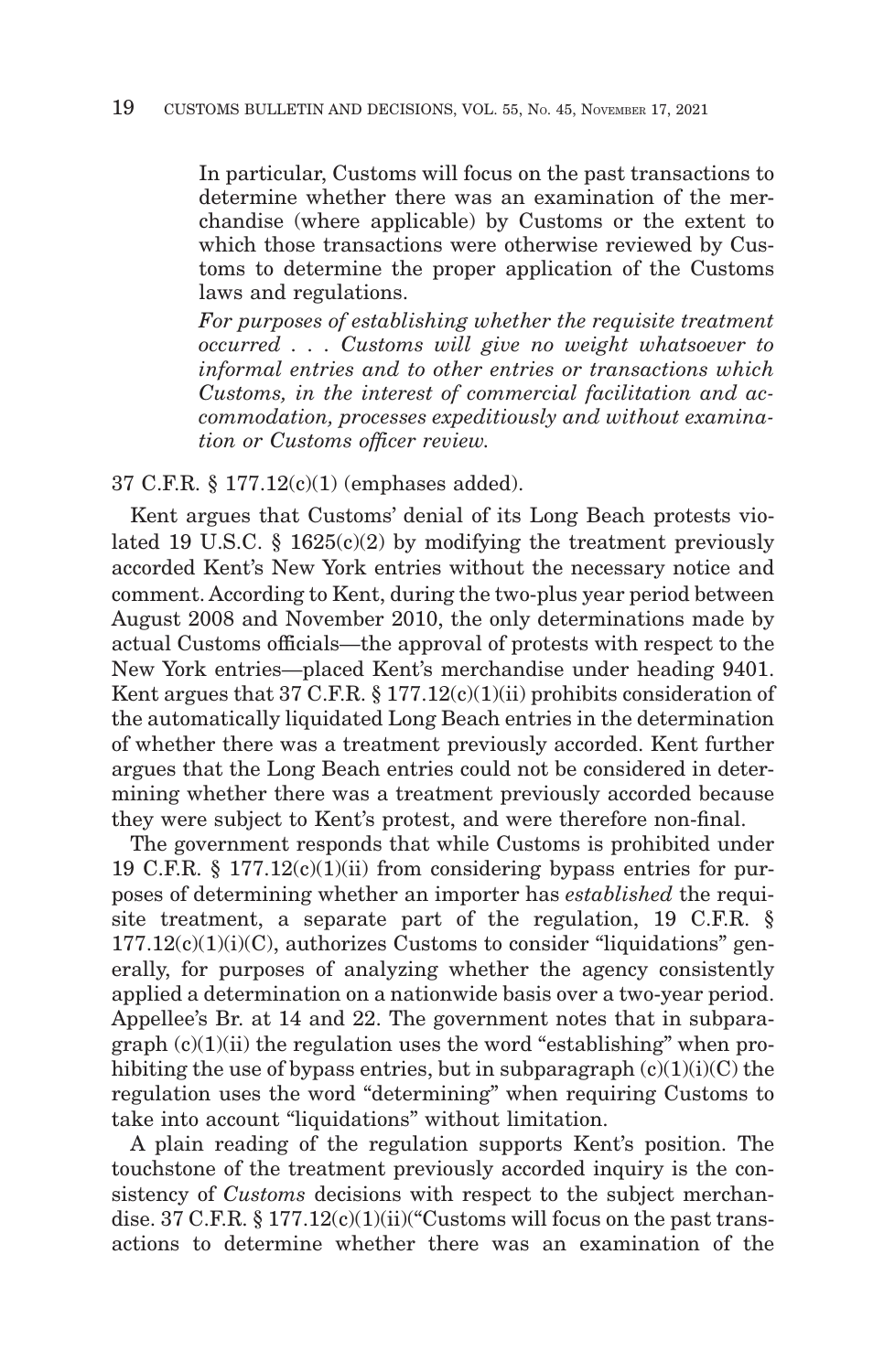merchandise (where applicable) by Customs or the extent to which those transactions were otherwise reviewed by Customs."). The requirement for examination or Customs officer review is wholly consistent with the limitation in  $\S 177.12(c)(1)(ii)$  that "Customs will give no weight" to unexamined entries, without regard to whether those unexamined entries are used as positive or negative evidence of treatment.

In *Motorola*, we deferred to Customs' position that bypass entries "do[] not constitute 'treatment' within the meaning of section 1625(c)(2)." *Motorola, Inc. v. United States*, 436 F.3d 1357, 1366–67 (Fed. Cir. 2006). We explained that "[i]t is reasonable to conclude that goods which are admitted pursuant to representations by the importer and are not independently examined or reviewed by the importer are not 'treated' by Customs." *Id.* at 1366. *Motorola* addressed the circumstance where an importer was citing its bypass entries as affirmative evidence of a treatment, unlike here, where Customs is citing bypass entries to deny a claim of treatment. But that is a distinction without a difference. The bypass entries in both circumstances are made without examination or Customs officer review and do not reflect "treatment" by Customs.

The government argues that a Federal Register notice in 2002 makes clear that the regulation only limits the use of bypass entries as affirmative evidence of a treatment. *See* 67 Fed. Reg. 53483, 53491 (Aug. 16, 2002) ("Therefore, the proposed regulatory text stands for the proposition that, in order for a person to be *eligible for the protection* afforded under 19 U.S.C. 1625(c)(2), that person must be able to make a showing that Customs took a conscious, intentional and knowledgeable action that created an impression that could give rise to an expectation as regards future action by Customs." (emphasis added)). The government's reliance on the Federal Registrar notice, however, is misplaced and begs the question. Determining whether an importer is "eligible for protection" is most naturally read to limit the use of bypass entries as both positive and negative evidence of a treatment previously accorded.

The government also argues that the regulations require consistent treatment of "*all or substantially all* of that person's Customs transactions," meaning that bypass entries inconsistent with that treatment can and should inform that determination. This argument fails for the same reason as noted above: the regulation expressly assigns zero weight to bypass entries liquidated without Customs review.

Finally, the government argues that consideration of the Long Beach entries was proper because their liquidation under HTSUS 8714 merely implemented Customs' 2005 Ruling. The fact of the 2005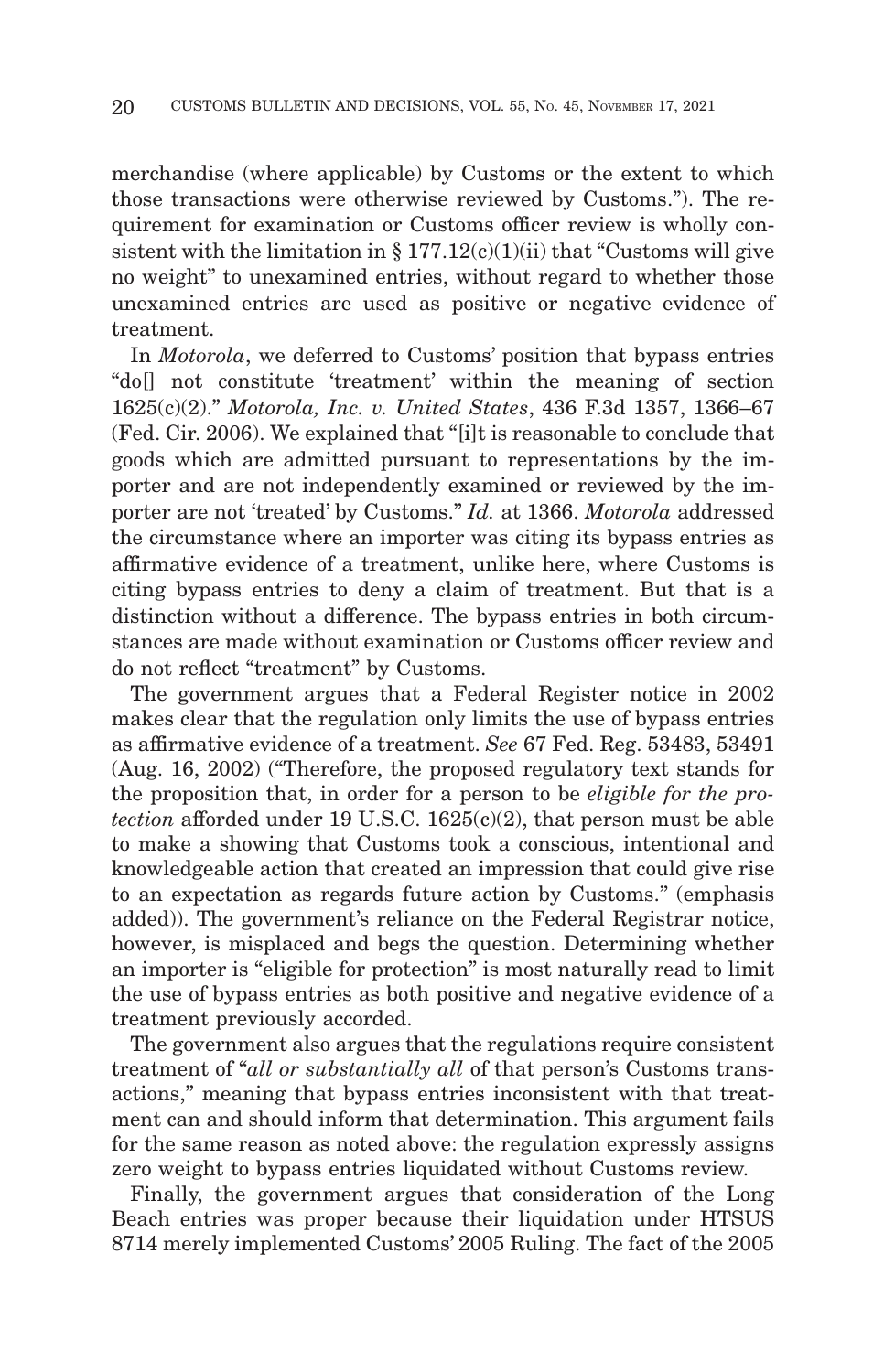Ruling, however, does not render the bypass entries any more appropriate for consideration than if the 2005 Ruling had never been made. Nor does it undermine Kent's assertion of a treatment previously accorded. The Long Beach entries were not the only entries in play. The New York entries, which were *also* liquidated initially under HTSUS 8714 pursuant to the 2005 Ruling, were subject to approved protests and Amendments that reliquidated those entries under HT-SUS 9401. The approved protests and Amendments were "actual determinations" that are proper for consideration in assessing the treatment previously accorded.

In conclusion, the Trade Court erred in its construction of §  $177.12(c)(1)(ii)$  as allowing consideration of bypass entries in the determination of whether there was a treatment previously accorded.1 Because Customs improperly gave weight to the Long Beach entries in determining whether there was a treatment previously accorded, we vacate that part of the Trade Court decision and remand for consideration of whether there was a treatment previously accorded without considering those entries.<sup>2</sup>

 $C<sub>1</sub>$ 

The government also argues that the two-year period Kent identifies, August 2008 through November 2010, is not the correct time period, because that is not the "2-year period immediately preceding the claim of treatment" as required by the regulation. *See* 37 C.F.R. §  $177.12(c)(1)(i)(C)$ . The government argues that the date of the "claim" of treatment" is the date of Kent's first affected entry, i.e., "the first entry that does not receive the anticipated, relied on treatment." *See Am. Fiber & Finishing v. United States*, 121 F.Supp.3d 1273, 187 (Ct. Int'l Trade 2015). The government thus identifies the applicable period as the two years preceding December 4, 2008, the date of the first Long Beach entries. Kent argues that its Long Beach entries were under a suspended protest, and that the grant of the New York protests gave Kent the right for a disposition of the Long Beach protests in accordance with the New York protest. In other words, Kent argues that, unlike *American Fiber & Finishing*, where the claim of treatment was based on a consistent treatment of *entries*, Kent's claim of treatment is based on the New York protest approvals,

 $<sup>1</sup>$  Because we conclude that the Long Beach entries, as bypass entries, should not have been</sup> considered in determining treatment previously accorded, we need not and do not consider whether Customs properly may consider determinations subject to protest or suspended protest.

<sup>&</sup>lt;sup>2</sup> We also leave to the Trade Court to determine whether Customs may or should consider Customs' treatment of the third-party importers here in determining whether there was a treatment previously accorded.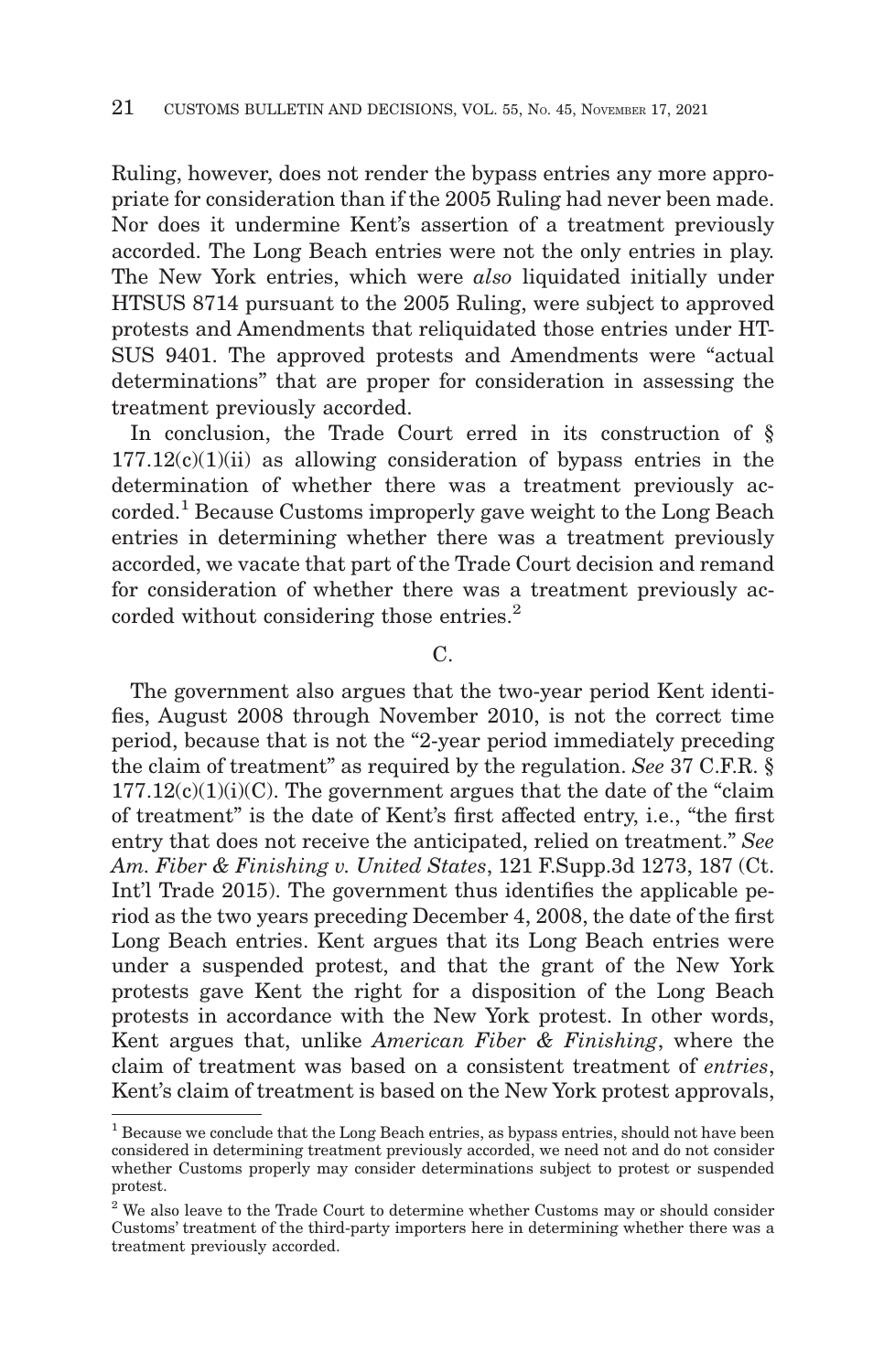and that the "claim of treatment" date is thus November 2010, when the New York protests were approved and the merchandise reliquidated under heading 9401.

We leave this question to the Trade Court for its determination in the first instance on remand.

#### III.

Kent also argues that the Trade Court erred in finding no de facto established and uniform practice ("EUP") under 19 U.S.C. § 1315(d) and *Heraeus-Amersil, Inc. v. United States*, 795 F.2d 1575 (Fed. Cir. 1986). We may overturn Customs' determination that an EUP did not exist only for "a clear abuse of discretion." *Heraeus-Amersil*, 795 F.2d at 1580 n.7. There was no clear abuse of discretion here.

A so-called de facto EUP arises when Customs consistently classifies a particular type of merchandise under a specific HTSUS heading prior to some distinct point in time. *Kent* II, 466 F.Supp.3d. at 1368. The requirements for establishing a de facto EUP are stringent. *See Jewelpak Corp. v. United States*, 297 F.3d 1326, 1332 (Fed. Cir. 2002). In denying Kent's claim that the agency violated a de facto EUP, Customs relied on the fact that the 2005 Ruling was never revoked, that the Long Beach entries were classified under heading 8714, that hundreds of entries at 14 ports of entry over a 10-year period classified the same goods under heading 9401 and that similar goods imported by three of Kent's competitors were initially classified under heading 9401 and later reclassified under heading 8714. *Kent II*, 466 F.Supp.3d at 1369. The Trade Court ultimately decided that under these facts, it could not reasonably conclude that Customs engaged in a uniform practice of classifying these goods or that there was a lack of uncertainty regarding classification.

Kent has failed to show a clear abuse of discretion in denying its claim of a de facto EUP.

#### **CONCLUSION**

For the foregoing reasons, we vacate-in-part the Trade Court's determination of no treatment previously accorded and remand for a determination of whether there was such a treatment, excluding consideration of the bypass entries. We also remand for a determination in the first instance of the proper time period in which to consider the treatment previously accorded question. Finally, we affirm-inpart the Trade Court's determination that there was no de facto EUP.

#### **AFFIRMED-IN-PART, VACATED-IN-PART, AND**

#### **REMANDED.**

**COSTS** 

Costs are awarded to Kent.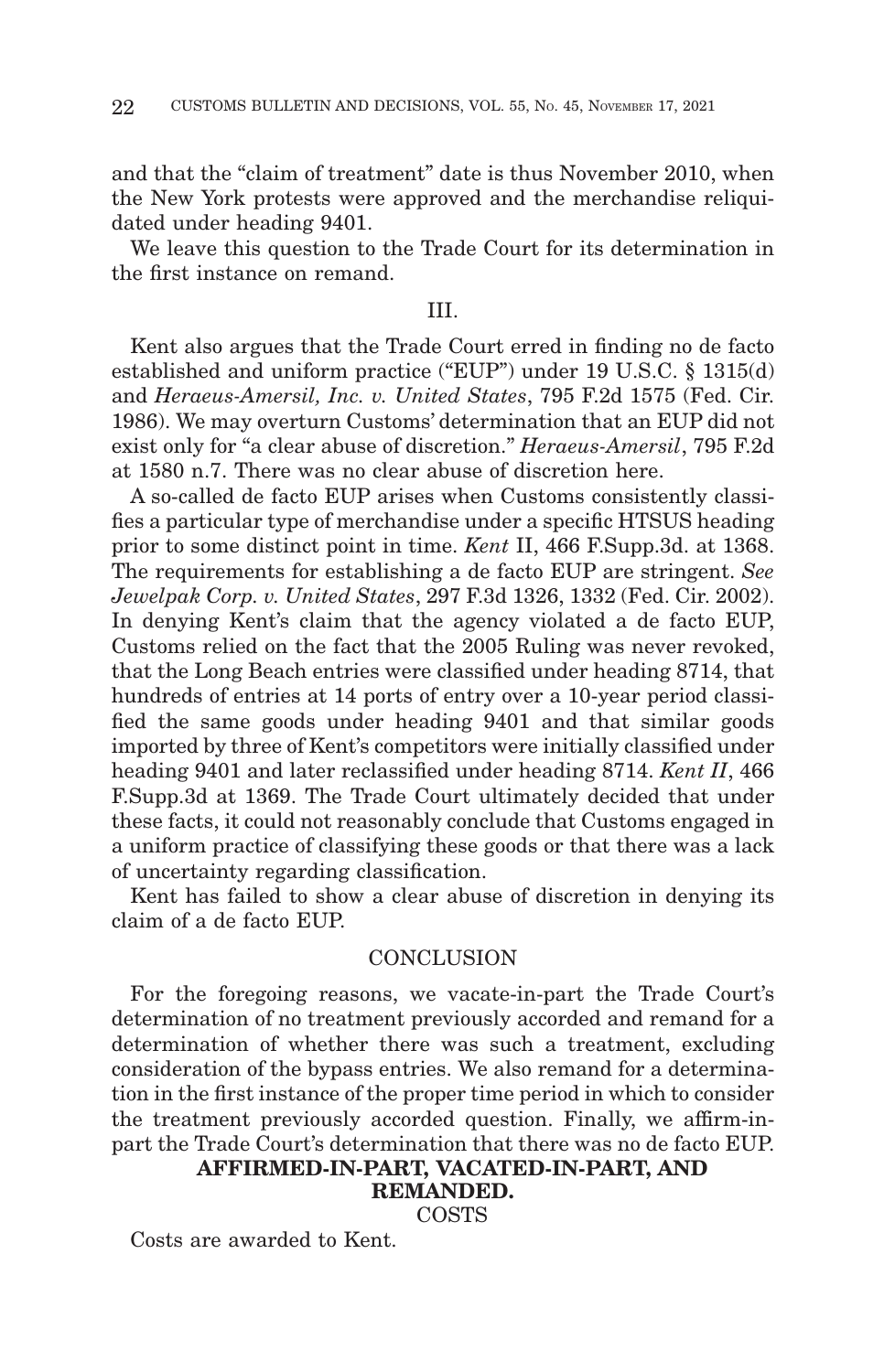# U.S. Court of International Trade f Interna

#### Slip Op. 21–152

ROYAL BRUSH MANUFACTURING, INC., Plaintiff, v. UNITED STATES, Defendant, and DIXON TICONDEROGA CO., Defendant-Intervenor.

> Before: Mark A. Barnett, Chief Judge Court No. 19–00198

[Sustaining U.S. Customs and Border Protection's finding of evasion under the Enforce and Protect Act, as amended by its Final Remand Redetermination.]

Dated: October 29, 2021

*Ronald A. Oleynik*, Holland & Knight LLP, of Washington, D.C., argued for Plaintiff. With him on the brief were *Antonia I. Tzinova*, *Dariya V. Golubkova*, and *Libby K. Bloxom*.

*Ashley Akers*, Trial Attorney, Commercial Litigation Branch, Civil Division, U.S. Department of Justice, of Washington, D.C., argued for Defendant. With her on the brief were *Brian M. Boynton*, Acting Assistant Attorney General, *Jeanne E. Davidson*, Director, and *Patricia M. McCarthy*, Assistant Director. Of counsel on the brief was *Joseph F. Clark*, Attorney, Office of the Chief Counsel, U.S. Customs and Border Protection.

*Felicia Nowels*, Akerman LLP, of Tallahassee, FL, argued for Defendant-Intervenor.

#### *OPINION*

#### **Barnett, Chief Judge:**

This matter is before the court on U.S. Customs and Border Protection's ("Customs" or "CBP") first remand redetermination in connection with EAPA Case No. 7238. *See* Final Remand Redetermination ("Remand Results"), ECF No. 55.<sup>1</sup> CBP issued the Remand Results pursuant to *Royal Brush Manufacturing, Inc. v. United States* ("*Royal Brush I*"), 44 CIT \_\_, 483 F. Supp. 3d 1294 (2020), which addressed certain challenges to CBP's affirmative determination of evasion of the antidumping duty order on certain cased pencils from the People's Republic of China ("China") brought by Plaintiff

<sup>&</sup>lt;sup>1</sup> The administrative record for the underlying proceeding is contained in a Confidential Administrative Record ("CR"), ECF Nos. 24–1 (CR 1–12), 24–2 (CR 13–14), 24–3 (CR 15–19), 24–4 (CR 20–27), 24–5 (CR 28–34), 24–6 (CR 35–37), 24–7 (CR 38–41), 24–8 (CR 42–44), 24–9 (CR 45–47), 24–10 (CR 48–50), 24–11 (CR 51), 24–12 (CR 52–54), 24–13 (CR 55–57), 24–14 (CR 58–69), 24–15 (CR 70–86), 24–16 (CR 87–122), 24–17 (CR 123–24), 24–18 (CR 125–26), 24–19 (CR 127–32), and a Public Administrative Record ("PR"), ECF Nos. 23–1 (PR 1–35), 23–2 (PR 36–43), 23–3 (PR 44–64). The administrative record for the Remand Results is likewise contained in a Confidential Remand Record ("CRR"), ECF No. 60–1 (CRR 1–4), and a Public Remand Record ("PRR"), ECF Nos. 59–1 (PRR 1–18), 59–2 (PRR 19–32), 59–3 (PRR 33–39), 59–4 (PRR 40–47), 59–5 (PRR 48–54), and 59–6 (PRR 55–80). The court references the confidential version of the record document, unless otherwise specified.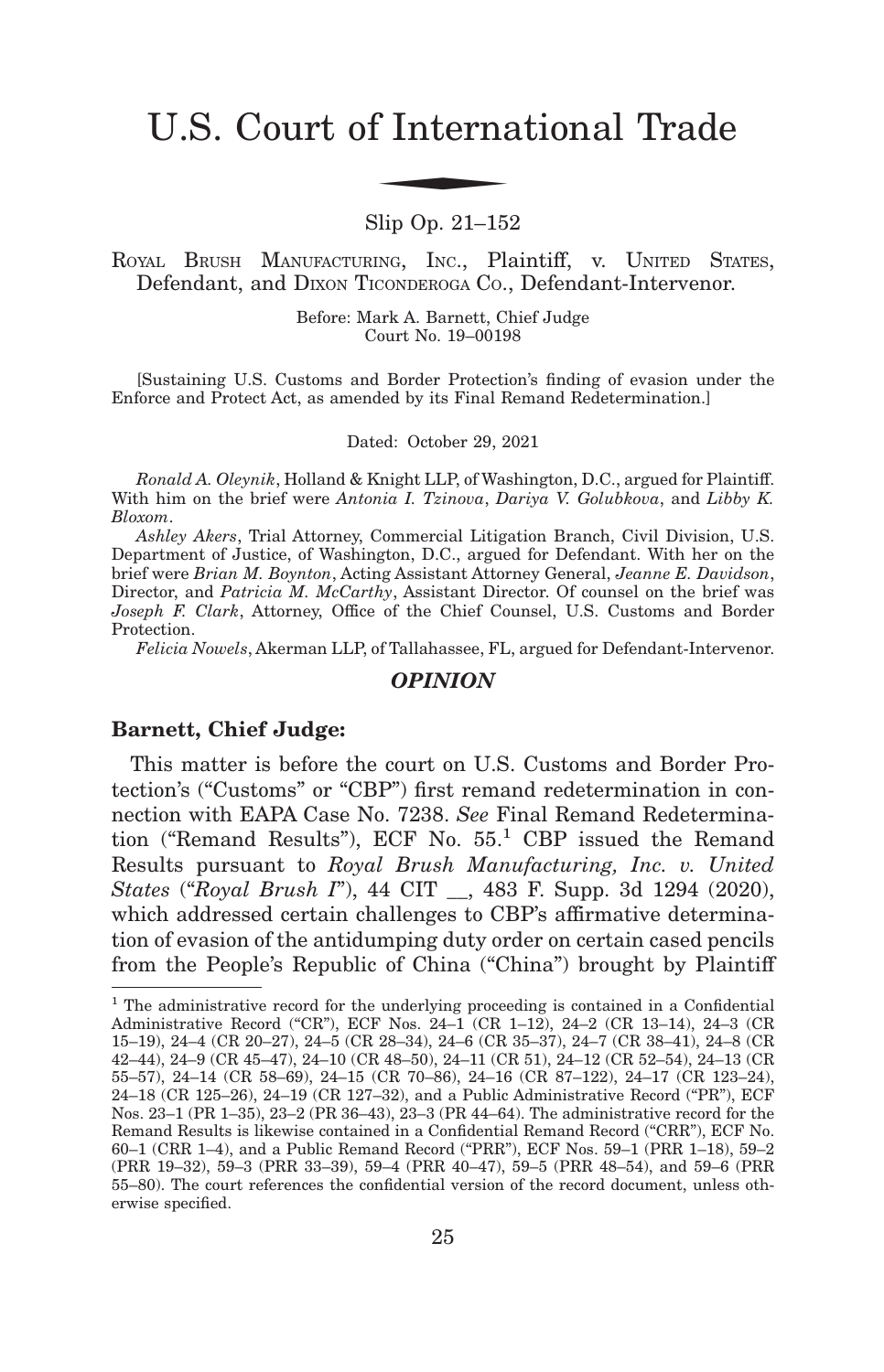Royal Brush Manufacturing, Inc. ("Royal Brush"). CBP issued its evasion determination pursuant to its authority under the Enforce and Protect Act ("EAPA"), 19 U.S.C. § 1517 (2018).2

Royal Brush opposes the Remand Results. Confidential Pl. [Royal Brush's] Opp'n Cmts. to Agency Final Remand Redetermination Pursuant to Court Remand ("Pl.'s Opp'n Cmts."), ECF No. 64. Defendant United States ("the Government") responded in support of the Remand Results. Def.'s Resp. to Cmts. on Remand Redetermination ("Def.'s Reply Cmts."), ECF No. 68.

For the following reasons, the court sustains CBP's final evasion determination, as amended by the Remand Results.

#### **BACKGROUND**

#### **I. Factual and Procedural Background**

The court summarized the legal framework for EAPA investigations and the factual and procedural history of this case in *Royal Brush I*, 483 F. Supp. 3d at 1297–1301. While familiarity with *Royal Brush I* is presumed, the court recounts the background relevant to resolving the remaining issues in this case.

Royal Brush is a domestic importer of pencils exported to the United States from a company located in the Republic of the Philippines ("the Philippines").<sup>3</sup> *Id.* at 1298. On February 27, 2018, Defendant-Intervenor Dixon Ticonderoga Co. ("Dixon")<sup>4</sup> "lodged an allegation with CBP in which it averred that Royal Brush was transshipping pencils made in China—and subject to an antidumping duty order on certain cased pencils from China—through the Philippines." *Id.* (citations omitted); *see also Certain Cased Pencils from the People's Republic of China*, 59 Fed. Reg. 66,909 (Dep't Commerce Dec. 28,

 $2$  "Evasion" is defined as "entering covered merchandise into the customs territory of the United States by means of any document or electronically transmitted data or information, written or oral statement, or act that is material and false, or any omission that is material, and that results in any cash deposit or other security or any amount of applicable antidumping or countervailing duties being reduced or not being applied with respect to the merchandise." 19 U.S.C.  $\S$  1517(a)(5)(A). Congress enacted EAPA as part of the Trade Facilitation and Trade Enforcement Act of 2015, Pub. L. No. 114–125, § 421, 130 Stat. 122, 161 (2016). On August 22, 2016, CBP promulgated final interim regulations to guide Customs' implementation of the EAPA framework. *See Investigation of Claims of Evasion of Antidumping and Countervailing Duties*, 81 Fed. Reg. 56,477 (CBP Aug. 22, 2016) (interim regulations; solicitation of comments); 19 C.F.R. pt. 165 (2017).

<sup>&</sup>lt;sup>3</sup> To avoid disclosing confidential information, the court will refer to the alleged manufacturer as "the Philippine Shipper."

<sup>4</sup> Dixon did not submit comments on the Remand Results.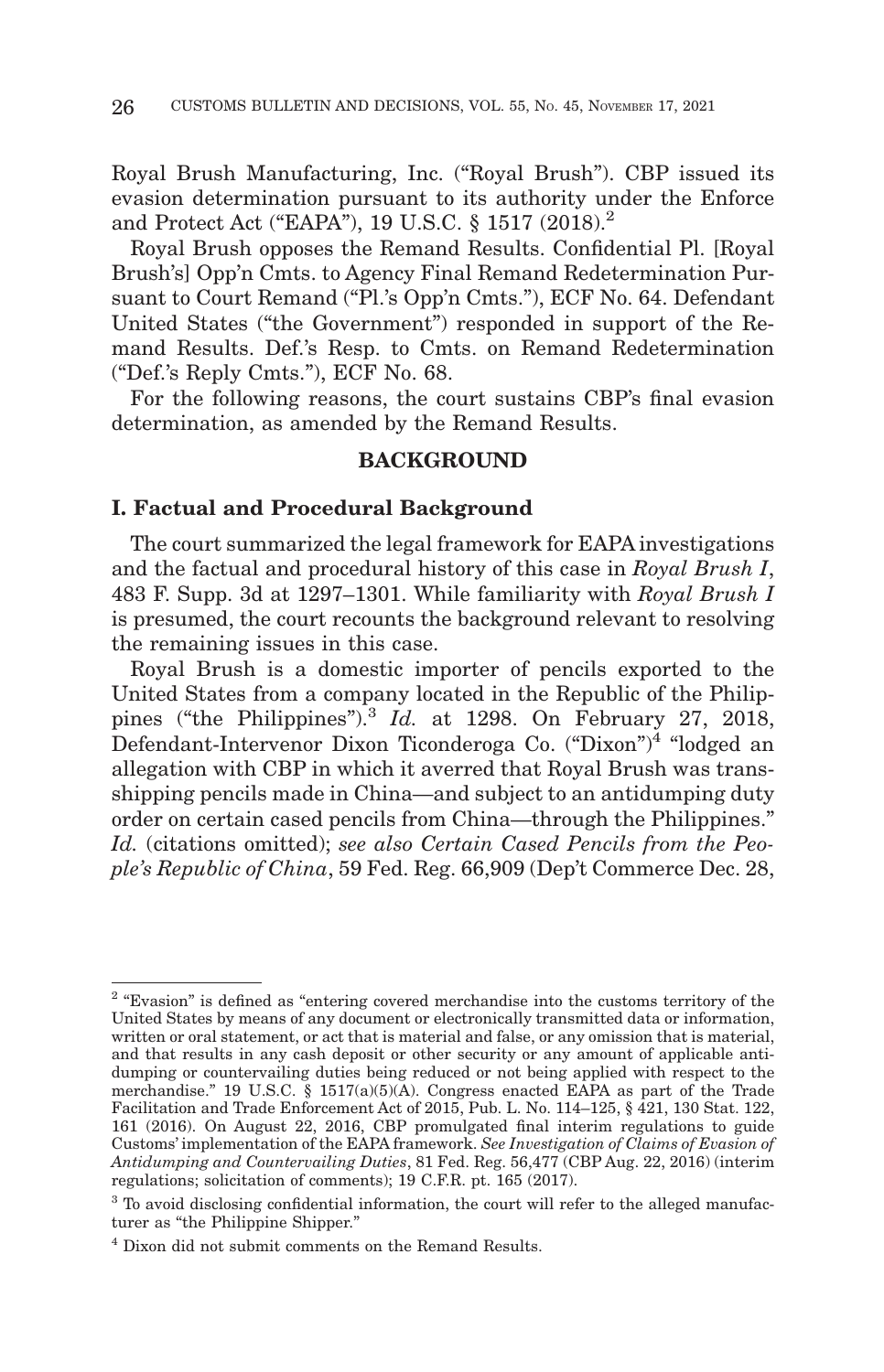1994) (antidumping duty order) ("*Pencils Order*"); *Certain Cased Pencils From the People's Republic of China*, 82 Fed. Reg. 41,608 (Dep't Commerce Sept. 1, 2017) (continuation of antidumping duty order).5

Customs initiated an investigation into the transshipment allegation on March 27, 2018, and, following a site visit by a CBP Attaché to the Philippine Shipper's facility, imposed interim measures<sup>6</sup> suspending liquidation of entries made on or after March 27, 2018, and extending the liquidation of pre-initiation entries. *Royal Brush I*, 483 F. Supp. 3d at 1298–99.7

Then, "[f]rom November 14, 2018, through November 17, 2018, Customs conducted a scheduled verification at the Philippine Shipper's facility." *Id.* at 1299–1300 (citing On-Site Verification Report (Feb. 11, 2019) ("Verification Report") at 2, CR 129).8 Prior to conducting the verification, CBP informed the Philippine Shipper that the verification could cover any "information in the United States or foreign countries collected under [19 C.F.R.] § 165.23 as is necessary to make [CBP's] determination."9 Site Verification Engagement Letter (Nov. 7, 2018) ("Verification Agenda") at 1, CR 121, PR 33–34. CBP also explained that the Philippine Shipper should "be prepared to walkthrough [its] production process in detail using [five identified invoices]." *Id*. at 2.

The Verification Report summarized CBP's attempts to verify production information associated with the five invoices plus two additional invoices and included as attachments 32 photographs taken inside the Philippine Shipper's facility. *See generally* Verification Report. In the report, Customs explained that the Philippine Shipper

<sup>5</sup> The *Pencils Order* covers "certain cased pencils . . . that feature cores of graphite or other materials encased in wood and/or man-made materials, whether or not decorated and whether or not tipped (e.g., with erasers, etc.) in any fashion, and either sharpened or unsharpened." 59 Fed. Reg. at 66,909.

<sup>6</sup> CBP may impose interim measures within 90 days of initiation of an investigation when the agency determines "there is a reasonable suspicion that such covered merchandise was entered into the customs territory of the United States through evasion." 19 U.S.C. § 1517(e).

<sup>7</sup> CBP's Attaché prepared a report documenting certain findings. *See* EAPA 7238–Site Visit Report: [Philippine Shipper], Subic Bay, Philippines (June 15, 2018) ("Attaché Report") at CBP0002540, CR 5, PR 8. The Attaché concluded that the Philippine Shipper has "the capacity to finish some product, but the on-site evidence clearly reveals the repackaging of completely finished products from China." *Id*. The Attaché observed "staff . . . making minor alterations or simply sharpening pencils" and "repacking China origin products into boxes labeled, 'Made in Philippines.'" *Id.* at CBP0002541. The Attaché noted that manufacturing equipment was covered in dust or cobwebs; the "manufacturing warehouse did not indicate production of any products for some time"; they did not observe any raw materials; and the storage area contained "boxes with Chinese characters and English language boxes stating, 'Made in the Philippines.'" *Id.*

<sup>8</sup> CBP subsequently released a public version of the Verification Report. *See* On-Site Verification Report (Feb. 25, 2019) ("Public Verification Report"), PRR 61.

<sup>&</sup>lt;sup>9</sup> Section 165.23 addresses the submission of factual information.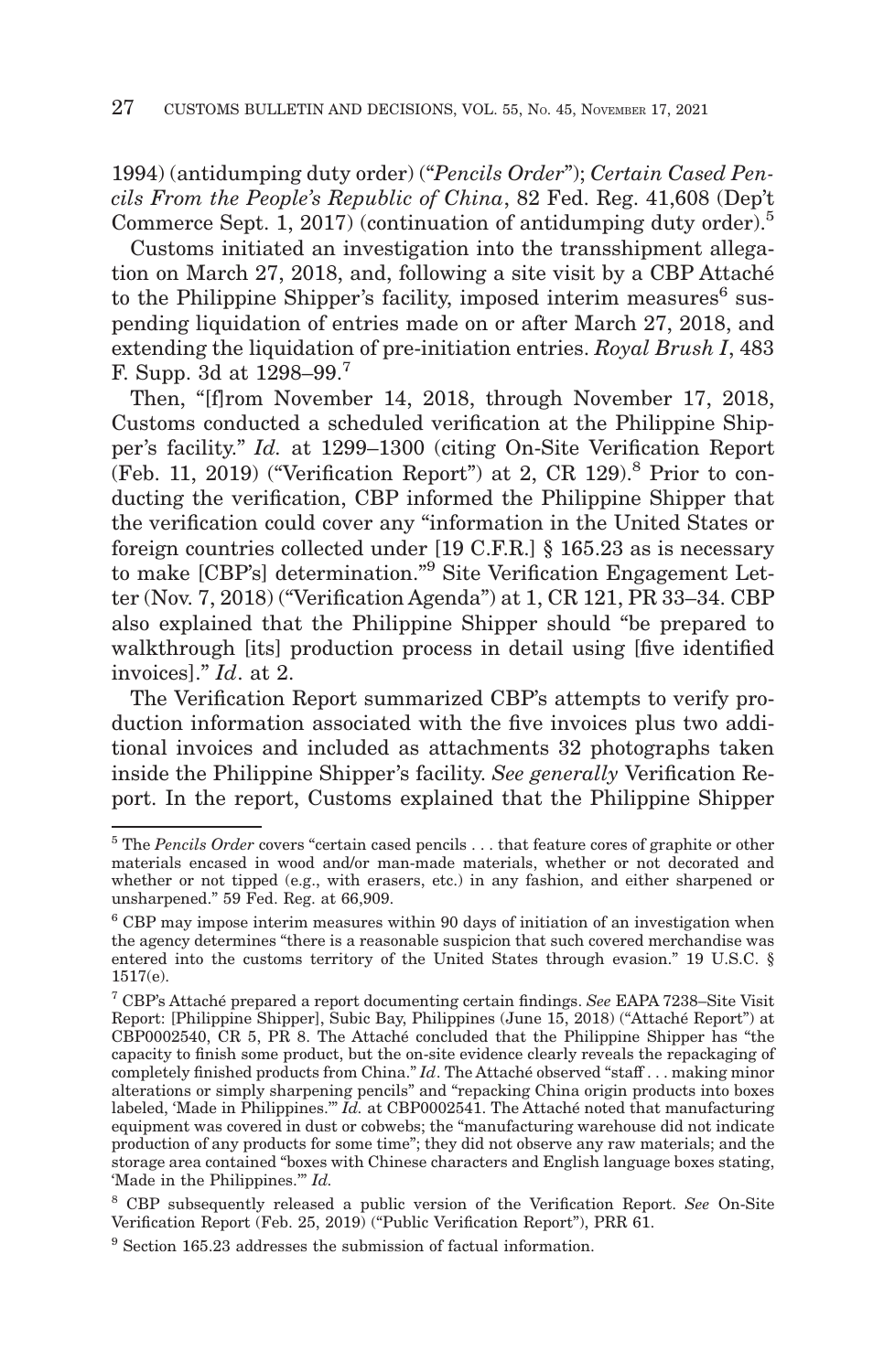was unable to provide inventory receipt records for pencils purchased from Chinese suppliers and, at times, handwrote "pencils" with inventory receipts ostensibly related to the purchase of raw materials. *Id.* at 5. CBP was unable to fully verify the production of pencils sold pursuant to the identified invoices as a result of the Philippine Shipper's failure to provide certain documents, deletion of documents such as emails, and provision of documents that had been altered or redacted. *Id.* at 6–8. CBP then attempted to verify the Philippine Shipper's overall production capacity using the payroll records associated with the seven Royal Brush invoices. *Id.* at 9. CBP found that the Philippine Shipper's volume of exports to the United States exceeded its production capacity as calculated by CBP's verification team. *Id.* at 8–9. Lastly, "[e]vidence obtained during the verification" indicated that the Philippine Shipper's previously-submitted payroll documents "were unsupported," *id.* at 9, such that CBP was "unable to verify that the stated employees were, in fact, paid and/or that there was production during those time periods," *id.* at 10.

On May 6, 2019, Customs issued an affirmative evasion determination. Notice of Final Determination as to Evasion, EAPA Case No. 7238 (May 6, 2019) ("May 6 Determination"), CR 131, PR 57. Pursuant to section 1517(c), Customs' determination as to whether covered merchandise entered the United States through evasion must be "based on substantial evidence." 19 U.S.C. §  $1517(c)(1)(A)$ . However, when the person alleged to have engaged in evasion, or the person that is the foreign producer or exporter of the covered merchandise, "fail[s] to cooperate by not acting to the best of the party or person's ability to comply with a request for information," Customs may "use an inference that is adverse to the interests of" that person when "selecting from among the facts otherwise available." *Id.* § 1517(c)(3)(A). Consistent with these authorities, CBP concluded "that substantial evidence, in conjunction with an assumption of adverse inferences related to information requested but not provided, indicates [that] Royal Brush's imports were merchandise entered through evasion." May 6 Determination at 5; *see also id.* at 8 (finding substantial evidence to support a finding of evasion based on the available evidence "and the absence of information due to [the] Philippine[ ] Shipper's failure to cooperate and comply to the best of its ability").

Royal Brush requested an administrative review of Customs' May 6 Determination pursuant to 19 U.S.C. § 1517(f). *See Royal Brush I*, 483 F. Supp. 3d at 1301. On September 24, 2019, CBP completed its *de novo* Administrative Review. *See* Decision on Request for Admin. Review, EAPA Case No. 7238 (Sept. 24, 2019) ("Admin. Review"), PR 64. In its review, CBP found that there was substantial evidence to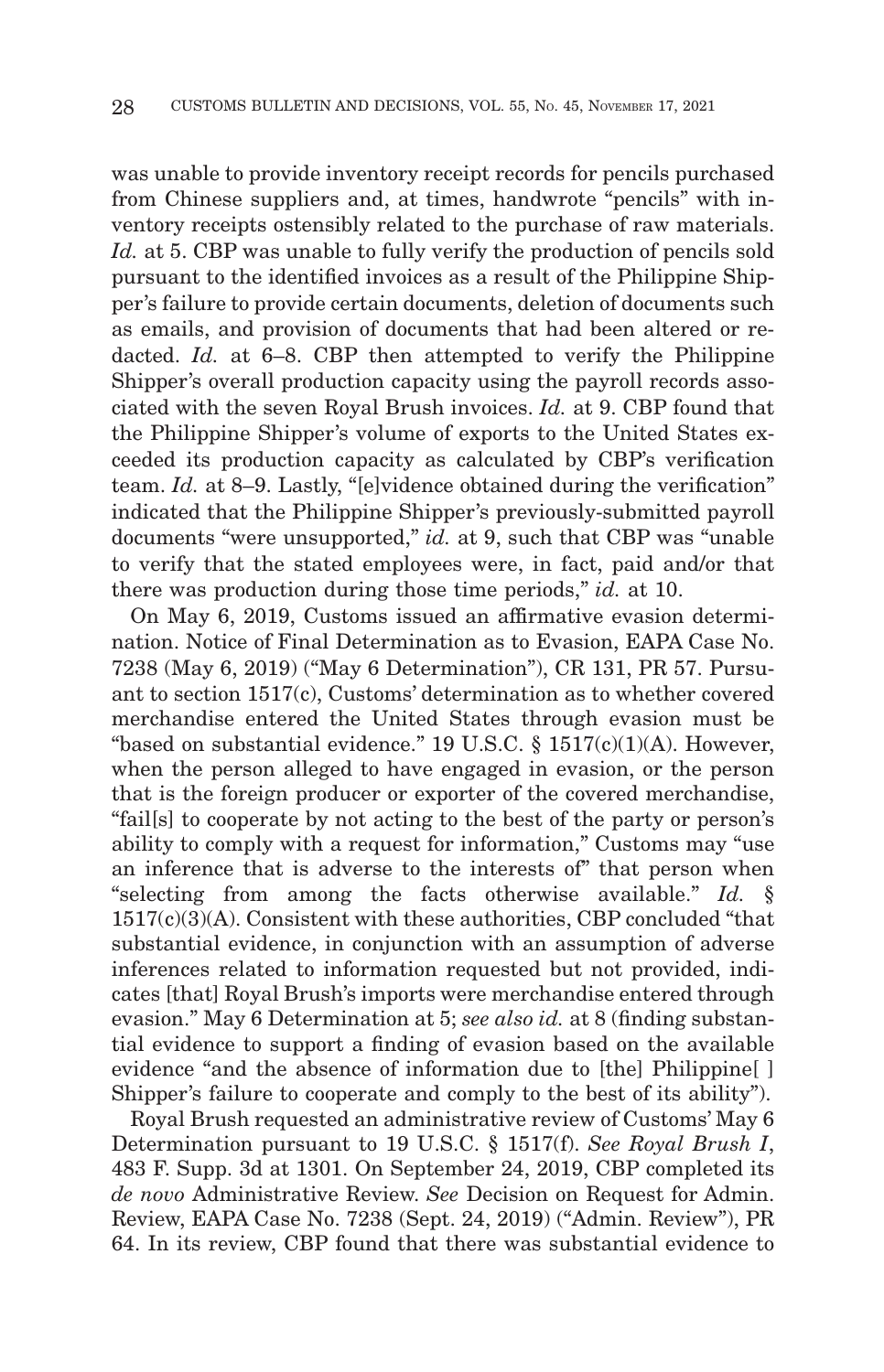support a finding that the pencils imported by Royal Brush during the period of investigation were manufactured in China—not the Philippines. *Id.* at 11–19. CBP explained that, in response to its requests for information, Royal Brush had provided quality compliance certifications that listed China as the country of origin for the tested pencils. *Id.* at 12. CBP also summarized the Attaché's findings indicating the absence of production activity by the Philippine Shipper and the repackaging of pencils made in China into boxes labeled "Made in Philippines" for export to the United States. *Id.* at 13; *see also id.* at 14 (discussing the Attaché Report).

According to CBP, "[t]he question for further development thus became the capacity of the Philippine [Shipper] to manufacture at the level described, given the lack of resources observed during the first on-site visit." *Id.* at 13. CBP explained that verification was conducted in order "to determine whether the Philippine [Shipper] could show that it was capable of producing the amount of pencils allegedly manufactured for Royal Brush, as well as to clarify the country of origin for pencils imported by Royal Brush." *Id.* at 14. CBP noted the Verification Report's summary of the association between the Philippine Shipper and "certain trading companies in China," including that certain officers held positions with both the Philippine Shipper and the Chinese trading companies. *Id.* at 15. CBP also pointed to the inability of the Philippine Shipper to satisfactorily account for the production of the pencils associated with the seven Royal Brush invoices and the verification team's findings regarding overall production capacity. *Id.* at 15, 17. CBP concluded that "[t]he production in the Philippines for Royal Brush's imports remains unsubstantiated, as amply demonstrated in the verification report by trained CBP auditors." *Id.* at 16.

CBP additionally found that "adverse inferences were warranted, inasmuch as the importer, as well as the alleged foreign producer and exporter, *failed* to provide sufficient evidence to demonstrate that the pencils imported by Royal Brush were manufactured in the Philippines." *Id.* at 18. CBP thus "reasonably filled those evidentiary gaps with some adverse inferences." *Id.*

CBP's finding of evasion in the Administrative Review precipitated this appeal. *See* Summons, ECF No. 1; Compl., ECF No. 2; *see also* 19 U.S.C. § 1517(g) (providing for judicial review following CBP's completion of an administrative review pursuant to subsection (f)).

In due course, Royal Brush moved for judgment on the agency record pursuant to U.S. Court of International Trade ("USCIT" or "CIT") Rule 56.2. Confidential Pl. [Royal Brush's] Mot. for J. on the Agency R., ECF No. 33. Royal Brush raised four challenges to Cus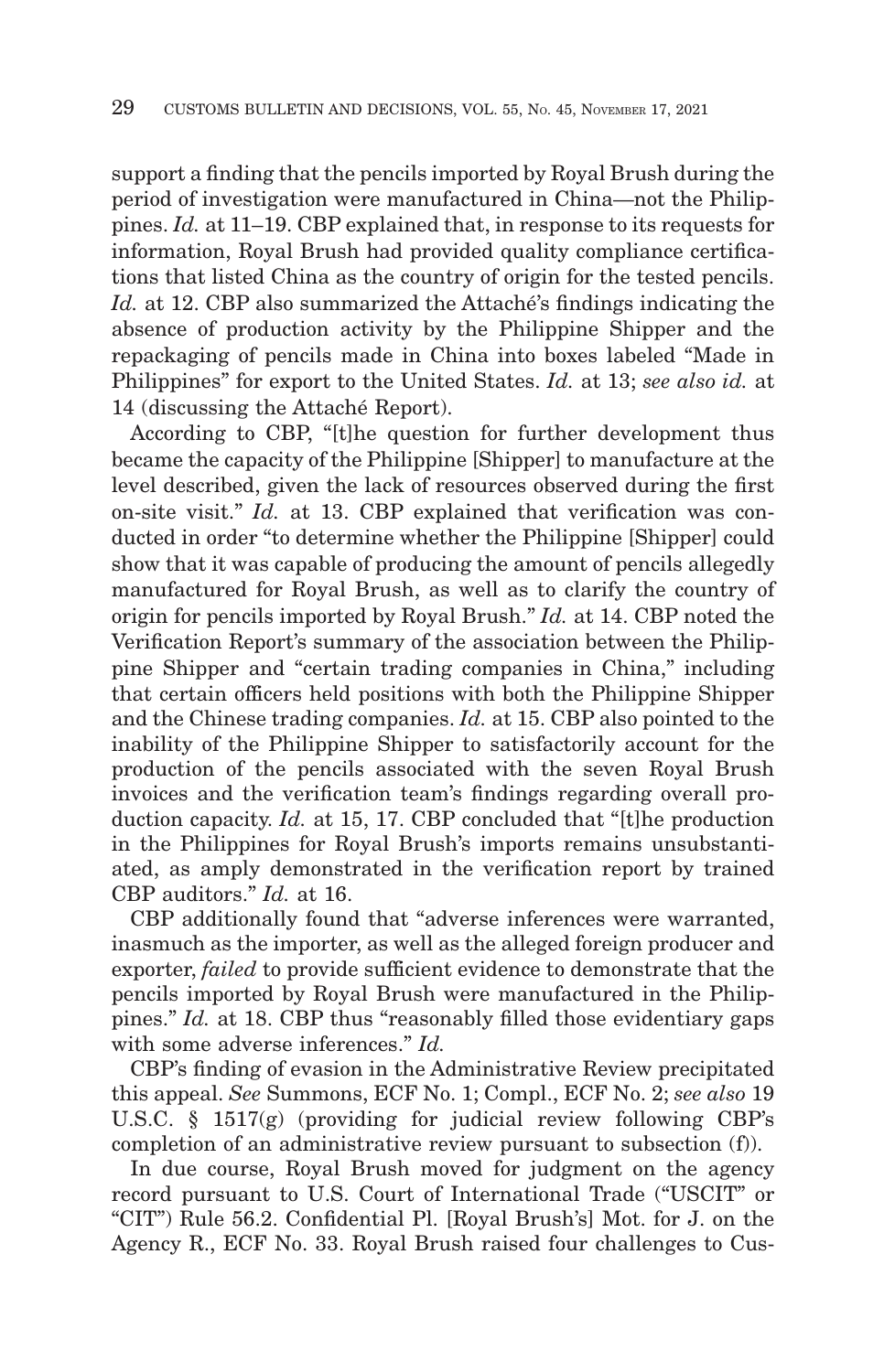toms' evasion determination, arguing that Customs: (1) improperly rejected Royal Brush's filing seeking to rebut purportedly new factual information contained in Customs' verification report; (2) deprived Royal Brush of due process and redacted or withheld material evidence in an arbitrary and capricious manner; (3) improperly applied adverse inferences; and (4) drew irrational conclusions from the evidence concerning production capacity. Confidential Pl. [Royal Brush's] Mem.in Supp. of its Mot. for J. on the Agency R. ("Pl.'s 56.2 Mem.") at 9–26, ECF No. 33–1; *see also* Confidential Reply Br. of Pl. [Royal Brush] ("Pl.'s 56.2 Reply"), ECF No. 43. The court held a closed hearing on Royal Brush's Rule 56.2 motion on October 6, 2020. *See* Confidential Oral Arg. (Oct. 6, 2020) ("56.2 Hr'g") (on file with the court); Docket Entry, ECF No. 49.

In *Royal Brush I*, the court remanded CBP's determination with respect to issues (1) and (2) and deferred addressing issues (3) and (4) pending CBP's Remand Results. 483 F. Supp. 3d at 1297. The court held that CBP failed to provide a reasoned explanation for its rejection of Royal Brush's rebuttal information because CBP had not identified "the standard CBP used to define 'new factual information'" or explained how it applied any such standard to the Verification Report. *Id.* at 1303. The court further held that a remand was required for CBP to comply with its regulation requiring public summaries of confidential filings. *Id.* at 1305; *see also* 19 C.F.R. §  $165.4(a)(2)$ , (e).<sup>10</sup> The court explained that although "EAPA does not require or establish a procedure for the issuance of an administrative protective order ('APO') akin to the procedure used in antidumping and countervailing duty proceedings or otherwise address Customs' management of confidential information," *Royal Brush I*, 483 F. Supp. 3d at 1306, CBP must comply with the requirements in the regulation and CBP's failure to do so deprived Royal Brush the process to which it was entitled, *id.* at 1306–07. The court clarified, however, that it did "not hold that Royal Brush is entitled to receive business confidential information," noting that "Congress has not mandated that Royal Brush be afforded such access and Royal Brush has not shown that due process requires it." *Id.* 1308.

<sup>10</sup> CBP's regulation permits interested parties to request confidential treatment for information that "consists of trade secrets and commercial or financial information obtained from any person, which is privileged or confidential in accordance with 5 U.S.C. [§] 552(b)(4)." 19 C.F.R. § 165.4(a). A party seeking confidential treatment "must also file a public version of the submission" that "contain[s] a summary of the bracketed information in sufficient detail to permit a reasonable understanding of the substance of the information." *Id.* § 165.4(a)(2); *see also id.* § 165.4(e) (extending the public summary requirement to confidential information placed on the record by CBP).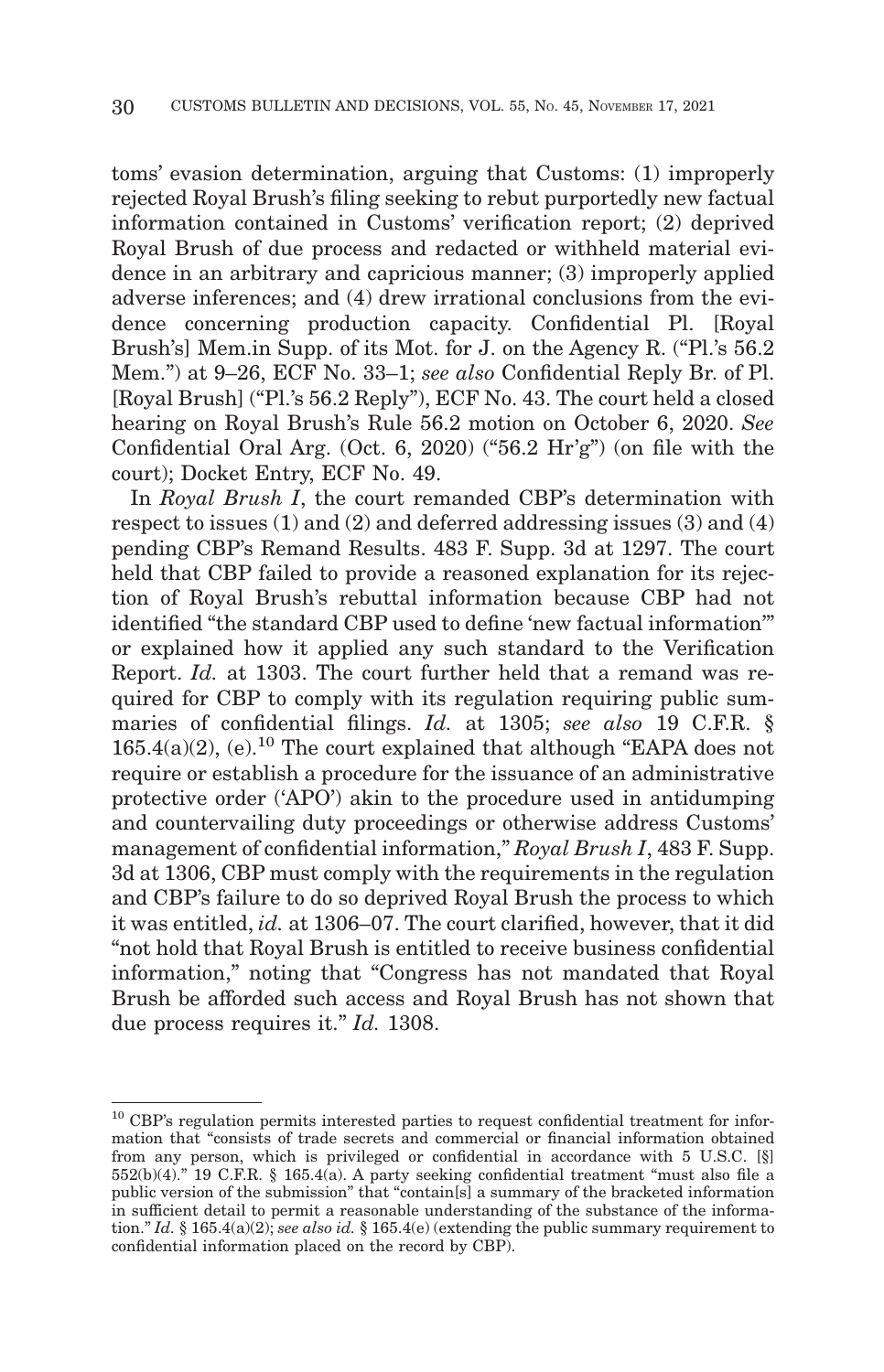As discussed in more detail below, CBP has now issued its remand results in which it documents the addition of revised public summaries to the administrative record and explains its continued rejection of Royal Brush's rebuttal submission based on the absence of new factual information in the verification report. *See generally* Remand Results.

Oral argument on Royal Brush's opposition to the Remand Results took place on October 6, 2021. *See* Confidential Oral Arg. (Oct. 6, 2021) ("Remand Hr'g") (on file with the court); Docket Entry, ECF No. 71.

#### **JURISDICTION AND STANDARD OF REVIEW**

The court has jurisdiction pursuant to section  $517(g)$  of the Tariff Act of 1930, as amended, 19 U.S.C. § 1517(g) (2018), and 28 U.S.C. § 1581(c) (2018).

EAPA directs the court to determine whether a determination issued pursuant to 19 U.S.C.  $\S$  1517(c) or an administrative review issued pursuant to 19 U.S.C. § 1517(f) was "conducted in accordance with those subsections." 19 U.S.C.  $\S 1517(g)(1)$ . In so doing, the court "shall examine . . . whether [CBP] fully complied with all procedures under subsections (c) and (f)" and "whether any determination, finding, or conclusion is arbitrary, capricious, an abuse of discretion, or otherwise not in accordance with law." *Id.*  $\S 1517(g)(2)$ .

#### **DISCUSSION**

The court first addresses the issues discussed on remand before turning to the issues the court deferred in *Royal Brush I*.

#### **I. Public Summaries**

On remand, CBP required the submission of public summaries to accompany confidential documents when necessary for compliance with 19 C.F.R.  $\S$  165.4(a)(2) and (e). Remand Results at 15–16. Royal Brush, Dixon, the Philippine Shipper and CBP all placed revised public summaries on the record. *Id.* at 16–17, 20–22. CBP allowed parties to the investigation "to submit rebuttal information pertinent to the revised public versions of the administrative record documents." *Id.* at 17. CBP also allowed the submission of written arguments responsive to the public summaries. *Id.* at 19. Royal Brush submitted such arguments; Dixon did not. *Id.*

In its written comments, Royal Brush presented several arguments concerning the adequacy of the public summaries accompanying the Attaché Report and Verification Report, including the summaries of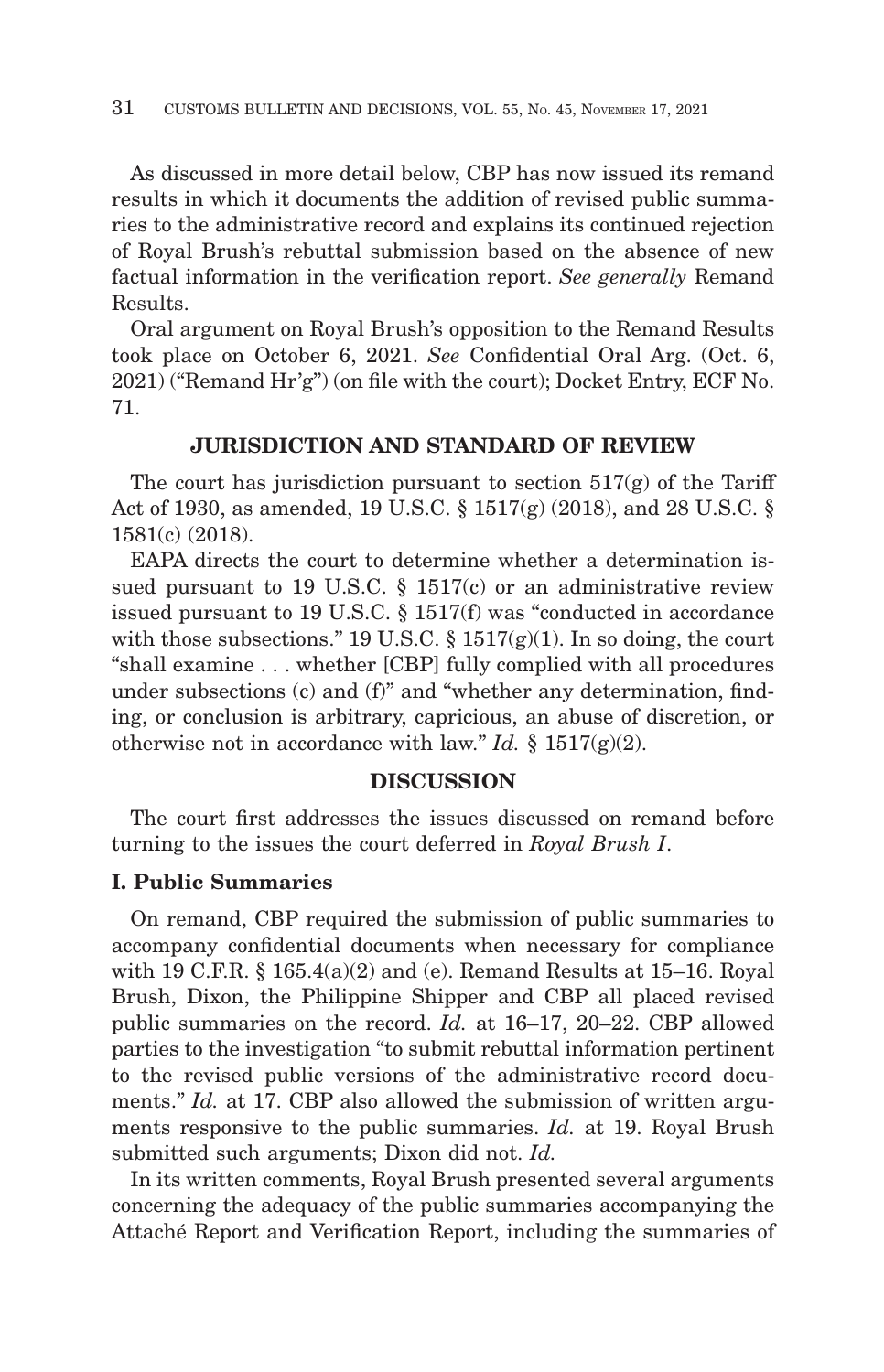the photographs attached to the reports. *Id.* at 22–26. CBP responded that it was precluded from revealing the contested information because it was confidential or, in the case of the photographs, would reveal confidential information. *Id.* at 22–26, 30–33. CBP further noted that it did not rely on the Attaché Report for its final evasion determination. *Id.* at 24. CBP also rejected Royal Brush's challenges to the adequacy of the public summaries of the Allegation and its exhibits. *Id.* at 27, 33–34.

Before the court, Royal Brush contends that the revised public summaries "continue to deprive Royal Brush of due process." Pl.'s Opp'n Cmts. at 4. Royal Brush argues that due process requires that it "be apprised of all the evidence against it and have a meaningful opportunity to respond to that evidence." *Id*. at 8. According to Royal Brush, CBP's revised public summaries—which contain descriptors such as "country name(s)," "date," and "number" in lieu of precise data—fail to convey the substance of the information as required by the regulation and deny Royal Brush due process. *Id.* at 9; *see also id.* at 5 n.6. Royal Brush's arguments are unpersuasive.

The court previously recognized that "an importer participating in an administrative proceeding has a procedural due process right to 'notice and a meaningful opportunity to be heard.'" *Royal Brush I*, 483 F. Supp. 3d at 1305 (quoting *PSC VSMPO-Avisma Corp. v. United States*, 688 F.3d 751, 761–62 (Fed. Cir. 2012)). "Such opportunity must occur 'at a meaningful time and in a meaningful manner.'" *Id.* at 1306 (quoting *Mathews v. Eldridge*, 424 U.S. 319, 333 (1976)). What that means as a practical matter depends on the circumstances of each case: "[D]ue process is flexible and calls for such procedural protections as the particular situation demands." *Mathews*, 424 U.S. at 334 (citation omitted) (alteration in original). In order to determine "whether the administrative procedures provided [in a given case] are constitutionally sufficient," the court typically undertakes a factbased inquiry focused on the following three factors:

First, the private interest that will be affected by the official action; second, the risk of an erroneous deprivation of such interest through the procedures used, and the probable value, if any, of additional or substitute procedural safeguards; and finally, the Government's interest, including the function involved and the fiscal and administrative burdens that the additional or substitute procedural requirement would entail.

*Id.* at 335; *see also Engdahl v. Dep't of Navy*, 900 F.2d 1572, 1575–77 (Fed. Cir. 1990) (applying the *Mathews* balancing test to determine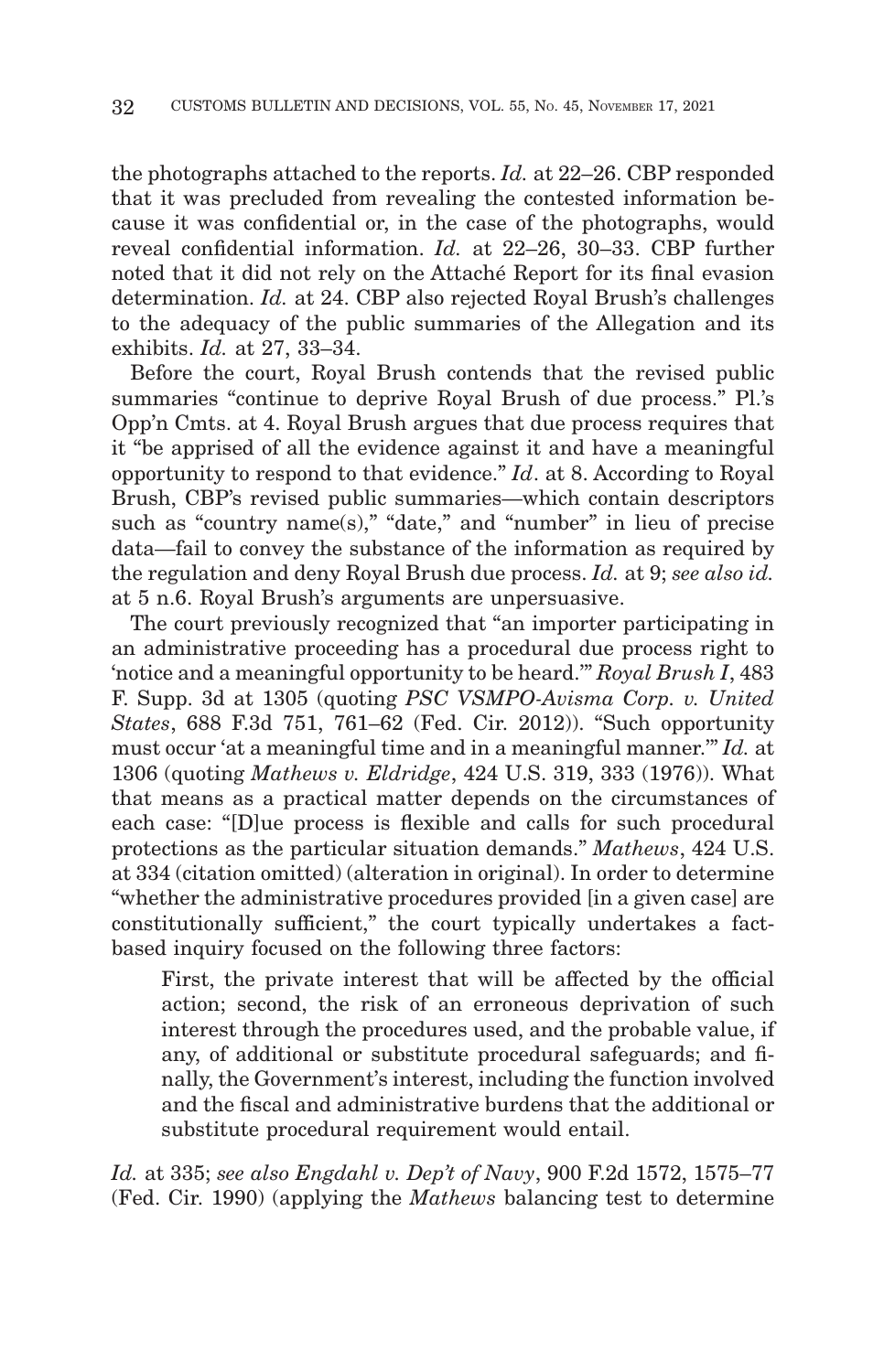whether the process afforded the appellant before he was suspended without pay complied with due process).

Royal Brush does not frame its argument in terms of the *Mathews* balancing test and makes no argument as to the first and third factors. Instead, Royal Brush raises arguments only on the second factor, asserting that CBP violated its due process rights by relying on "secret" information to reach its decision. Pl.'s Opp'n Cmts. at 4 (citing *Greene v. McElroy*, 360 U.S. 474, 492–97 (1959), *Robbins v. U.S. R.R. Retirement Bd.*, 594 F.2d 448 (5th Cir. 1979), and *American-Arab Anti-Discrimination Committee v. Reno*, 70 F.3d 1045, 1069 (9th Cir. 1995) ("*AAADC*")). However, none of the cited cases compel the conclusion that CBP was required to grant Royal Brush access to confidential information during the EAPA investigation.

In *Greene v. McElroy*, 360 U.S. 474 (1959), the petitioner asserted a due process violation when the U.S. Department of Defense ("DOD") revoked his security clearance based on statements made by confidential informants to investigators. 360 U.S. at 492, 475–90. In relevant part, the Court held that without "explicit authorization from either the President or Congress the respondents were not empowered to deprive [the] petitioner of his job in a proceeding in which he was not afforded the safeguards of confrontation and crossexamination." *Id.* at 508. While the Court remanded the case for further consideration without deciding whether the procedures afforded complied with the Fifth Amendment, the Court acknowledged that the right that was ultimately at stake, "the right to hold specific private employment and to follow a chosen profession free from unreasonable governmental interference[,] comes within the 'liberty' and 'property' concepts of the Fifth Amendment." *Id.* at 492. *Greene* is inapposite for at least two reasons. First, as noted above, Royal Brush failed to make any argument as to the nature of the private right that it seeks to protect and, in particular, has not established that it seeks the confidential information in order to protect a right comparable to the liberty and property interests at stake in *Greene*. *See Royal Brush I*, 483 F. Supp. 3d at 1305 (noting that Royal Brush lacks a fundamental right to engage in foreign commerce); *Mathews*, 424 U.S. at 334 (explaining that the requirements of due process are situationspecific). Second, CBP's authority to provide public summaries of business proprietary information, rather than the information itself, is more established than was the DOD's authority to rely on confidential information to revoke petitioner's security clearance in *Greene*, and Royal Brush has not shown that greater access to confidential information is otherwise constitutionally required.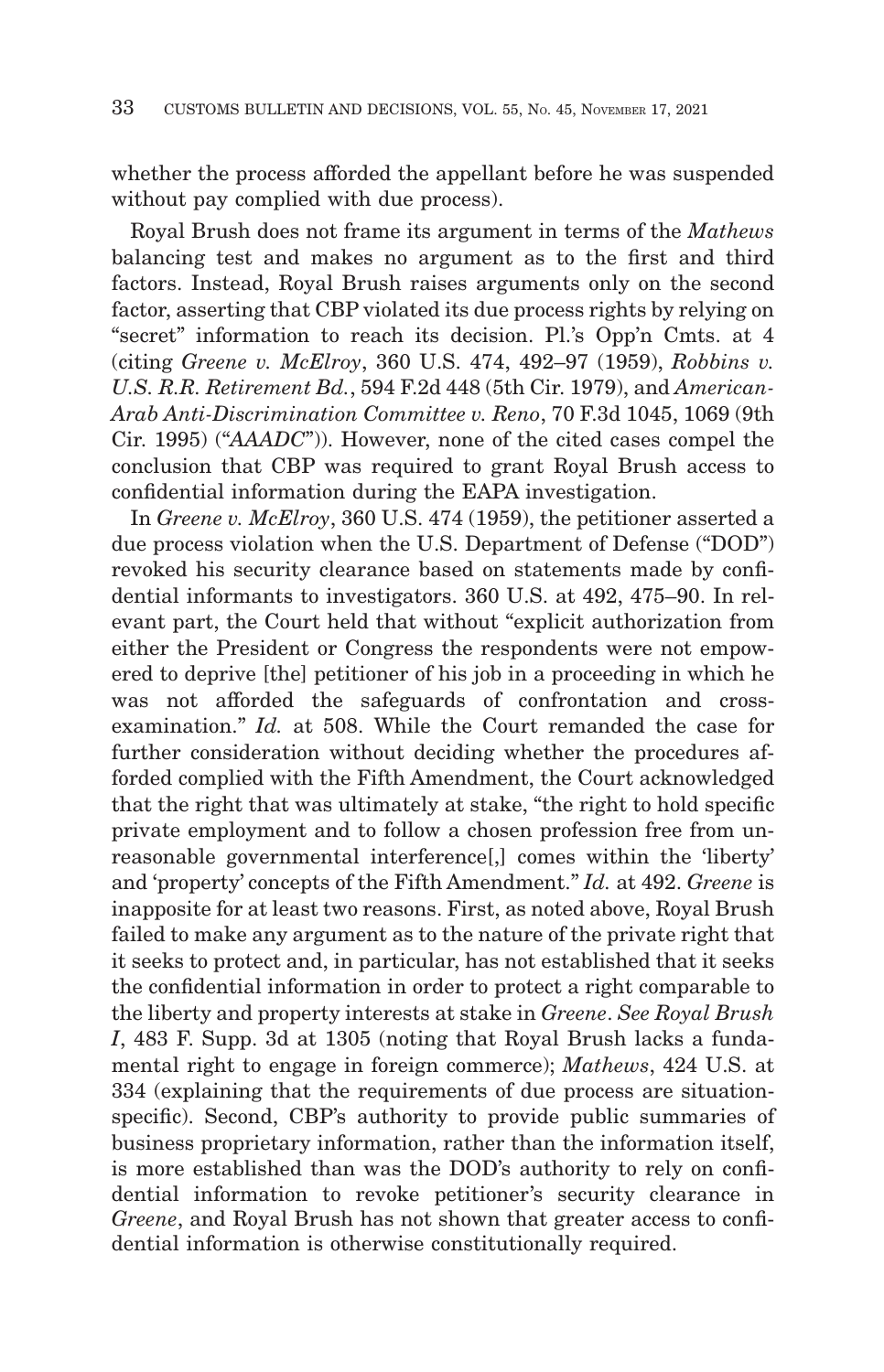Royal Brush fares no better with its reliance on *Robbins v. U.S. R.R. Retirement Bd.*, 594 F.2d 448 (5th Cir. 1979). There, the U.S. Railroad Retirement Board ("the Board") denied a claim for unemployment benefits; however, the U.S. Court of Appeals for the Fifth Circuit held that the Board's consideration of evidence withheld from the claimant failed to meet the statutory requirements for a "fair hearing" embodied in the relevant statute. *Id.* at 450. As this court did in *Royal Brush I*, 483 F. Supp. 3d at 1306–07, the appellate court considered whether the plaintiff received the process he was due pursuant to the statute, *id.* at 451–52. Unlike the plaintiff in *Robbins*, Royal Brush has now received public summaries of the information collected by CBP and has had an opportunity to respond to that information before the agency. Remand Results at 15. *Robbins* does not suggest that more is required. *See* 594 F.2d at 451–53.

In *American-Arab Anti-Discrimination Committee v. Reno*, 70 F.3d 1045 (9th Cir. 1995), the court held that the Immigration and Naturalization Service ("INS") violated due process when it relied on undisclosed classified information in legalization proceedings. 70 F.3d at 1052, 1068–70. However, like *Robbins*, *AAADC* is distinguishable from this case because the information relied on by INS was withheld *in toto* from the petitioners. *See id.* at 1070.

Here, CBP has shared information with Royal Brush consistent with its regulation and in a manner that balances the need to disclose evidence against an importer with the need to protect certain information from unauthorized disclosure. Royal Brush does not argue that CBP's regulation, on its face, unreasonably limits Royal Brush's ability to defend itself. Indeed, CBP's regulation, which requires "a summary of the bracketed information in sufficient detail to permit a reasonable understanding of the substance of the information," 19 C.F.R. § 165.4(a)(2), provides importers such as Royal Brush an "adequate opportunity . . . to respond to the evidence used against them," *Royal Brush I*, 483 F. Supp. 3d at 1306.<sup>11</sup>

 $11$  Royal Brush appears to suggest that the court should impose an extra-statutory requirement akin to the APO procedure used in Commerce proceedings. Pl.'s Opp'n Cmts. at 8 (citing *Huzhou Muyun Wood Co. v. United States*, 41 CIT \_\_, \_\_, 279 F. Supp. 3d 1215, 1224–25 (2017), and *Al Haramain Islamic Foundation, Inc. v. U.S. Dept. of Treasury*, 686 F.3d 965, 982–84 (9th Cir. 2012)). Those cases were decided based on their respective facts and do not compel a particular outcome here. *See Huzhou Muyun*, 279 F. Supp. 3d at 1224–25 (holding that Commerce's placement of information on the administrative record shortly before the record closed and corresponding inability to permit an extension of time to respond to the new information was unreasonable); *Al Haramain*, 686 F.3d at 979–84, 988–90 (finding that government office erred in withholding classified information as part of its determination to classify the plaintiff as a terrorist organization when the office could have mitigated the use of classified information by providing an unclassified summary of the evidence, but that such error was harmless in that case).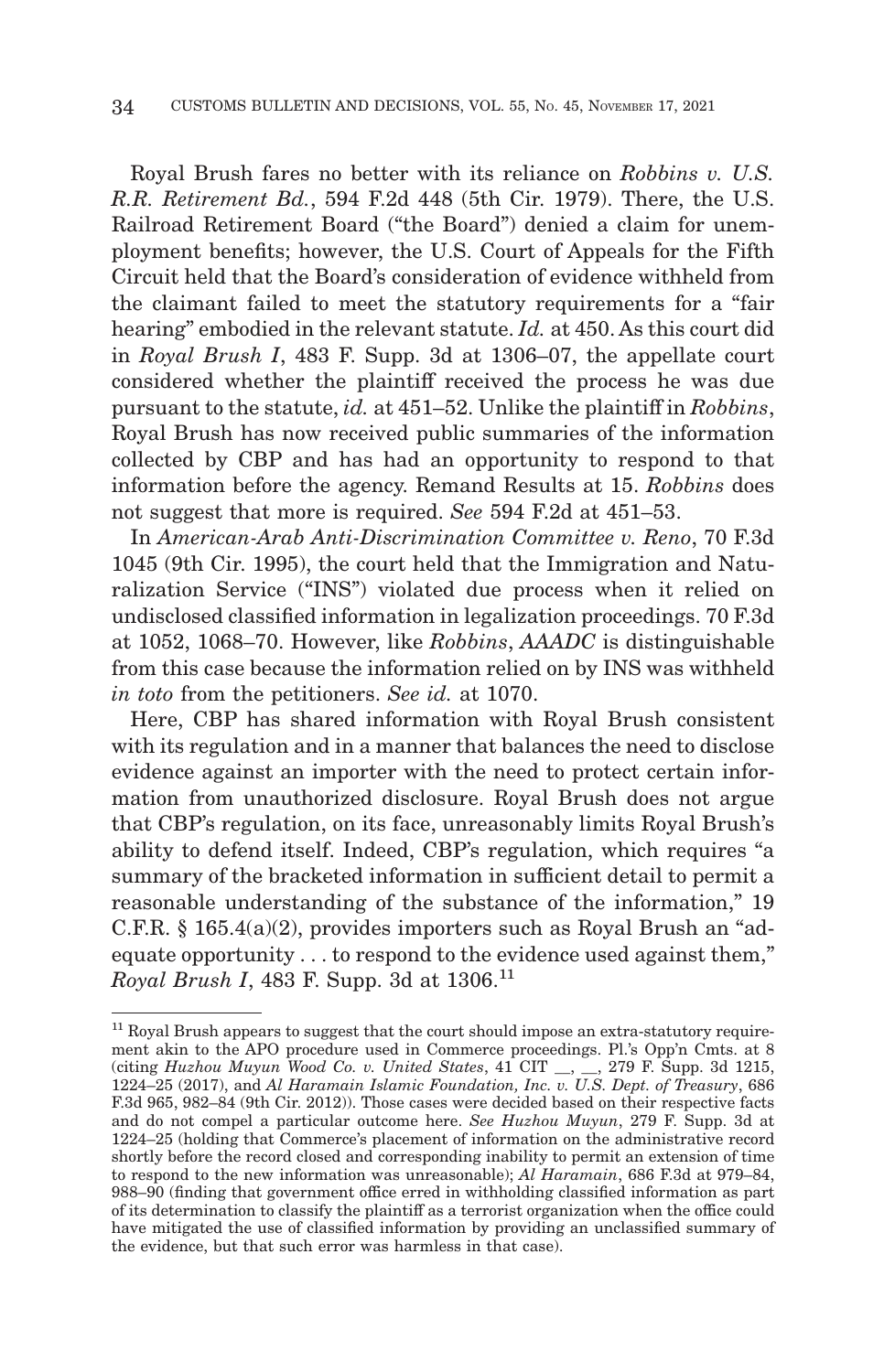Royal Brush does, however, contest the adequacy of the public summaries with respect to discrete categories of information in this case. Pl.'s Opp'n Cmts. at 5–9. It contends that CBP's refusal "to disclose the numerical data it used to calculate the Philippine [Shipper's] overall production capacity or the results of its calculation" rendered Royal Brush unable to respond to this "critical quantitative evidence." *Id.* at  $5^{12}$  Upon examination of the confidential record made available on judicial review, Royal Brush argues that "CBP relied on an unrepresentative sample of data to construct the equation it used to calculate overall production capacity," and CBP's public summaries did not permit Royal Brush the opportunity to present this argument. *Id*. at 5–6. Royal Brush thus suggests that this is a due process violation because it impacted Royal Brush's response to the evidence against it.  $Id$ .<sup>13</sup>

Royal Brush does not contest the confidential nature of the information, which CBP is precluded from disclosing by statute and regulation. *See* 19 C.F.R. § 165.4(a); Remand Results at 25 & n.113 (citing 18 U.S.C.  $\S$  1905).<sup>14</sup> Thus, conveying the "substance of the information" in public summaries within the meaning of CBP's regulation must be understood as nevertheless allowing for the protection of the confidential information. Royal Brush fails to identify how CBP could convey the substance (but not the specifics) of the information other than describing it as "number" or "no."15 Instead, Royal Brush simply complains that it needed the actual figures. However, as previously noted, Royal Brush has not demonstrated that due process requires such access. It requires notice and a meaningful opportunity to be heard, *Royal Brush I*, 483 F. Supp. 3d at 1305 (citing *Avisma*, 688 F.3d at 761–62), which were provided here in the form of public summaries and comment procedures.

 $^{12}$  CBP summarized the values as "number" or "no." Public Verification Report at 9–10.

<sup>&</sup>lt;sup>13</sup> Royal Brush appears to base this argument on evidence demonstrating that CBP calculated the Philippine Shipper's overall production capacity to be less than its total U.S. shipments in 2018, yet in excess of Royal Brush's orders in that same year. Pl.'s Opp'n Cmts. at 5 & nn.9–10 (citing Verification Report at 9). Royal Brush cross-references its argument that CBP's determination on remand was arbitrary and capricious. *Id.* at 6 & n.11 (citation omitted). Royal Brush asserts that CBP used information specific to Royal Brush's orders to "extrapolate the Philippine [Shipper's] overall production capacity." *Id.* at 13.

<sup>&</sup>lt;sup>14</sup> Pursuant to 18 U.S.C. § 1905, a CBP official's disclosure of certain business confidential information could expose that official to a fine or imprisonment of not more than one year.

<sup>&</sup>lt;sup>15</sup> CBP rejected Royal Brush's contention that CBP should have provided a numerical range of the data used to calculate the Philippine Shipper's overall production capacity. Remand Results at 32–33. Royal Brush does not contest that determination specifically but objects generally that designations such as "number" do not comport with the regulatory requirement. Pl.'s Opp'n Cmts. at 5 n.6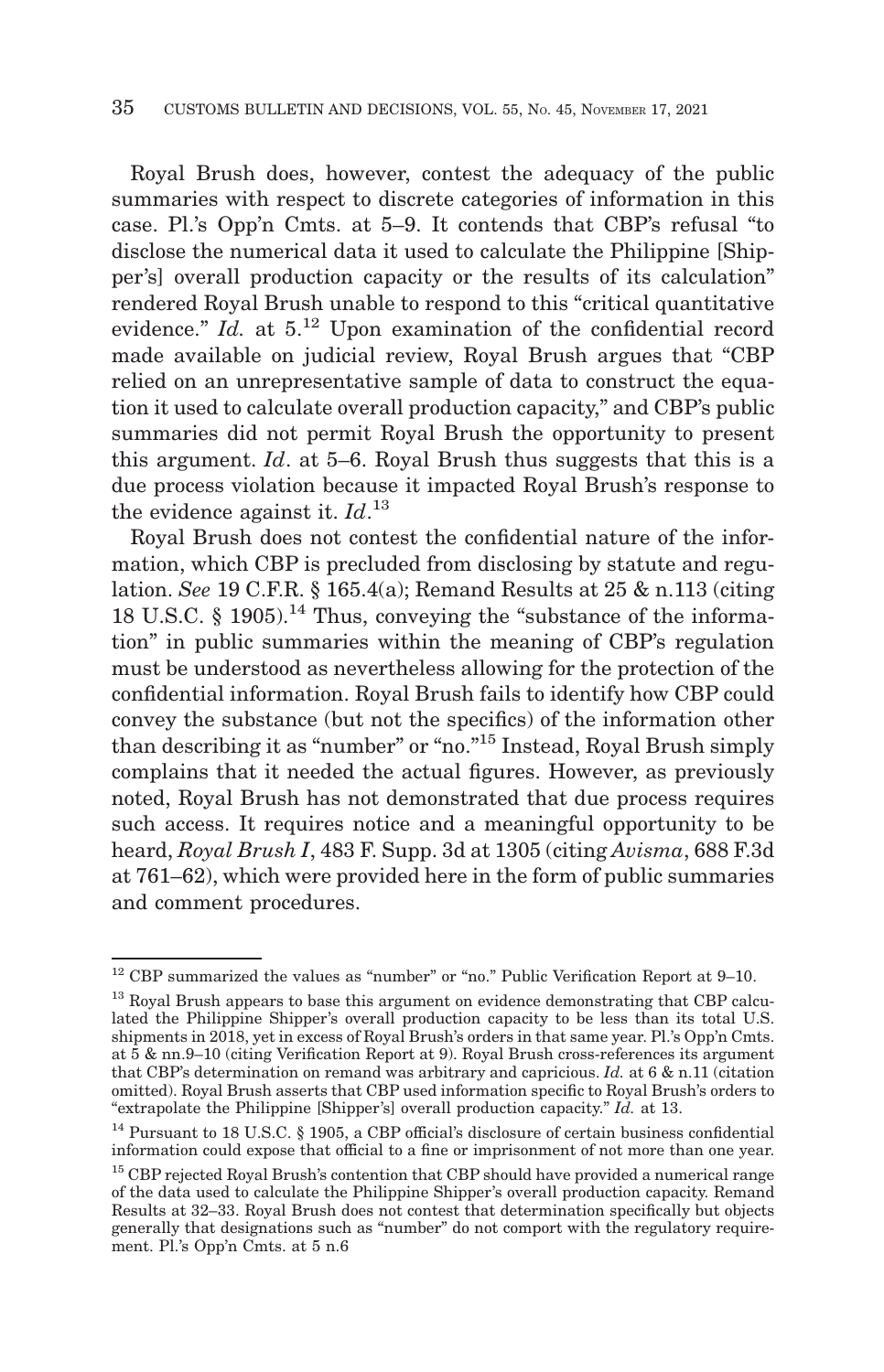Further, the Public Verification Report disclosed that CBP relied on invoices specific to Royal Brush to calculate the Philippine Shipper's overall production capacity; the source of CBP's information was not redacted. *See* Public Verification Report at 8–9. Thus, Royal Brush was not precluded from making an argument regarding the unrepresentativeness of its purchases from the Philippine Shipper in its written submission. Accordingly, Royal Brush has not shown that it was prejudiced by CBP's preparation of the public version of the Verification Report. *Cf., e.g.*, *Shinseki v. Sanders*, 556 U.S. 396, 409 (2009) ("[T]he burden of showing that an error is harmful normally falls upon the party attacking the agency's determination.").

Royal Brush also contends that CBP failed "to disclose certain *non* -confidential information it relied on to conclude that the Philippine [Shipper] was 'unequivocally' repackaging Chinese-origin pencil products" for export to the United States. Pl.'s Opp'n Cmts. at 6 (citing Admin. Review at 13–14). Such allegedly non-confidential information from photographs taken during the Attaché's site visit included (1) the destination country "for boxes containing the 'Made in China' pencils;" (2) "the type of 'completed pencil product' contained in the boxes;" and (3) the condition of those boxes. *Id.* (citing Remand Results at 23–24, 30–31, 35–36). In response, CBP explained that providing the photographs would reveal the Philippine Shipper's customers, which "information is generally considered as confidential." Remand Results at 31. CBP also explained that the Philippine Shipper had not given "any indication . . . that [such information] is not [confidential]." *Id.*

While Royal Brush argues that this information is "crucial" in order to know whether (1) "the repackaged pencils were of the same type as exported to Royal Brush;" (2) the Chinese characters on the boxes "identify a company name, a type of raw material used in pencilproduction, or a color;" (3) "the contents of a given box match the label affixed thereto;" and (4) the destination for the boxes, Royal Brush does not explain why that information is crucial to undermining CBP's final determination. Pl.'s Opp'n Cmts. at 7–8. Instead, Royal Brush speaks only in generalities about its desire to have access to this information. *See id*.

As CBP explained, "the type of pencils the CBP Attaché witnessed being repackaged at the Philippine[] Shipper's facility was not relevant to the CBP determination of evasion and CBP has never stated that they were the same type of pencil exported to Royal Brush." Remand Results at 38. Rather, the Attaché's observations were "consistent with the Philippine[] Shipper engaging in a scheme to transship Chinese-origin pencils to the United States" and "[e]vidence that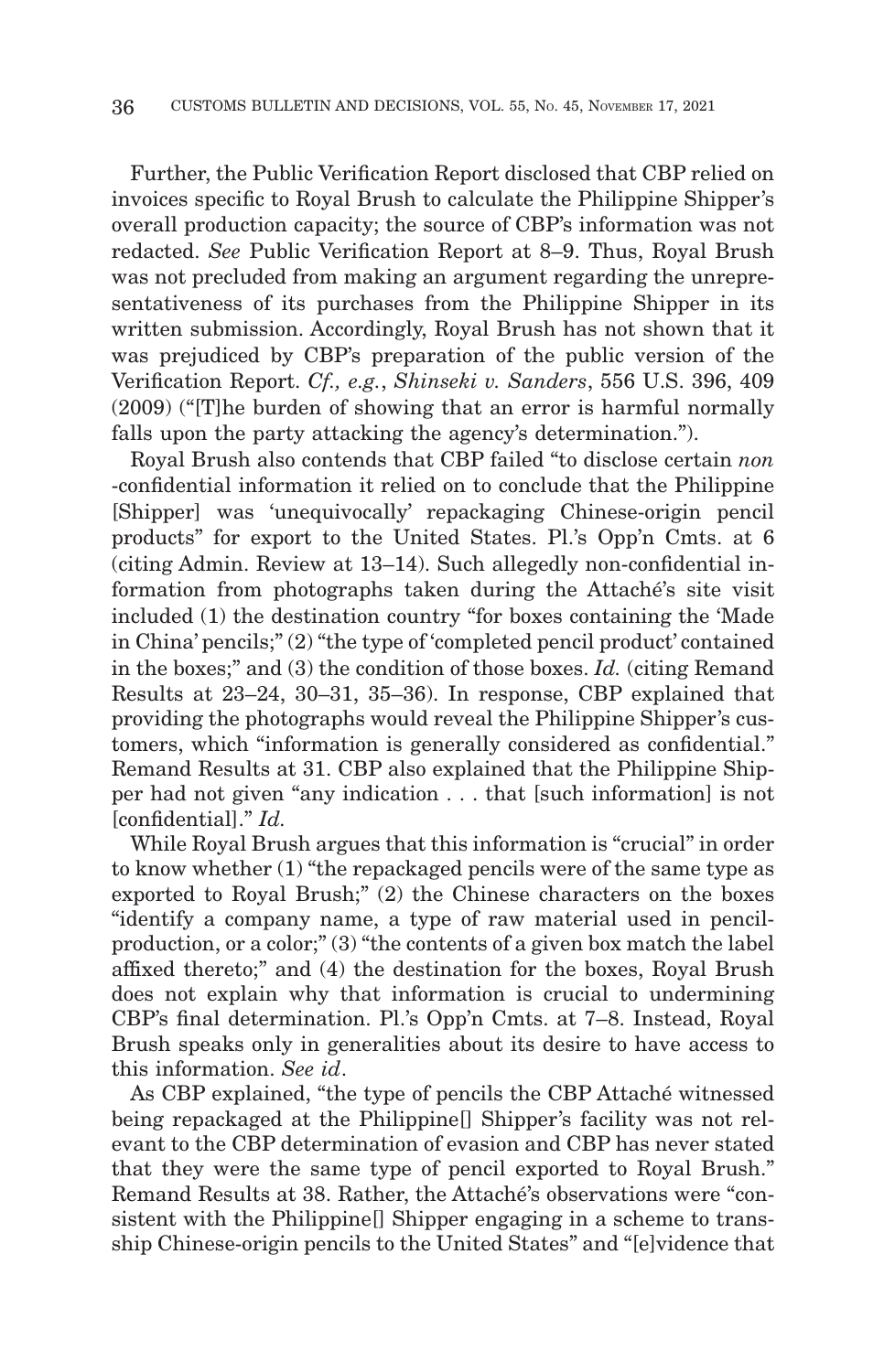the Philippine[] Shipper was engaging in an overall transshipment scheme was plainly relevant to whether the Philippine[] Shipper transshipped the specific pencils exported to Royal Brush." *Id*. Thus, Royal Brush has not shown that due process required CBP to disclose the requested information in order to rebut the allegation of evasion that is specific to Royal Brush.

Accordingly, the court finds that CBP has complied with 19 C.F.R. § 165.4 by providing necessary public summaries of the confidential information and that Royal Brush has not established that CBP has failed to provide Royal Brush the process that it is due.

#### **II. Verification Report**

In the Remand Results, CBP described the scope and purpose of the verification process, explaining that "[a] verification report documents the verification process and therefore is not itself 'new factual information' and as a matter of CBP practice should not contain 'new factual information.'" Remand Results at 6. CBP further explained that if "information outside the scope of the verification and unrelated to the verification of information on the record [is] discovered during a verification . . . , such information could be 'new factual information'" and, under that scenario, "CBP would not discuss the information in the verification report but instead would place it on the record pursuant to 19 C.F.R. 165.25(b)" and would permit rebuttal information. *Id.*; *see also id.* at 11.

CBP re-examined the verification report at issue here and again concluded that it did not contain new factual information. *Id.* at 7. CBP therefore concluded that it had properly rejected Royal Brush's rebuttal submission. *Id.* CBP explained that the findings in the report did not constitute new factual information but instead identified "discrepancies in the information that was placed on the record," or, in other words, represented "[t]he results of the verification of that information." *Id.* at 8. Similarly, CBP explained that "calculations based on the data submitted in response to [requests for information ("RFIs")]" were not new factual information but instead represented "CBP using and verifying the factual data on the record." *Id.* at 9. Further, with respect to the Philippine Shipper's overall production capacity, CBP noted that "all entries from the Philippine Shipper, from [fiscal year ("FY")]2014 to FY2018, were placed on the record and therefore [were] within the scope of verification." *Id.* at 13. CBP also rejected the argument that interviews with the Philippine Shipper's employees constituted new factual information, explaining that those interviews were necessary to verify the Philippine Shipper's responses regarding operations and recordkeeping. *Id.* at 9–10.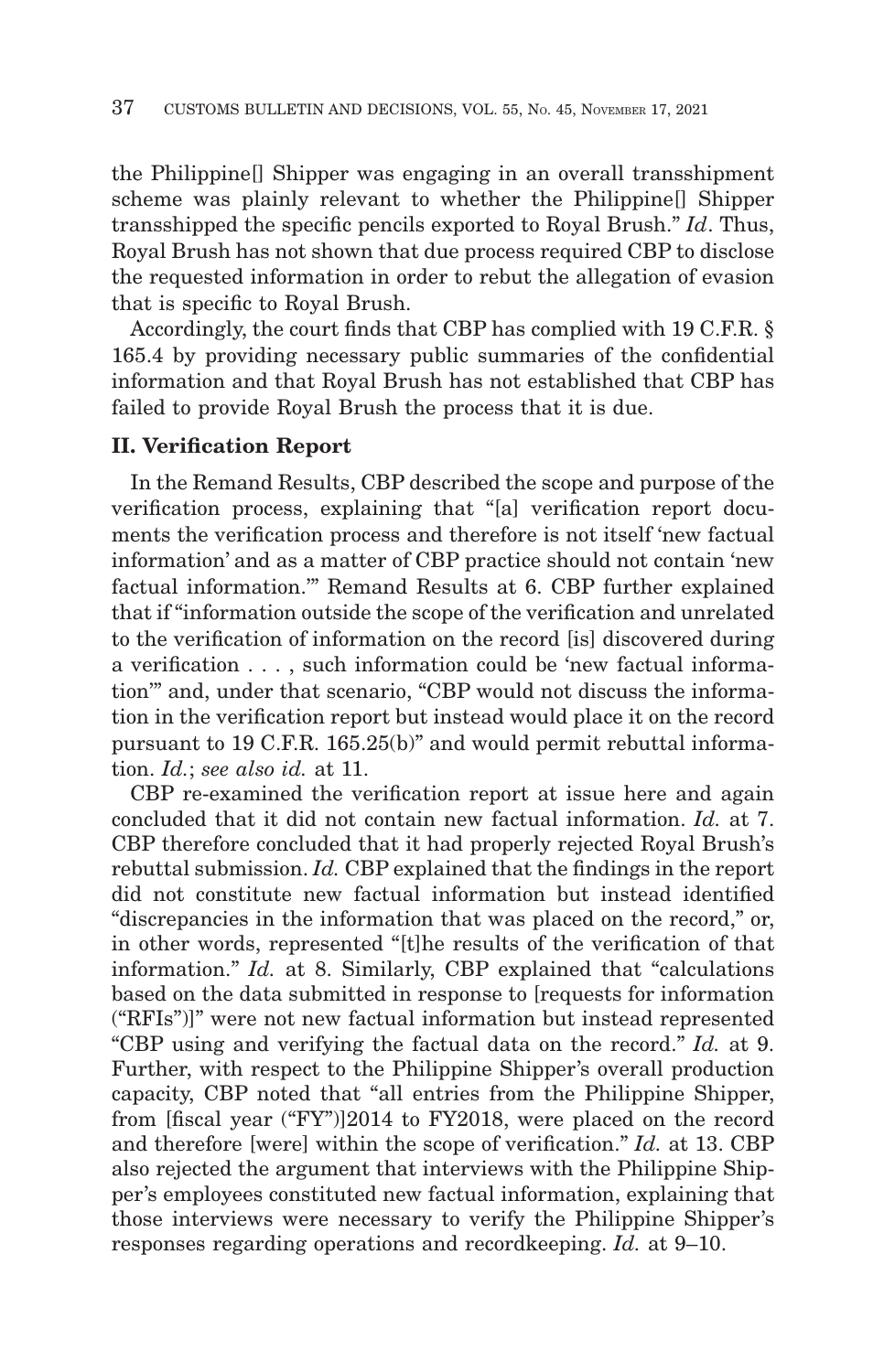Royal Brush contends that CBP's consideration of the Philippine Shipper's overall production capacity constituted a new issue; Royal Brush lacked sufficient notice of the issue; and Royal Brush did not have an adequate opportunity to respond to this information. Pl.'s Opp'n Cmts. at 9–11, 14.

In general, "notice [must be] reasonably calculated, under all the circumstances, to apprise interested parties of the pendency of the action and afford them an opportunity to present their objections." *Mullane v. Cent. Hanover Bank & Tr. Co.*, 339 U.S. 306, 314 (1950). Royal Brush does not provide authority for the proposition that adequate notice of the evasion investigation required CBP to provide advance notice regarding each aspect of the inquiry that CBP might find relevant to its investigation and determination. In particular, with respect to the Philippine Shipper's overall production capacity, CBP noted that all of the Philippine Shipper's entries for the period of investigation were on the record, not just Royal Brush's entries. Remand Results at 9 n.35 (citing CBP NTAG Data, CR 7).<sup>16</sup> Thus, Royal Brush should not be surprised that CBP's "investigation could potentially consider the Philippine[] Shipper's overall production capacity" given the relevance of a manufacturer's production capacity to a transshipment investigation. *Id.* at 14.

In support of its argument that CBP was required to give advance notice of the relevance of overall production, Royal Brush relies on *Huzhou Muyun*, 41 CIT \_\_, \_\_, 279 F. Supp. 3d 1215, 1224–25 (2017). *See* Pl.'s Opp'n Cmts. at 10. In *Huzhou Muyun*, Commerce placed detailed information on the record close to the deadline for submission of factual information, with only a brief description of the nature of the information, leaving the plaintiff "not clearly apprised of what, specifically, it was meant to rebut." 279 F. Supp. 3d at 1224–25. Here, by contrast, Royal Brush was provided an opportunity to respond to CBP's Verification Report. *See* Remand Results at 14–18. Furthermore, the Verification Agenda apprised the Philippine Shipper, in advance, that the verification could cover any information provided in its responses to CBP's requests for information. *See* Verification Agenda at 1 (citing 19 C.F.R. § 165.23). While CBP emphasized the verification of information associated with five Royal Brush invoices, *id.* at 2, CBP's verification was not limited thereto. *See id.* at 1–3. Royal Brush's assertion that overall production capacity constituted a new issue requiring some additional form of notice is, thus, unpersuasive.

<sup>16</sup> CBP incorrectly cites this as CR 6. *See* Remand Results at 9 n.35.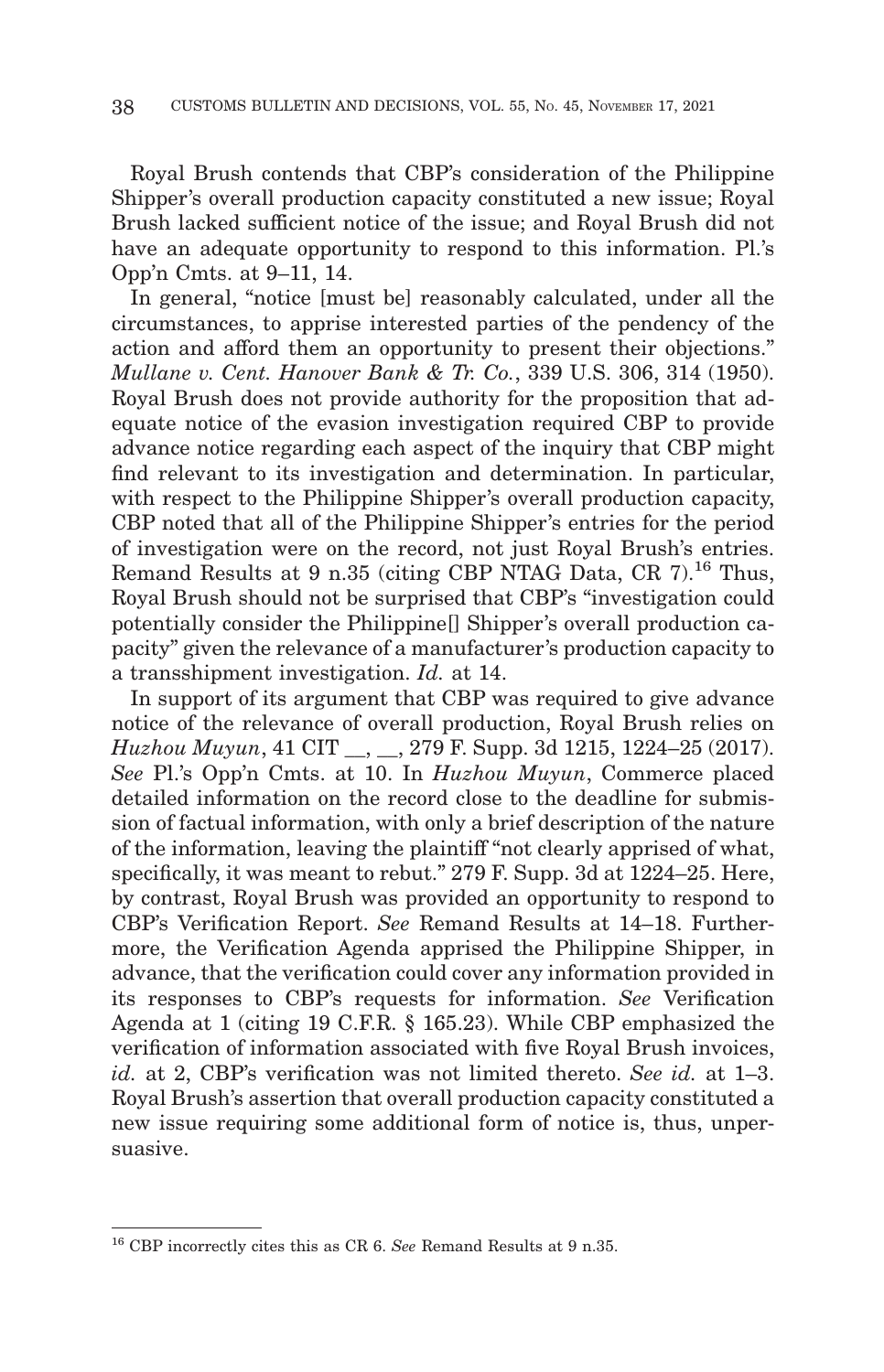Royal Brush also contends that CBP's assertion that only information beyond the scope of verification may constitute new factual information merely "reprises the discredited argument that information within the scope of the verification cannot be 'new.'" Pl.'s Opp'n Cmts. at 11. Royal Brush further asserts that information in the Verification Report regarding overall production capacity constitutes new factual information because, before verification, "CBP had not sought, nor had the Philippine [Shipper] provided, data about its overall production capacity." *Id.*; *see also id.* at 11–12 (stating that CBP "generate[d] such data—for the first time—by extrapolating from the information produced about Royal Brush's seven orders"). CBP explained that the calculations it used were not "new factual information" because they were "simply CBP using and verifying the factual data on the record" and were "a natural part of CBP's investigation as to whether evasion occurred."17 Remand Results at 8.

As CBP explained, "[v]erification is the process by which CBP checks, reviews, and corroborates factual information" previously placed on the record. *Id.* at 5. The Verification Report documents CBP's inability to verify that the pencils exported to Royal Brush in the United States were manufactured by the Philippine Shipper, *see* Verification Report at 5–8 (describing various issues with the documents provided), which led CBP reasonably to attempt to verify information provided by the Philippine Shipper regarding its overall production capacity, *see id.* at 9 (citing Resp. to CBP Importer Request for Information (Oct. 3, 2018), Ex. 31, CR 14,). To that end, CBP attempted to use the available payroll records to assess whether sufficient personnel worked the number of shifts required to meet the purported production capacity. *See id.* at 10. CBP explained that it found "discrepancies" in the record and documented those discrepancies in its report. Remand Results at 8. According to CBP, the calculations in the Verification Report represented "CBP using and verifying the factual data on the record and therefore are a natural part of CBP's investigation." *Id.* at 9.

 $^{17}$  During Oral Argument, counsel for Royal Brush suggested that using the data in this way constituted "expert analysis," and, thus, new factual information. Remand Hr'g, 0:41:52–0:42:30 (time stamp from the closed hearing). In that vein, in *Apex Frozen Foods Private Ltd. v. United States*, 40 CIT \_\_, 144 F. Supp. 3d 1308 (2016), *aff'd*, 862 F.3d 1337 (Fed. Cir. 2017), the court recognized that certain expert analysis may assume the weight of evidence and, thereby, amount to "[d]ata or statements of fact in support of allegations, i.e., factual information." *Id.* (citing *PSC VSMPO–Avisma Corp.*, 688 F.3d at 760–61). Here, however, CBP used the data to identify discrepancies and perform basic calculations for the purposes of verification—not expert analysis that "assumes the weight of evidence" by making determinations about the reliability or importance of the data. *Cf. Coal. for Pres. of Am. Brake Drum & Rotor Aftermarket Mfrs. v. United States*, 23 CIT 88, 9944 F. Supp. 2d 229, 241 (1999) (finding that calculations and analysis gleaned from the record are not new factual information).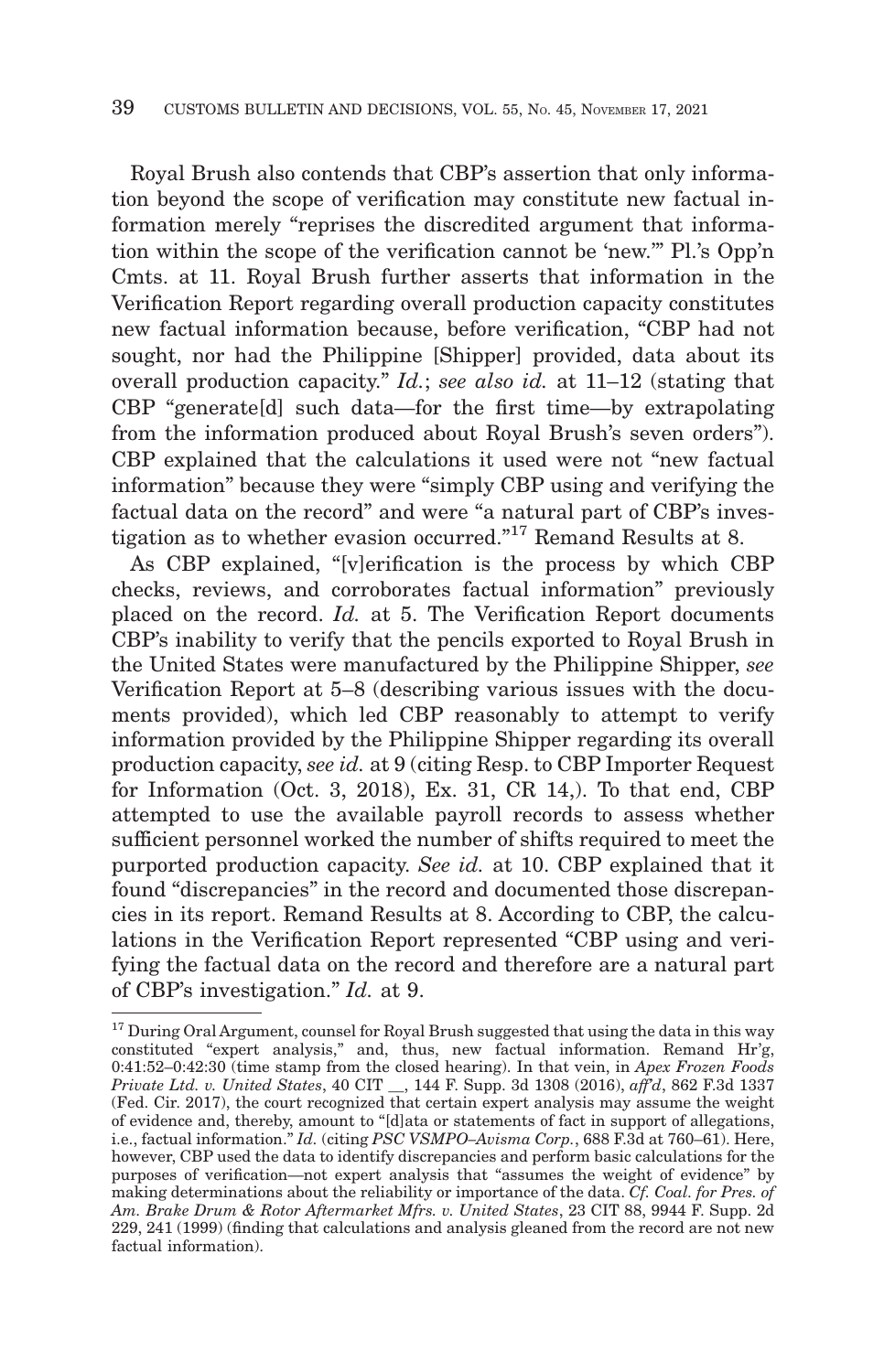CBP also noted that allowing post-verification submissions to address discrepancies identified at verification, as Royal Brush calls for, would result in "an endless cycle of attempts to verify those postverification submissions." *Id.* at 5. The court finds that CBP's interpretation of its regulations with regard to "new factual information," in a manner consistent with completing its investigation and meeting its statutory deadlines, is reasonable. In view of the foregoing, the court finds that CBP has provided "a reasoned analysis [and] explanation" for its decision to reject Royal Brush's rebuttal submission. *See Wheatland Tube Co. v. United States*, 161 F.3d 1365, 1369 (Fed. Cir. 1998).

Royal Brush also contends that CBP's evasion determination was arbitrary and capricious because the record fully demonstrates that the Philippine Shipper had the capacity to fulfill Royal Brush's orders. Pl.'s Opp'n Cmts. at 12–13. Royal Brush further argues that "it is impossible for a reasonable mind to conclude that the agency chose the best available information and that its conclusion about the overall production capacity is supported by substantial evidence" when CBP relied on extrapolations drawn from information about Royal Brush's orders and failed to request evidence about overall production capacity from the Philippine Shipper. *Id.* at 14.

CBP did not base its finding of evasion solely on its conclusion that the Philippine Shipper lacked the capacity to produce all the pencils it shipped to the United States. In fact, as CBP's Remand Results make clear, CBP only turned to the Philippine Shipper's overall capacity after the agency was unable to verify the Royal Brushspecific production information that the Philippine Shipper submitted to CBP. Remand Results at 8–9. Thus, CBP made two independent but mutually supportive verification findings, both of which supported its evasion determination. Additionally, Royal Brush's assertion to the court that the Philippine Shipper can "increase or decrease production on demand" such that CBP unreasonably extrapolated from Royal Brush-specific data lacks citation to any record evidence. Pl.'s Opp'n Cmts. at 14. Thus, the court finds that this argument lacks merit.

For these reasons, the court sustains CBP's decision to reject Royal Brush's rebuttal submission.

#### **III. Deferred Issues**

Royal Brush's remaining challenges relate to CBP's use of adverse inferences and its conclusions with respect to the Philippine Shipper's overall production capacity. The court addresses the issue of production capacity first because CBP claimed that finding was based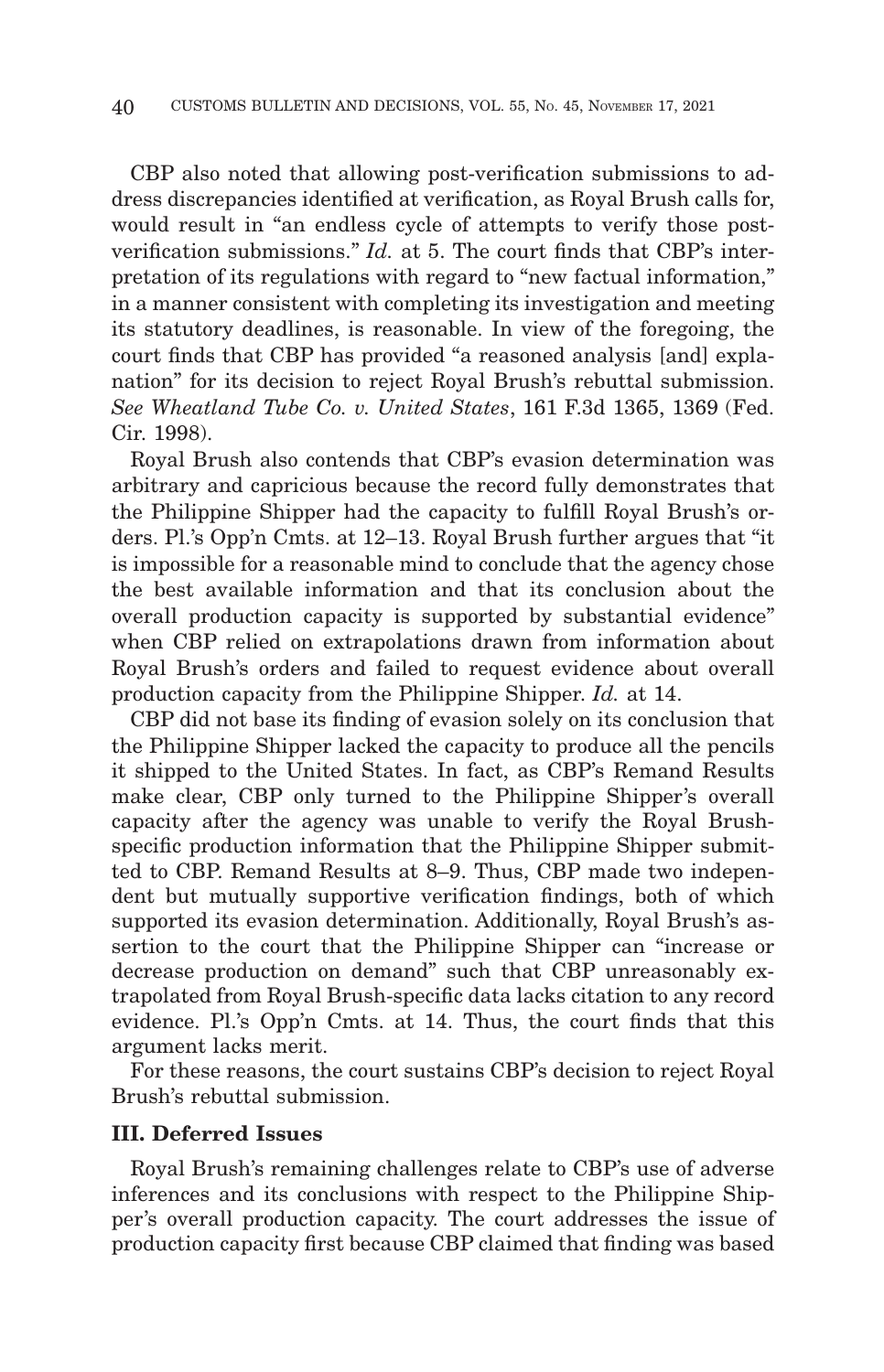on substantial evidence and any adverse inferences were only made in the alternative. Royal Brush acknowledges that if the court affirms CBP's findings with respect to production capacity, the court need not reach the question of adverse inferences.

Royal Brush contends that CBP's affirmative finding of evasion based on the Philippine Shippers' purported insufficient production capacity is irrational. Pl.'s 56.2 Mem. at 24–25; Pl.'s 56.2 Reply at 11–13.18 Royal Brush argues that record evidence demonstrates that the Philippine Shipper's production capacity—as quantified by CBP's verification team—exceeded Royal Brush's orders, Pl.'s 56.2 Mem. at 25; Pl.'s 56.2 Reply at 12.19 According to Royal Brush, CBP's calculations regarding overall production capacity create only the "mere possibility" that Royal Brush's pencils "were not manufactured in the Philippines," which Royal brush claims falls short of the substantial evidence required for CBP's determination pursuant to 19 U.S.C. § 1517(c)(1)(A). Pl.'s 56.2 Reply at 12.20

With respect to the court's standard of review, "[a]n abuse of discretion occurs whe[n] the decision is based on . . . factual findings that are not supported by substantial evidence . . . ." *Consol. Bearings Co. v. United States*, 412 F.3d 1266, 1269 (Fed. Cir. 2005) (citation omitted); *see also* 19 U.S.C. § 1517(g)(2). Royal Brush does not, however, specifically contest CBP's factual findings; rather, Royal Brush challenges the legal conclusion that CBP reached on the basis of those findings. "The scope of review under the "arbitrary and capricious" standard is narrow," however, "and a court is not to substitute its judgment for that of the agency." *Motor Vehicle Mfrs. Ass'n of U.S., Inc. v. State Farm Mut. Auto. Ins. Co.*, 463 U.S. 29, 43 (1983). To survive judicial review, Customs "must examine the relevant data and articulate a satisfactory explanation for its action[,] including a 'rational connection between the facts found and the choice made.'"

<sup>18</sup> Royal Brush also asserts that "CBP's conclusion that the Philippine [Shipper] did not have the capacity to produce enough pencils to fulfill Royal Brush's orders . . . is irrational." Pl.'s 56.2 Mem. at 26. Royal Brush mischaracterizes CBP's determination, which found a lack of capacity to produce all the Philippine Shipper's orders for 2018. *See* Admin. Review at 15–17.

<sup>19</sup> Royal Brush alludes to other CBP conclusions that it contends are also arbitrary and capricious. Pl.'s 56.2 Mem. at 26. Royal Brush does not, however, develop those arguments and, thus, has waived the opportunity to do so. *See, e.g.*, *United States v. Great Am. Ins. Co. of NY*, 738 F.3d 1320 (Fed. Cir. 2013) ("It is well established that arguments that are not appropriately developed in a party's briefing may be deemed waived.").

<sup>20</sup> Royal Brush claims that a "probability" of evasion is required. *See* Pl.'s 56.2 Reply at 12. While substantial evidence "requires more than a mere scintilla" of evidence, it may represent "less than the weight of the evidence." *Nucor Corp. v. United States*, 34 CIT 70, 72, 675 F. Supp. 2d 1340, 1345 (2010) (quoting *Altx, Inc. v. United States*, 370 F.3d 1108, 1116 (Fed. Cir. 2004)).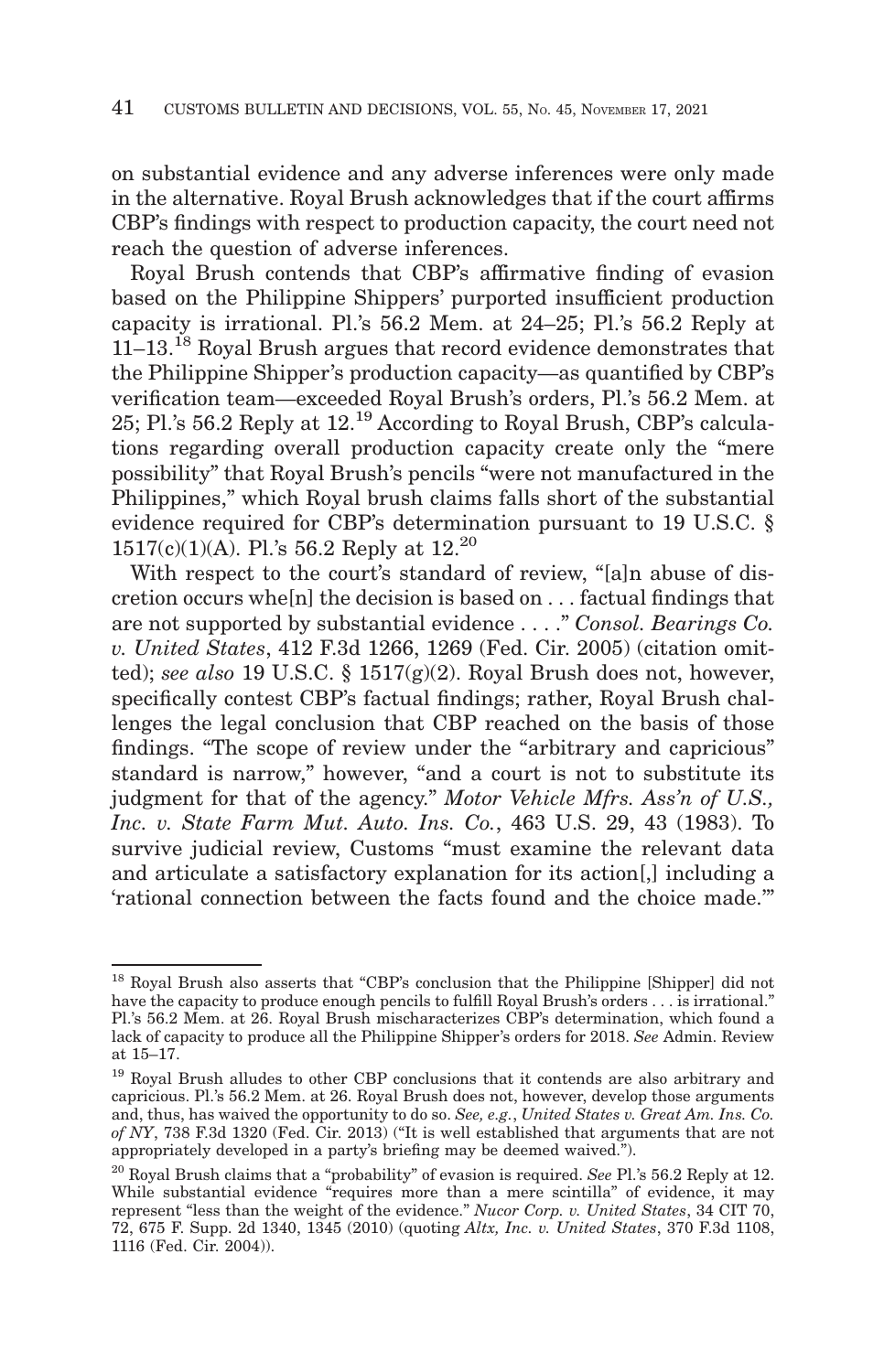*Id.* (quoting *Burlington Truck Lines v. United States*, 371 U.S. 156, 168 (1962)). Customs has done so here.

As discussed above, CBP was unable to verify the Philippine Shipper's production of pencils tied to the seven Royal Brush invoices reviewed at verification. Admin. Review at 15. CBP then looked to confirm whether the Philippine Shipper's overall production capacity was adequate to meet the company's total volume of exports to the United States. *See id.* at 17. The Philippine Shipper effectively failed verification on that issue as well, because although the company "*did* appear to have the capacity to produce pencils, it did not appear to be able to produce pencils in the quantities alleged for the company's 2018 operations." *Id.* at 15.

Royal Brush suggests, in effect, that CBP was required to assume that its pencils were among the orders that the Philippine Shipper had the capacity to produce. Pl.'s Opp'n Cmts. at 13–14. Royal Brush offers no support for requiring such an assumption. While Customs must carry its burden of issuing a determination that is supported by substantial evidence, 19 U.S.C.  $\S$  1517(c)(1)(A), interested parties bear the burden of supplying Customs with accurate information that withstands verification, *id.*  $\S$  1517(c)(2). That did not happen here. CBP's finding of evasion, based on its examination of the evidence gathered during the investigation and the well-documented failures at verification, including the Philippine Shipper's failure to verify the production of the pencils shipped to Royal Brush, *see* Admin. Review at 12–17, is supported by a reasoned explanation that contains "a 'rational connection between the facts found and the choice made,'" *Motor Vehicle Mfrs. Ass'n*, 463 U.S. at 43. Thus, the court finds no reason to disturb it.

With respect to adverse inferences, while Customs must generally base its evasion determination on substantial evidence pursuant to 19 U.S.C.  $\S$  1517(c)(1)(A), Customs may "use an inference that is adverse to the interests of" the person alleged to have engaged in evasion or "a person that is a foreign producer or exporter" of the covered merchandise when "selecting from among the facts otherwise available" if that person "failed to cooperate by not acting to the best of the party or person's ability to comply with a request for information." 19 U.S.C. § 1517(c)(3)(A). An adverse inference "may include reliance on information derived from . . . (i) the allegation of evasion . . .; (ii) a determination by [CBP] in another investigation, proceeding, or other action regarding evasion of the unfair trade laws; or (iii) any other available information." *Id.* § 1517(c)(3)(C).

Royal Brush directs its challenges to Customs' use of adverse inferences in the Administrative Review of Custom's Final Determina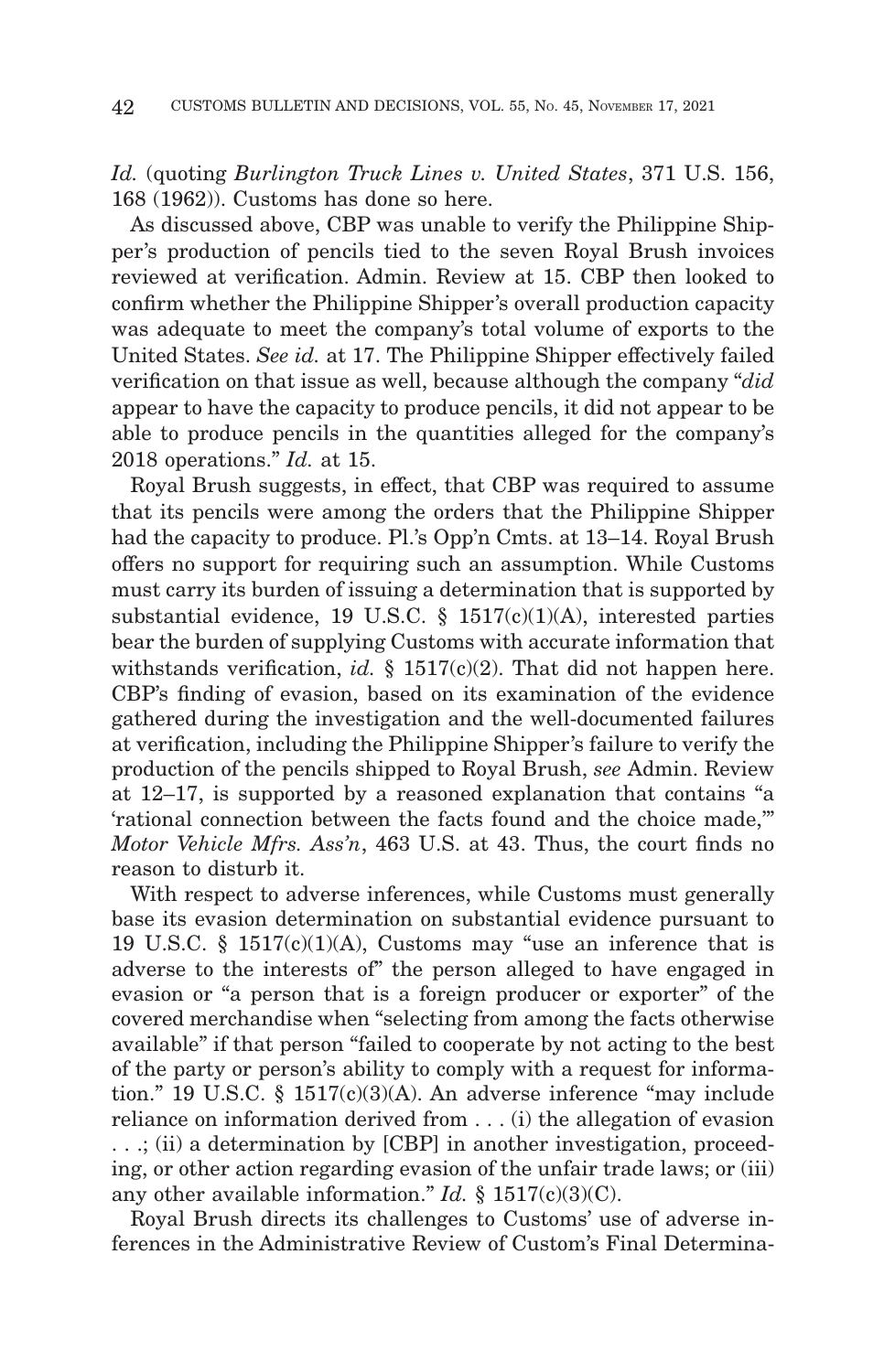tion. Pl.'s 56.2 Mem. at 21–23; Pl.'s 56.2 Reply at 10–11. Therein, CBP found that substantial evidence supported the conclusion that Royal Brush imported pencils that were not made in the Philippines but were instead made in China. Admin. Review at 11–17. CBP also determined that "adverse inferences were warranted, inasmuch as the importer, as well as the alleged foreign producer and exporter, *failed* to provide sufficient evidence to demonstrate that the pencils imported by Royal Brush were manufactured in the Philippines." *Id.* at 18. While CBP purported to "fill[] those evidentiary gaps with some adverse inferences," CBP also stated that, "even without adverse inferences, the record as a whole adequately and reasonably supports a [finding of evasion]." *Id.* Thus, CBP relied on adverse inferences as an alternative basis for finding evasion that was otherwise based on substantial evidence. For this reason, at oral argument on Royal Brush's Rule 56.2 motion, the court asked the Parties whether it needed to reach the challenge to CBP's use of adverse inferences "if the court resolves Plaintiff's challenges to the substantiality of the evidence regarding production capacity against Plaintiff." Letter Order (Sept. 30, 2020) at 4, ECF No. 47. The Parties agreed that the court would not need to reach this issue. 56.2 Hr'g, 2:38:25–2:40:05, 2:50:10–2:51:30, 2:51:35–2:52:25 (time stamp from the closed hearing) (on file with the court); *see also* Remand Hr'g, 0:27:20–0:28:00 (confirming same).

Accordingly, because the court finds that Plaintiff's challenges to CBP's findings regarding overall production capacity lack merit, the court finds that Plaintiff's challenge to CBP's alternative reliance on adverse inferences is moot.

#### **CONCLUSION**

Based on the foregoing, the court sustains CBP's final determination of evasion as amended by the Remand Results. Judgment will enter accordingly.

Dated: October 29, 2021 New York, New York

*/s/ Mark A. Barnett* MARK A. BARNETT, CHIEF JUDGE